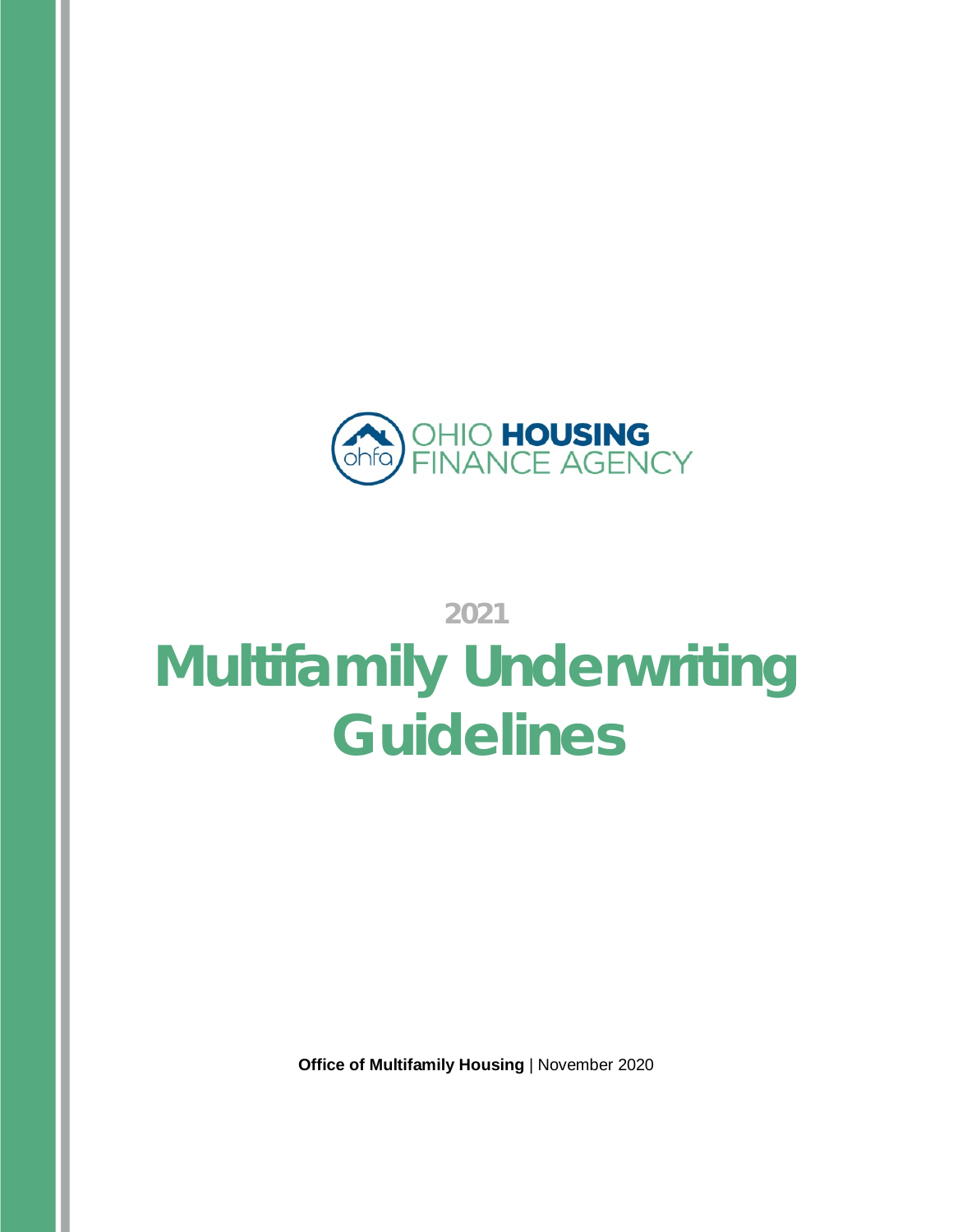# **Contents**

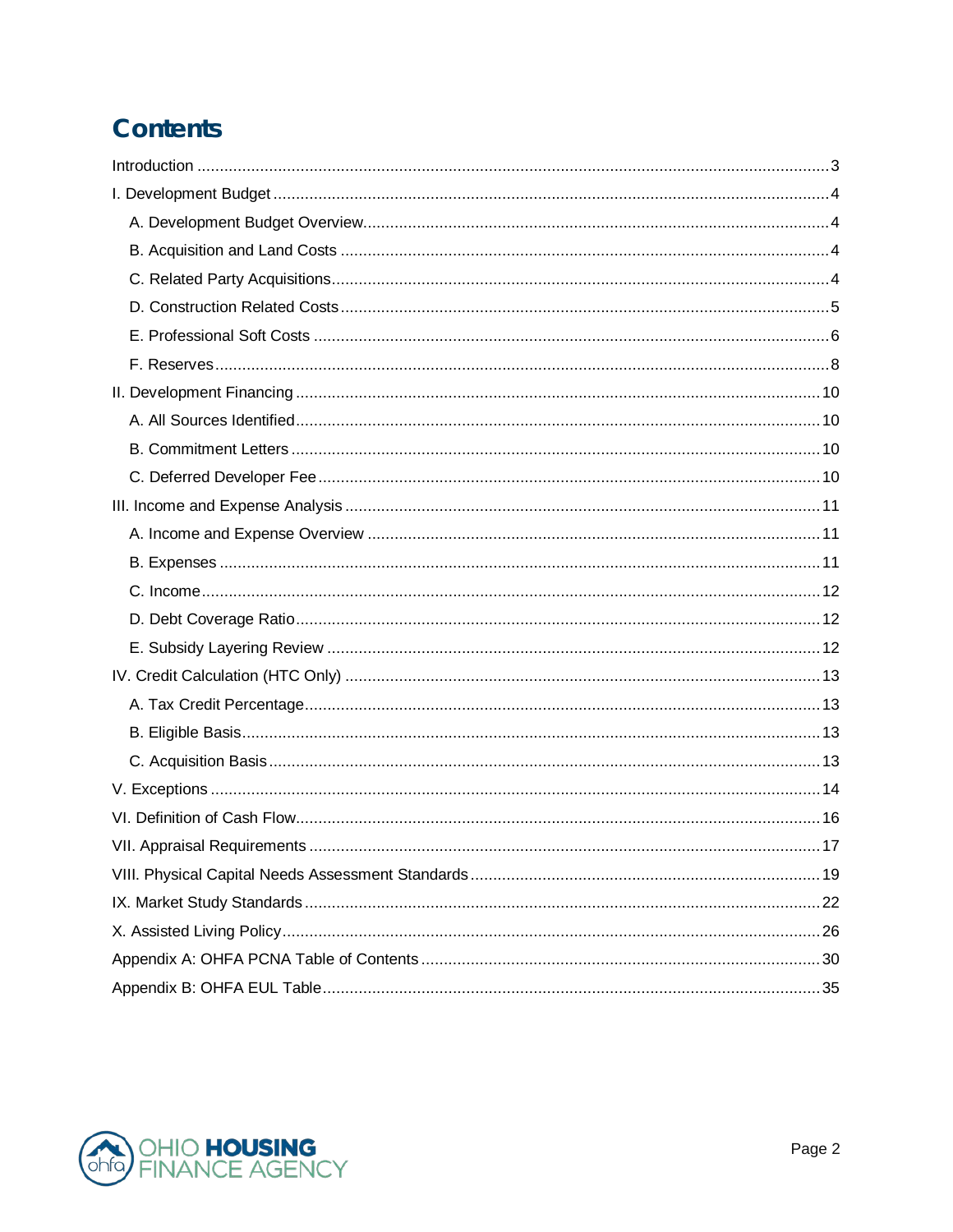# <span id="page-2-0"></span>**Introduction**

In accordance with Ohio Housing Finance Agency (OHFA) policy and state and federal requirements, OHFA will perform underwriting analysis on all proposal applications that request OHFA resources. Each evaluation will include a review of the financing sources, development budget, income and operating expenses, and a cash flow analysis. The underwriting process is designed to ensure that OHFA awards the least subsidy necessary for successful affordable housing development.

OHFA may request further clarification, justification, or documentation for any questions that are identified during the underwriting analysis. At its discretion, OHFA may reduce, alter, or remove items that do not meet the underwriting standards contained in these Multifamily Underwriting & Implementation Guidelines (the Guidelines).

Unless otherwise approved by OHFA, these Guidelines will be used beginning with all 2020 funding rounds. The Guidelines may be subject to change, pending developments in federal and state legislative requirements and/or OHFA policy.

Developments will be underwritten according to the funding source sought.

#### **Competitive 9% Housing Tax Credits Underwriting Process**

All developments applying for Competitive Housing Tax Credits (HTCs), with or without OHFA gap financing, undergo three underwriting reviews:

- 1. At proposal submission to determine if they are eligible for competitive review;
- 2. At final application prior to issuing a Carryover Allocation Agreement; and
- 3. At the time the development is placed-in-service and requests Internal Revenue Service (IRS) Form(s) 8609.

#### **Non-Competitive 4% Housing Tax Credits Underwriting Process**

All developments applying for Non-Competitive HTCs undergo an underwriting review at application prior to issuing a 42m Letter of Eligibility. A final underwriting review will take place at the time the development is placed-in-service and requests IRS Form(s) 8609.

#### **OHFA Gap Financing Programs Underwriting Process**

All developments requesting Housing Development Assistance Program (HDAP) or Housing Development Loan (HDL) program resources, will undergo an underwriting review at proposal and again at final application, if applicable.

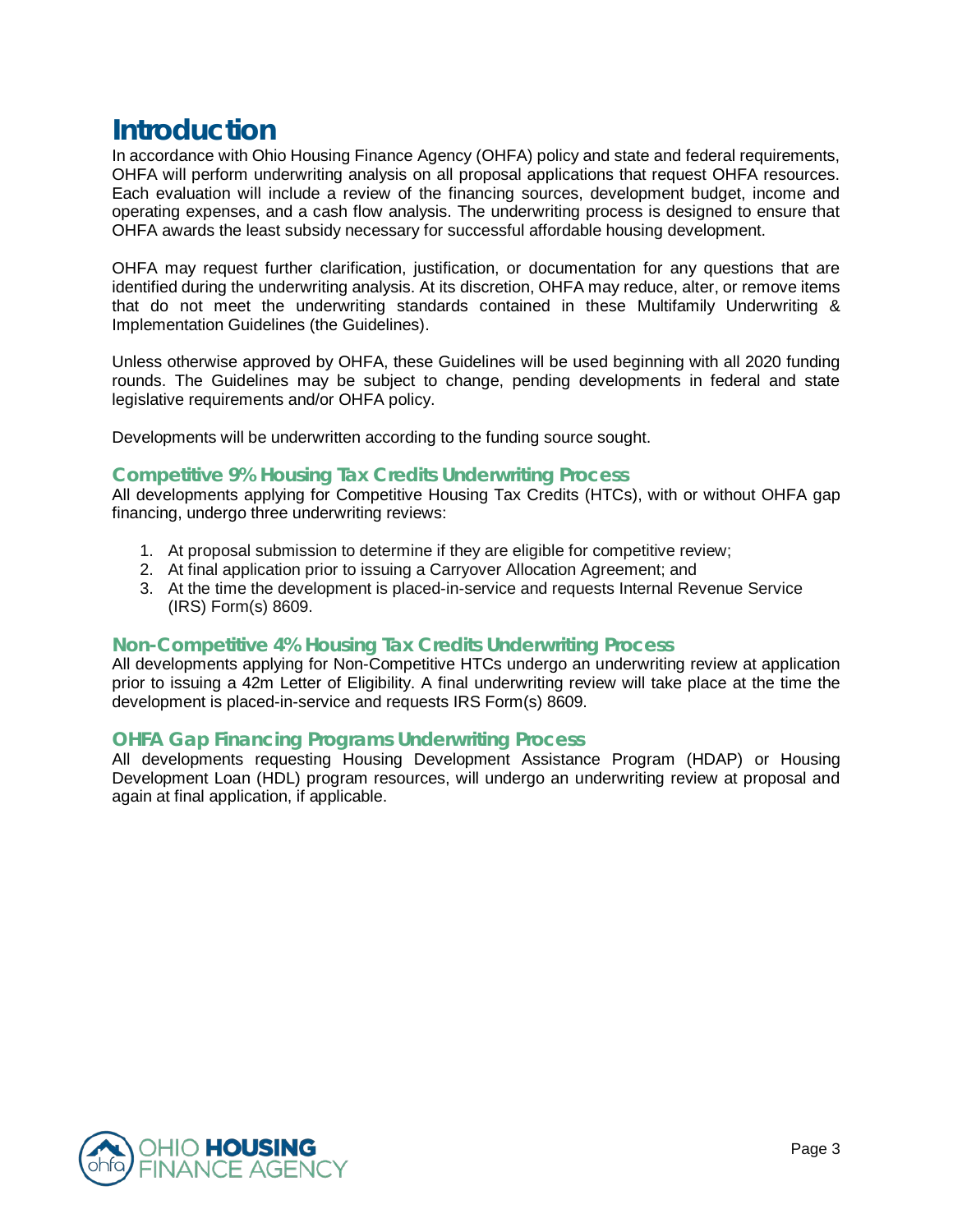# <span id="page-3-0"></span>**I**. **Development Budget**

# <span id="page-3-1"></span>**A. Development Budget Overview**

#### **1. Cost Reasonableness**

OHFA will evaluate development cost reasonableness by comparing application costs to similar developments from current and/or previous years, as determined by construction type, population served, and region. Total development costs will be evaluated on a per-unit and per-square foot basis.

Additional information may be required for developments that exceed expected budget projections based on comparable developments. Developments that do not provide sufficient response or justification may be adjusted to match industry norms or removed from funding consideration.

Developments will be subject to any additional cost requirements imposed by the specific program to which application is made, if applicable.

#### **2. Sources and Uses**

All costs must be identified, including acquisition, construction, contingencies, reserves, developer fees and other soft costs. Applicants should contact OHFA for instructions on how to account for unusual costs. All "other" line items utilized in the development budget must include cost explanation. For items funded after construction concludes, the applicant must classify these items in the construction sources as post-construction fees and costs.

The development's total sources must always equal the total development cost. If the sources exceed the costs, OHFA will reduce any funding or allocation amount necessary for the sources to equal uses.

# <span id="page-3-2"></span>**B. Acquisition and Land Costs**

For Competitive and Non-Competitive HTC developments, OHFA will subtract the land valuation identified in the appraisal from the total property valuation or the purchase price, whichever is less, to arrive at the allowable acquisition basis.

If the total purchase price is less than the total property valuation, OHFA will use the percentage of the property's land valuation in comparison to the total property valuation to determine allowable acquisition basis. OHFA reserves the right to limit the property valuation to the as-is restricted valuation.

*For developments with project-based rental assistance requesting 4% HTC:* Properties that are currently rent-restricted and will remain rent-restricted may seek an exception request to use to the as-is market valuation.

# <span id="page-3-3"></span>**C. Related Party Acquisitions**

Owners of existing properties may submit an application for Competitive or Non-Competitive HTC to refinance and rehabilitate a property. Applicants must submit documentation proving adherence to the following conditions at final application or at HDAP closing:

- **HTC**. If seeking Competitive or Non-Competitive HTCs, seller financing is allowable up to the lesser of the purchase price or appraised value.
- **HDAP.** If the transaction includes a cash settlement or other consideration to the owner/seller of the property, the development will not be considered for other gap financing offered by OHFA including HDAP unless an exception is granted prior to submission of the proposal application. The applicant will be required to provide each of the following with the HDAP exception request:

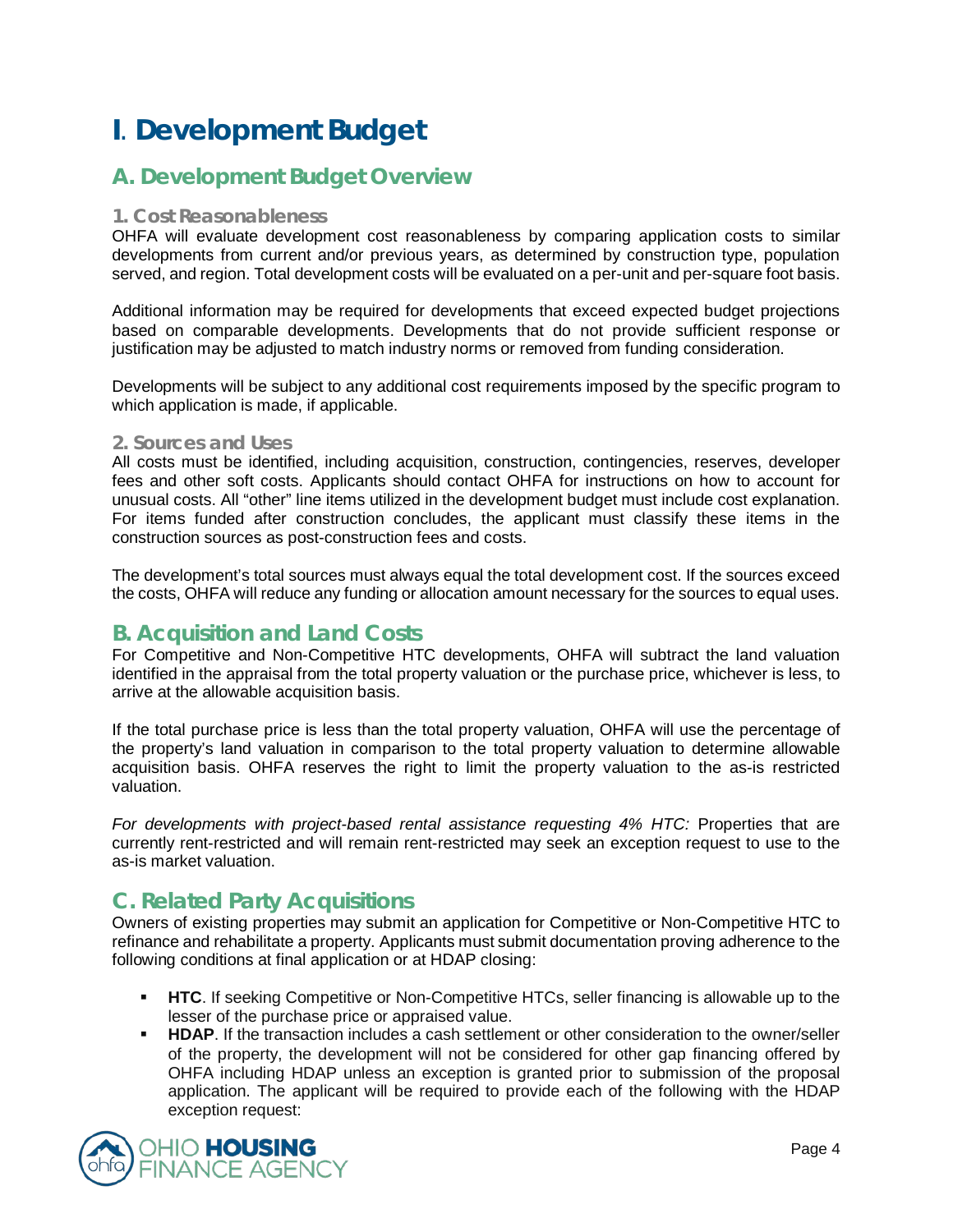- o An estimated amount of cash out or consideration to the owner/seller;
- o A narrative explaining why the additional subsidy is necessary for successful rehabilitation of the proposed project. If this explanation includes paying off or restructuring existing debt or other financial obligations, an analysis of those costs must be provided.

OHFA reserves the right to determine if gap financing is appropriate and necessary for the proposed project. OHFA will not consider exit taxes or payouts to existing limited partners as a justification to support additional gap financing requests.

# <span id="page-4-0"></span>**D. Construction Related Costs**

#### **1. Hard Construction Costs**

Hard Construction Costs are defined as the total of (1) on-site improvements costs and (2) hard construction cost line items, which include but are not necessarily limited to residential rehabilitation; residential new construction; commercial construction; amenity fee items (items that tenants must pay a fee to use); furnishings, fixtures & equipment; and construction contingency.

#### **2. Minimum Hard Construction for Rehabilitation**

The scope of work for all rehabilitation projects shall include substantial rehabilitation, as defined in the OHFA Design and Architectural Standards.

#### **3. Construction Interest**

The maximum estimated Construction Loan Interest amount allowed in eligible basis is equal to one year of Construction Loan Interest (Construction Loan Amount multiplied by the Construction Loan Interest Rate). Exceptions will be considered for developments that can justify a potentially longer construction period.

The applicant must provide a conditional commitment letter at final application detailing the rate and loan terms. If a Construction Loan Interest Rate is not represented in the application, OHFA will use the Prime Rate as published in the Wall Street Journal effective for the month in which the final application is received for competitive developments or the application deadline date for noncompetitive developments.

#### **4. Construction Contingencies**

The maximum Hard Construction cost contingency is 5 percent for new construction, 10 percent for rehabilitation, and 15 percent for adaptive reuse developments. OHFA will use the above Hard Construction Costs definition to calculate this amount. OHFA may allow exceptions to this limit if the applicant can demonstrate that another funding source requires a higher contingency.

#### **5. Contractor Fee and Cost Limits**

The maximum contractor fee amount is determined and locked-in at either final application or at execution of the signed general contractor agreement. If locking in the contractor fee at execution of the signed general contractor agreement, the applicant must deliver a copy of that agreement and a lock-in request to OHFA within 30 days of the agreement's execution.

Upon lock-in, this amount cannot be increased if costs are higher but is also not required to be decreased if final hard construction costs are lower than underwritten. Contractor cost limits are as follows:

- **Contractor Profit:** six percent of hard construction costs
- **Contractor Overhead:** two percent of hard construction costs
- **Contractor General Requirements**: six percent of hard construction costs

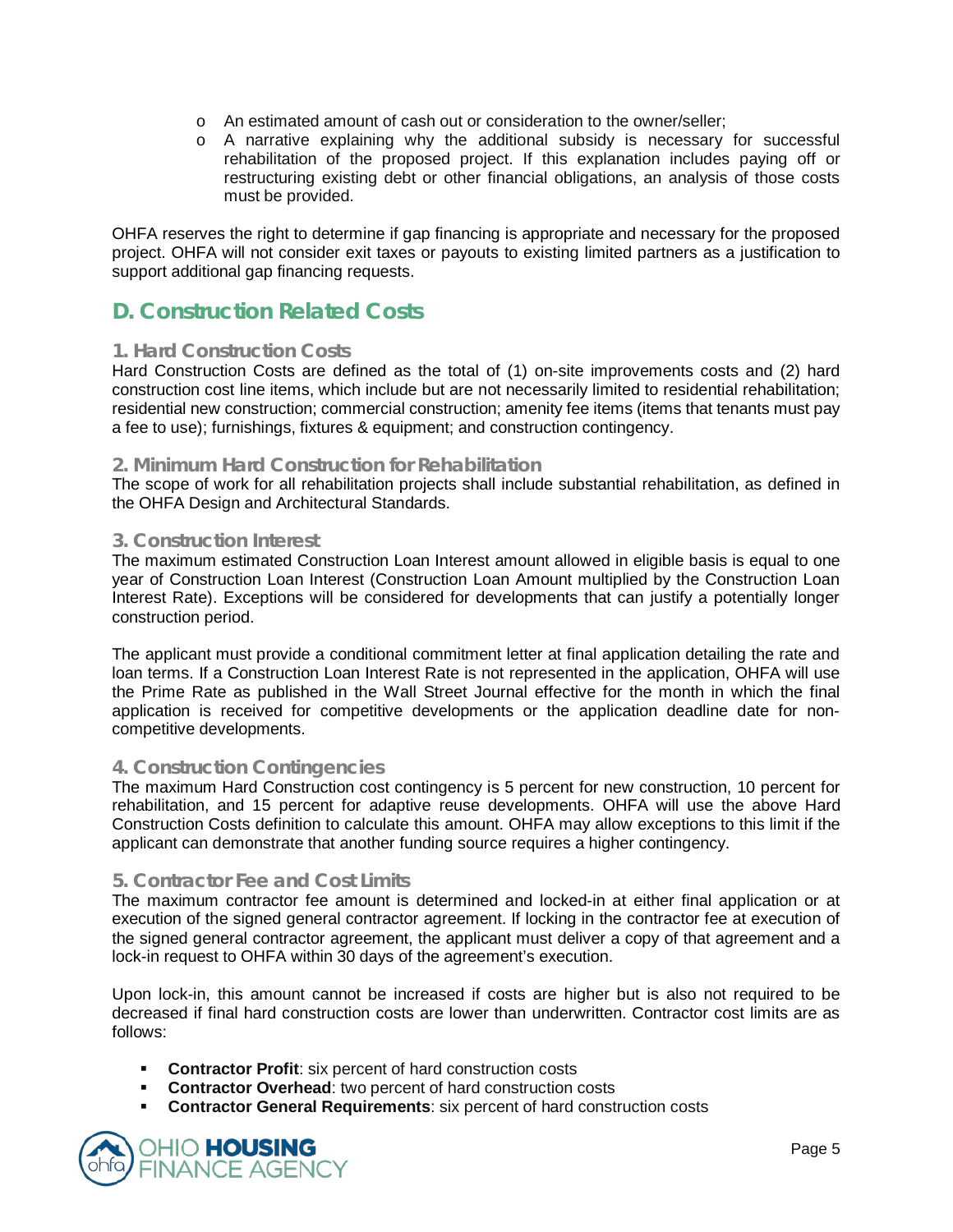General Requirements includes but is not limited to project management, superintendent, temporary construction sign, field office expense, storage trailers, portable restrooms, temporary utilities, and dumpsters.

OHFA will consider reasonable adjustments to these requirements, not to exceed 4 percent across general requirements, overhead, and profit, for contractors that are not related parties.

#### **6. Construction Cost Savings**

If there are Hard Construction cost savings identified in the final cost certification, including savings from unused construction contingency, these savings will be shared between the developer and OHFA and may be added to the maximum contractor fee and developer fee amounts. For related party contractor-developer entities, the cost savings will be divided 50 percent to the developer and 50 percent to OHFA. For third-party contractors, the cost savings will be divided 67 percent to the developer, and 33 percent to OHFA.

OHFA's share may be taken in any one or more of the following ways at OHFA's sole discretion.

- **With HDAP**. For developments that include HDAP, OHFA's share may be used to reduce the development's HDAP award.
- **HTC-only**. For HTC-only developments, OHFA's options include reducing credits, supplementing reserves, achieving deeper income targeting, upgrading specific items in the project, reducing the deferred developer fee, or using the savings to pay down hard debt including HDL and/or Multifamily Lending Program debt.

Owners must contact OHFA prior to requesting IRS Form(s) 8609 or completing their Final Performance Report (HDAP only) to discuss the above options and determine a cost savings plan.

| <b>Contractor Relationship</b> | Developer Savings Share | <b>OHFA Savings Share</b> |
|--------------------------------|-------------------------|---------------------------|
| <b>Related Contractor</b>      | 50%                     | .50%                      |
| <b>Third-Party Contractor</b>  | 67%                     | -33%                      |

# <span id="page-5-0"></span>**E. Professional Soft Costs**

**1. Professional Soft Costs Definition**  Total Professional Soft Costs include all of the following items:

Pre-Development Costs:

- Survey(s) costs
- Architectural fees
- Engineering fees
- Appraisal
- Market Study
- Environmental Report
- Title & Recording

Interim/Finance Costs:

• Rent-up Costs/Marketing

Professional Fees:

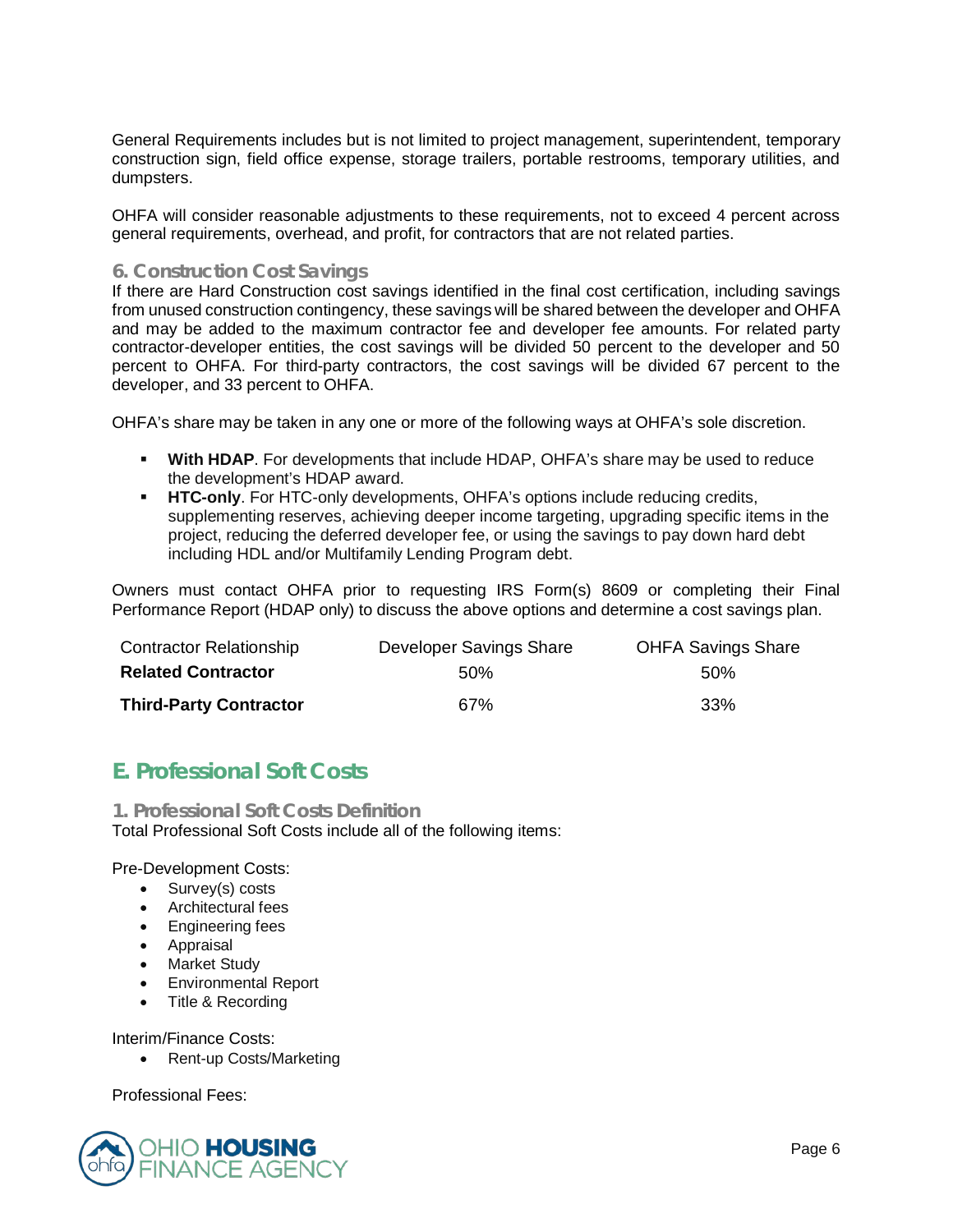- Legal Fees (not syndication related)
- Accounting Fees
- Developer Fee
- Application/Development Consultant Fees
- Construction Management Fees
- Guarantee Fees
- Developer-Charged Financing Fees
- Organizational Fees (lower-tier costs only)
- Syndication Expenses (lower-tier costs only)
- Developer-Charged Asset Management Fee
- Soft Cost Contingency

OHFA has the discretion to add other fees/costs listed in the 'Other' line items of the AHFA to the calculation as appropriate.

Interest paid on the HDL is not a direct cost to the project and cannot be reflected in the development budget. All costs associated with the HDL must be factored into the syndicator's equity contribution.

#### **2. Professional Soft Cost Limits**

Non-Competitive HTC developments may have a total professional soft cost no higher than 25 percent of the total development cost. All other program participants may have a total professional soft cost no higher than 20 percent of the total development cost.

#### **3. Professional Soft Cost Contingencies**

The maximum soft cost contingency is 2.5 percent of total professional soft costs.

#### **4. Development Support Budget**

The "Development Support Budget" is defined as the developer fee, as calculated below, plus the total of all application or development consultant fees, construction management fees, guarantee fees, developer-charged asset management fee and any developer-charged financing fees. OHFA may add other fees to the calculation as appropriate.

For the Competitive HTC program the maximum Development Support Budget is \$1,750,000. For Non-Competitive HTC and other OHFA funding programs, there is no maximum Development Support Budget.

#### **5. Developer Fees**

#### **Competitive HTC Developer Fee**

The base developer fee plus the developer fee supplement represent the maximum amount of fee a developer may seek. The base Developer Fee and allowable developer fee supplements are defined in the QAP. Applicants are not required to take the full developer fee for which they are eligible.

Developer Fees for Competitive HTC applications will be locked in at proposal application and may not be increased. All cost containment requirements must be satisfied inclusive of developer fee.

#### **Non-Competitive HTC Developer Fee**

The Non-Competitive developer fee shall be no more than 25 percent of the total acquisition, rehabilitation, and new construction eligible basis. The developer fee itself is not included in this calculation. Developer fees in excess of 20 percent must be deferred or put back into the development as a capital contribution and must be included in the sources of permanent financing.

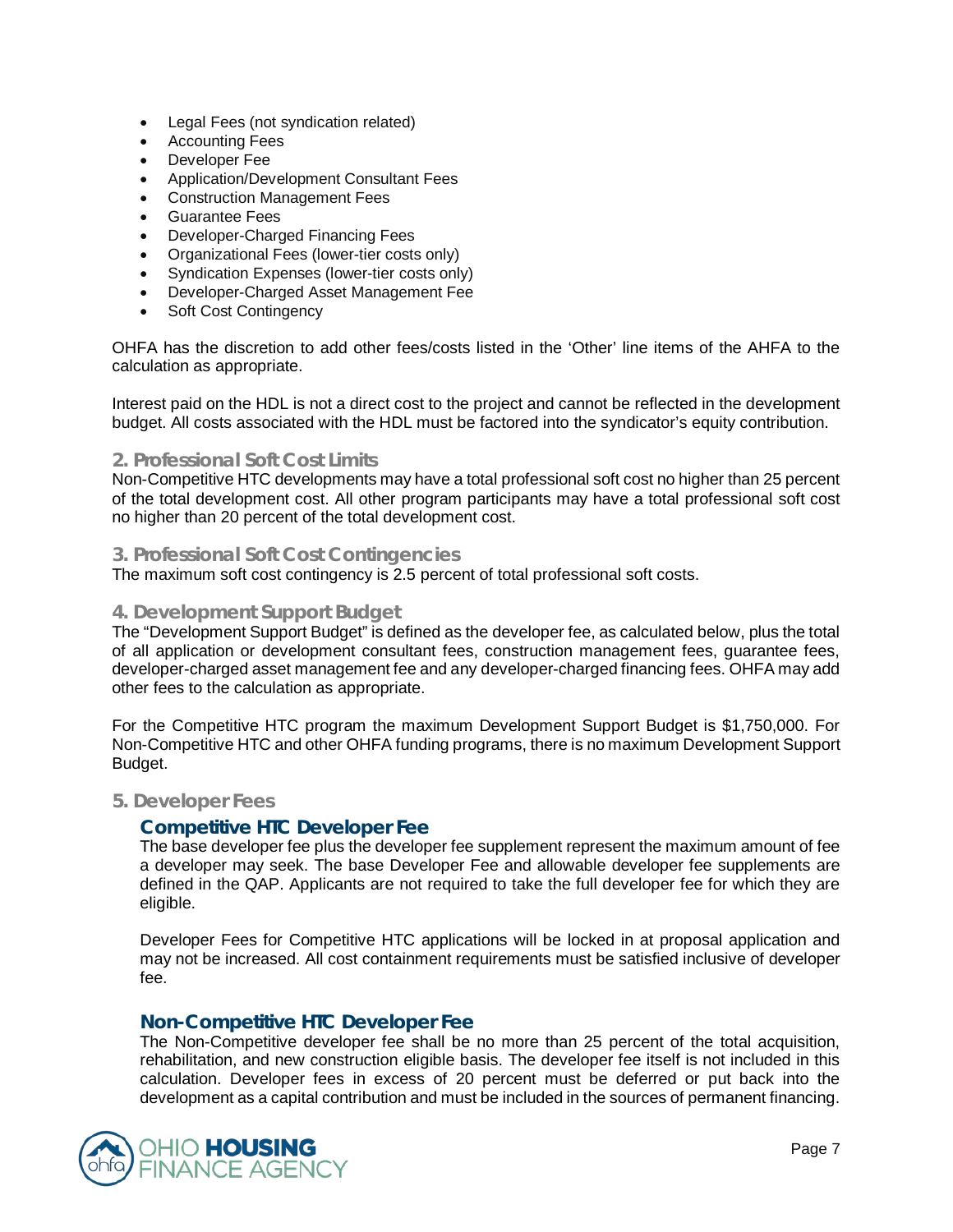#### **Non-HTC Developer Fee (HDGF projects)**

OHFA gap financing programs that are not paired with HTC may claim a developer fee of 15 percent of the total development cost, unless guidance in the specific program guideline states otherwise.

#### <span id="page-7-0"></span>**F. Reserves**

Unless waived by OHFA, all reserves described herein shall stay with a development at the time of investor exit so that the owner can access the accounts should the property require access to that capital. This requirement will be memorialized in the restrictive covenant for the property.

#### **1. Operating Reserves**

The minimum Operating Reserve for a development is 4 months of the first stabilized year's projected operating expenses, hard debt service payments, and replacement reserve contributions. The maximum is 12 months of the first stabilized year's projected operating expenses, hard debt service payments, and replacement reserve contributions.

#### **2. Replacement Reserves**

Capitalized Prefunded Replacement Reserves are not permitted for new construction developments, except for adaptive reuse developments and single family development properties intended for eventual tenant ownership.

Lease-purchase properties may include up to \$5,000 per unit in capitalized prefunded replacement reserve. This reserve must be set aside in escrow to cover major capital expenditures prior to transitioning the home to the buyer. An additional \$3,000 per unit may be set aside in escrow to cover closing costs. An inspection from an independent housing inspector approved by OHFA must be completed and provided to the Agency before reserves can be accessed.

OHFA's minimum replacement reserve amounts by product type are as follows; the below distinctions are based on population served and construction type, not by funding pool:

- Senior, New Construction = \$250 per unit
- Family/Service Enriched, New Construction = \$350 per unit
- Single Family Homes = \$300 per unit
- Senior, Rehabilitation = \$350 per unit
- Family/Service Enriched, Rehabilitation = \$400 per unit

OHFA may permit an exception to these minimum replacement reserves if required by another funding source. Recipients of HOME funds or National Housing Trust Funds must also comply with the applicable requirements for replacement reserves stated in 24 CFR § 92.251(b)(1)(ii) and 24 CFR § 93.301(b)(1)(ii), respectively.

#### **3. Special Reserves**

OHFA will only permit capitalized reserves for service provision if prohibited by USDA Rural Development.

If special reserves are required by HUD, RD, the lender(s), the investor, and/or syndicator the applicant must provide supporting documentation that explains the requirement and defines the amount of time that the reserves will remain with the project. If documentation cannot be provided, OHFA will remove the special reserve from the development budget.

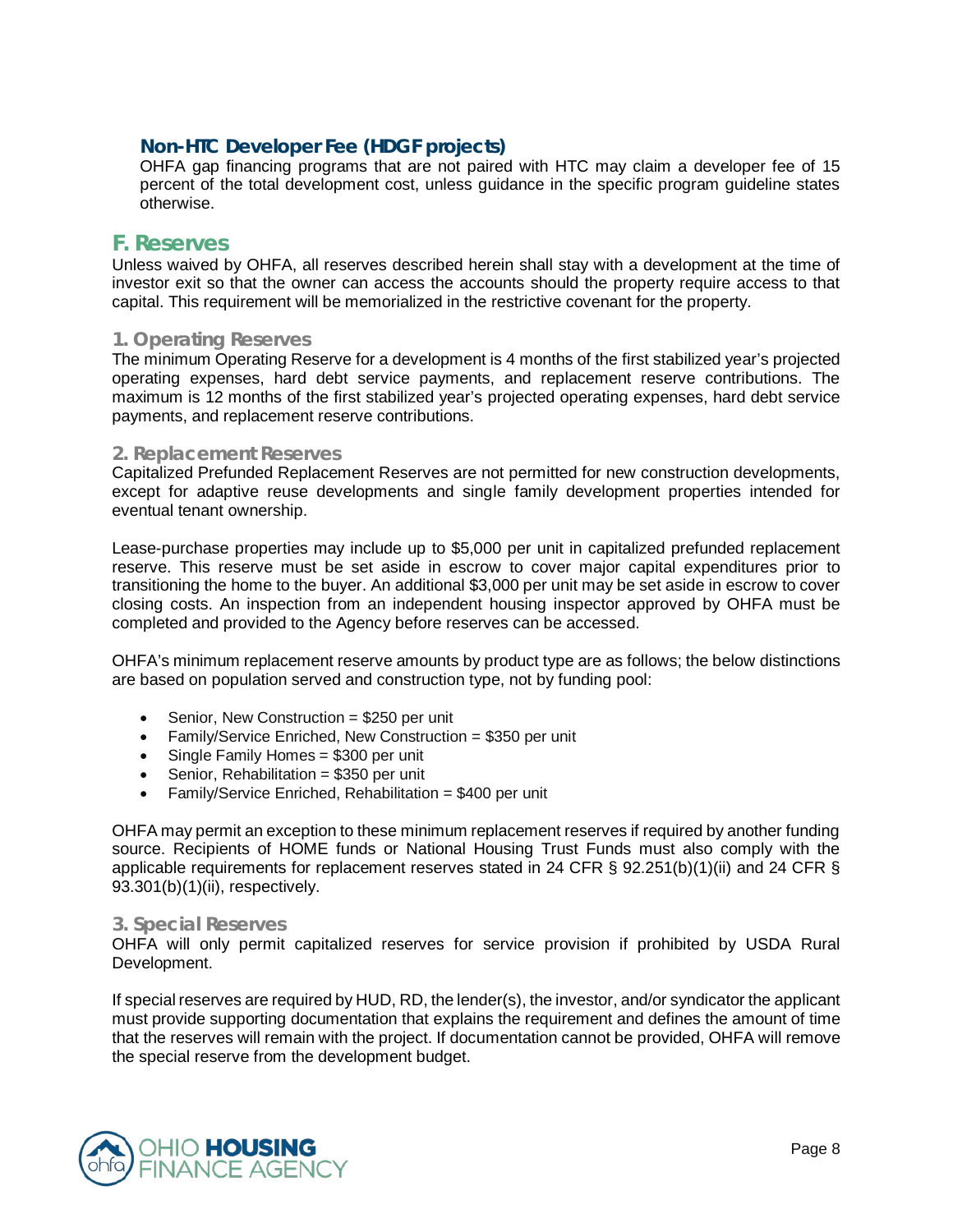Special reserves are permitted for single family developments for wheelchair lifts as an alternative to ramp requirements under accessibility criteria. The special reserve must be reasonable and will be approved on a case-by-case basis.

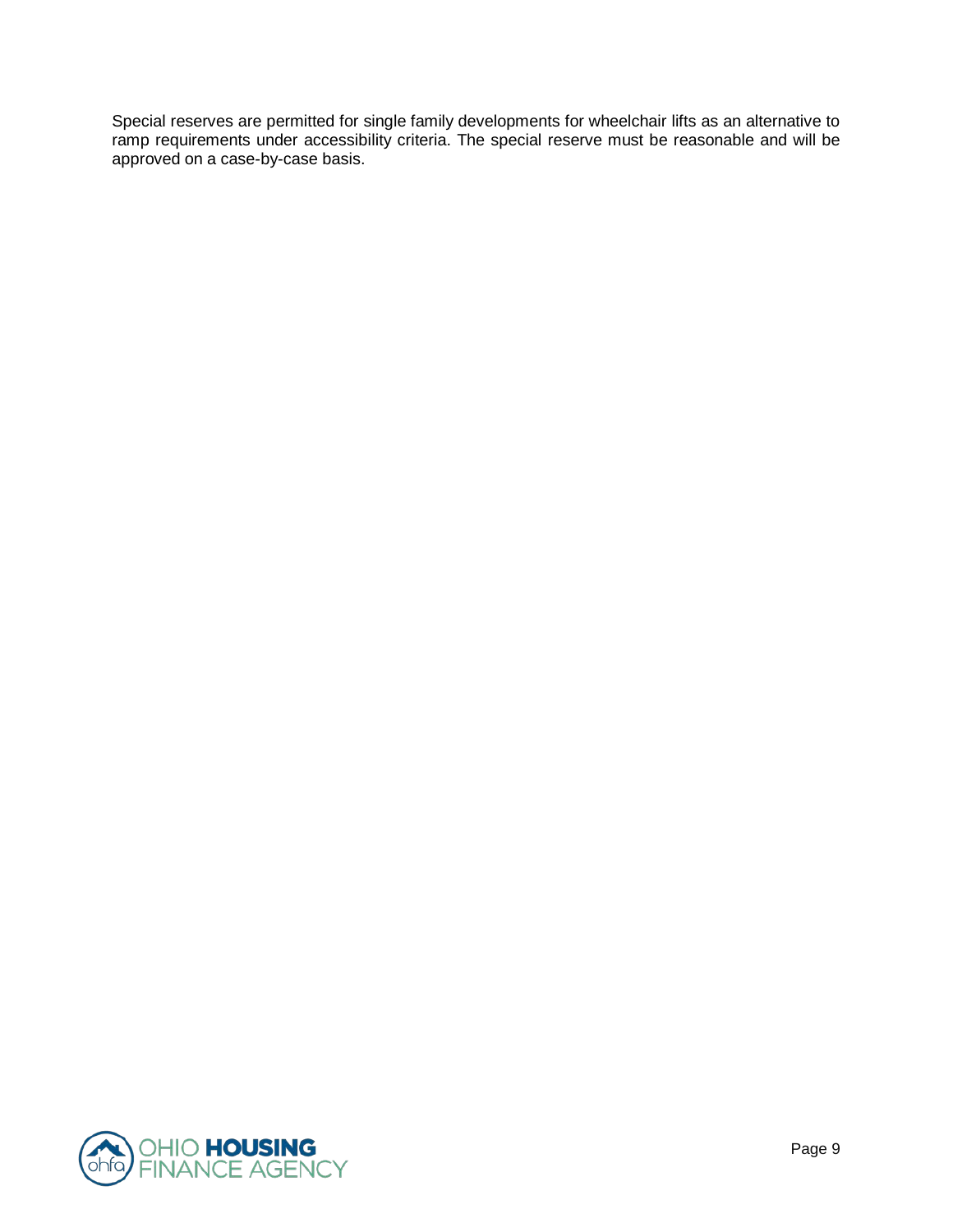# <span id="page-9-0"></span>**II. Development Financing**

# <span id="page-9-1"></span>**A. All Sources Identified**

Financing sources must be identified, including HTC equity, hard debt, gap financing, seller financing, soft or non-recourse loans, grants, development team contributions, interest during construction and reserves used to fund redevelopment. Applicants should contact OHFA for instructions on how to account for any unusual sources.

# <span id="page-9-2"></span>**B. Commitment Letters**

#### **1. Equity Commitment**

OHFA will evaluate the conditional equity commitment provided by the syndicator/investor at final application. Conditional equity commitments must include the following:

- 1. Proposed terms and conditions;
- 2. Gross and Net LIHTC equity amounts and net equity pricing;
- 3. Detailed pay-in schedule including equity pay-in during construction;
- 4. If seeking HDL, equity contribution with and without HDL (net HDL Interest); and
- 5. If seeking HDL, terms of HDL including rate, term length, collateral, and amount.

OHFA may require adjustments based on comparable, historical, and/or current market conditions and trends.

#### **2. Debt Financing**

OHFA will evaluate all funding source terms and may choose to underwrite at different terms for any funding source which OHFA determines will cause unnecessary or excessive subsidy.

Conditional financial commitments for all debt sources must be submitted at proposal and final application for all developments seeking OHFA resources. Refer to the applicable Qualified Allocation Plan for additional information and requirements regarding acceptable financial commitment documentation.

#### **3. Other Commitment Letters**

All other sources identified in the application must include a conditional commitment letter at proposal and final application. Conditional commitment letters must identify the funding terms and conditions.

If such other funding sources involve either (1) a competitive process that has not yet announced award recipients or (2) Federal or State Historic Tax Credits, OHFA may choose to allow additional time for applicants to submit a conditional commitment letter. Applicants are required to provide evidence of an alternative plan to fill the funding gap if unsuccessful in any non-OHFA competitive funding program. OHFA will not present a development to the Multifamily Committee for approval until all conditional commitment letters are received. Refer to the applicable Qualified Allocation Plan for additional information and requirements regarding acceptable financial commitment documentation.

# <span id="page-9-3"></span>**C. Deferred Developer Fee**

For HTC developments, applicants must show that any deferred developer fee can be paid in full from development cash flow within the first 15 years. Any unpaid or deferred balance after year 15 will be deducted from the HTC eligible basis. If this results in a lower eligible basis amount, the basis will be reduced to the appropriate amount and may result in a lower HTC allocation.

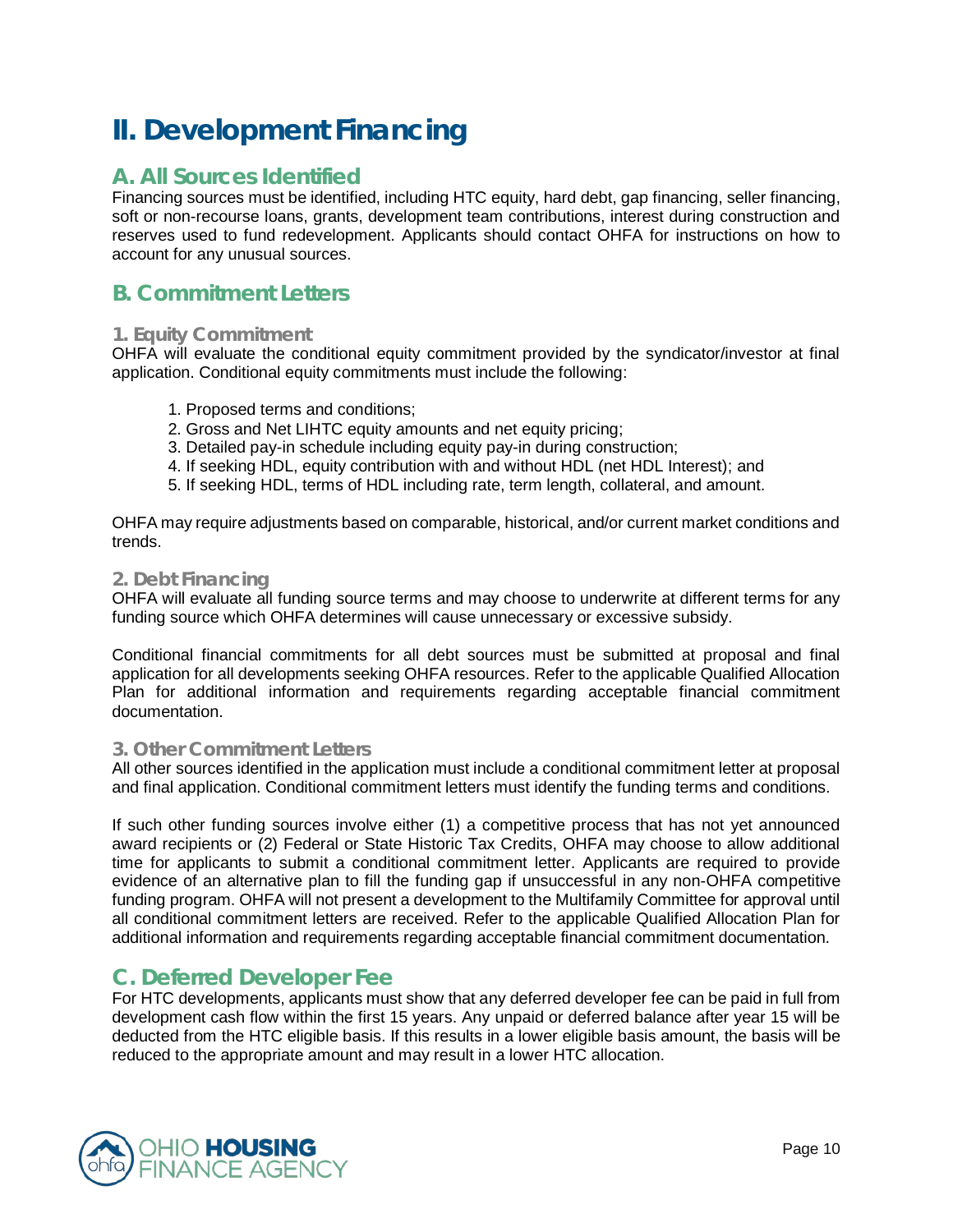# <span id="page-10-0"></span>**III. Income and Expense Analysis**

# <span id="page-10-1"></span>**A. Income and Expense Overview**

#### **1. Operating Expense Reasonableness**

OHFA will evaluate operating expense reasonableness by comparing application expenses to similar developments, as determined by building type, population served, type of financing, and location, using the most recent Operating Expense Calculator. OHFA reserves the right to use other data sources to assess operating expense reasonableness.

Additional information will be required at OHFA's discretion for developments that exceed expected budget projections based on the comparables. Developments that do not provide sufficient response or justification may be adjusted to match industry norms or removed from funding consideration.

Developments will be subject to any additional expense requirements imposed by the specific program to which application is made, if applicable.

#### **2. Vacancy**

In year one, OHFA may assume a 15 percent vacancy rate.

For all future operating years, OHFA will assume a 7 percent vacancy rate to calculate the effective gross income.

- Preservation developments with project-based rental subsidy may submit an Exception Request to use a 5 percent rate if they can document a strong occupancy/low vacancy history.
- Service Enriched housing developments with project-based rental subsidy for all units may elect to use a 5 percent vacancy rate (no Exception Request needed).

#### **3. Income/Expense Escalations**

OHFA will assume a 2 percent annual income increase and a 3 percent annual expense increase. Exceptions will be permitted for properties in which operating subsidy is provided by HUD, RD, or the local public housing authority to achieve break-even operations at the property.

#### **4. Lease Option Agreements**

Counties, townships, or municipal/non-profit corporations that are exempted from property taxes under the Ohio Revised Code and will option to lease the property on a long-term basis must submit a Lease Option Agreement for a minimum 35-year term.

# <span id="page-10-2"></span>**B. Expenses**

#### **1. Utility Allowances**

All utility allowances must conform to **OHFA's Utility Allowance Policy**. For HTC developments, utility allowances must be consistent with Internal Revenue Code (IRC) Section 42 and IRS Regulation 1.42- 10. For non-HTC developments, utility allowances must come from a local utility provider, the local MHA/PHA, a third party engineer, or HUD/RD.

#### **2. Syndicator Expenses**

Reasonable investor/syndicator asset management fees will be permitted as either a capitalized development cost or a "soft" operating expense repaid from available cash flow, after amortizing permanent mortgages before deferred developer fee and soft loan repayments.

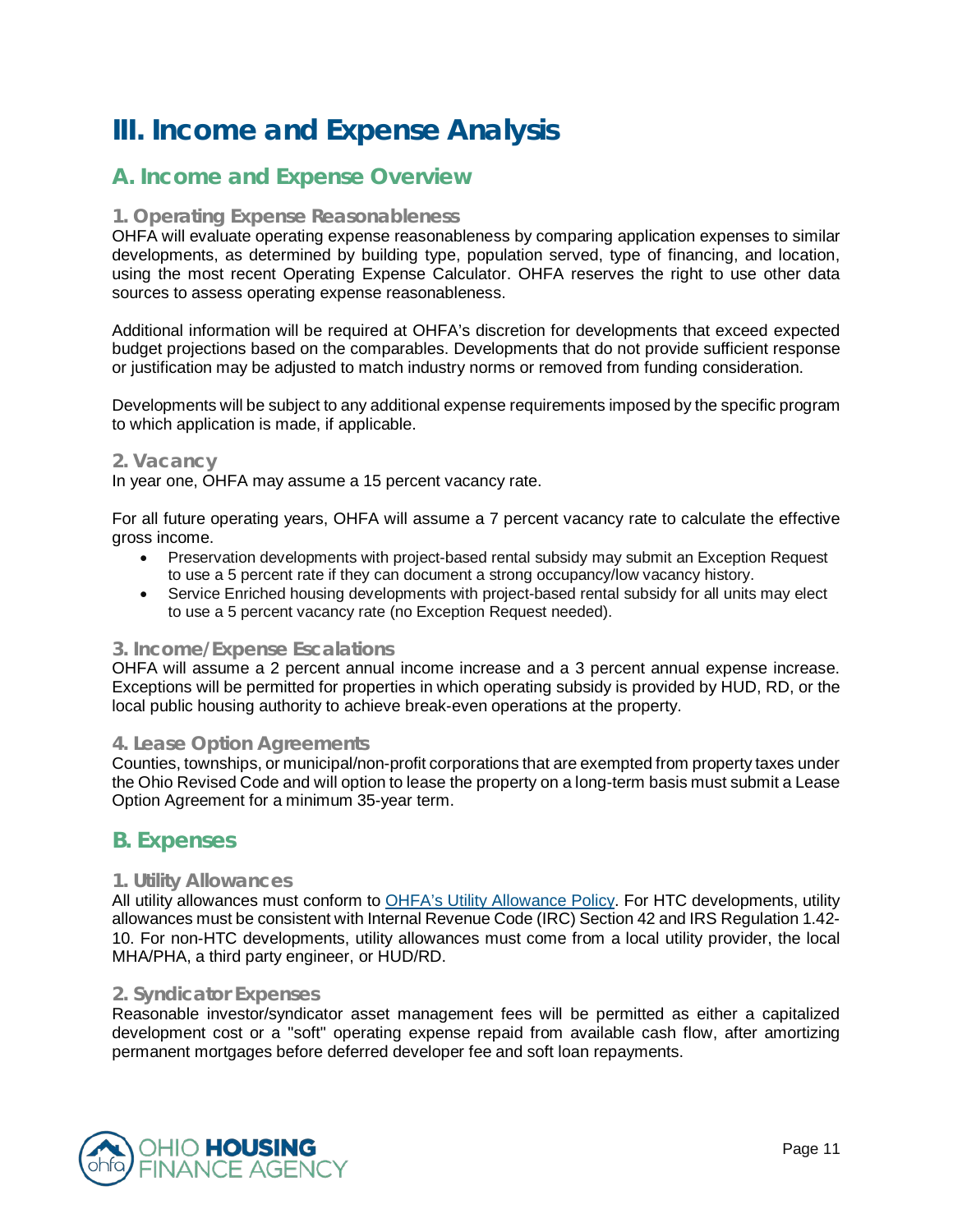#### **3. Service Coordination Expenses and Fees**

Service coordination expenses and fees will be limited to \$250 per unit per year. Exceptions may be granted to Service Enriched developments, senior developments, or developments that must have a higher service coordination fee based on a federal program requirement.

# <span id="page-11-0"></span>**C. Income**

#### **1. Rental Income**

All affordable units must maintain restricted rents that conform to IRC Section 42 and other applicable OHFA guidelines. For developments with project-based rental subsidy, the budgeted rents in the AHFA must match the rental subsidy documentation included in the application submission. Rental subsidy documentation must meet the requirements stated in the Qualified Allocation Plan under "Rental Subsidy Contracts". The documentation must be provided by the entity providing the rental subsidy (e.g., HUD, local PHA, etc.) and detail the approved rents/subsidies for the development, and may come in the form of a formal contract, comfort letter, or email from the entity providing the subsidy.

#### **2. Commercial Income**

Income from commercial space, including cellphone towers, will not be considered in the cash flow analysis toward meeting either Hard Debt Service Coverage Ratio (DCR) or non-DCR requirements.

#### **3. Other Income**

Fees and other income such as laundry and parking must be reasonable and comparable to similar properties within the region and the developer's portfolio.

# <span id="page-11-1"></span>**D. Debt Coverage Ratio**

The minimum acceptable DCR (or income to expense ratio for projects with no hard debt) is 1.20 for the first year of stabilized operations. Exceptions for the first year of stabilized operations may be considered where improved and upward trends in DCR are sustained over 15 years.

The development must maintain an annual DCR above 1.00 during the entire 15-year compliance period. The average hard DCR over the 15-year compliance period must not be greater than 1.5.

OHFA may grant exceptions for Rural Development properties and developments that contain small hard debt amounts. Developments seeking an exception must demonstrate a legitimate need.

### <span id="page-11-2"></span>**E. Subsidy Layering Review**

<span id="page-11-3"></span>Effective May 2019, OHFA resumed completing Subsidy Layering Reviews on behalf of the U.S. Department of Housing and Urban Development. Refer to OHFA's [Subsidy Layering Review](http://ohiohome.org/ppd/resources.aspx)  [Guidelines](http://ohiohome.org/ppd/resources.aspx) for submission instructions.

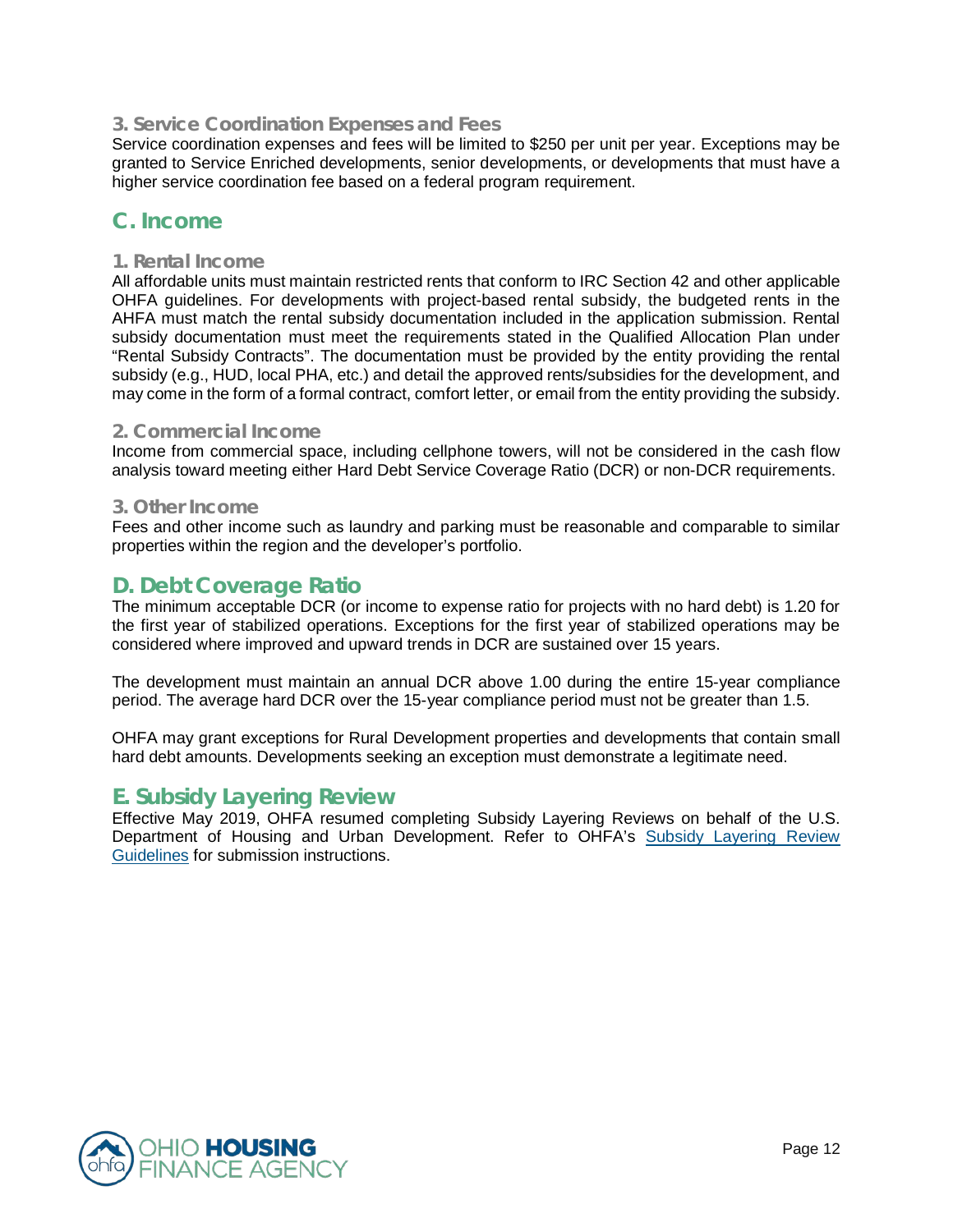# **IV. Credit Calculation (HTC Only)**

The HTC amount reserved will not increase after the proposal underwriting for Competitive HTC applications.

# <span id="page-12-0"></span>**A. Tax Credit Percentage**

The tax credit percentage is determined according to IRC Section 42. The rate valid at application must be used to determine the credit request. The rate may then be locked the month the Binding Reservation Agreement is issued for Competitive HTCs or the month bonds are issued for Non-Competitive HTCs. Alternatively, applicants may elect to lock in the rate at the time the development is placed in service.

# <span id="page-12-1"></span>**B. Eligible Basis**

OHFA will review the eligible basis indicated in the application. All non-eligible costs will be deducted from eligible basis. OHFA may require a legal opinion from a qualified tax credit attorney, at the applicant's expense, for any items that are not clearly eligible under Section 42 of the IRC and applicable IRS guidance as determined by OHFA.

### <span id="page-12-2"></span>**C. Acquisition Basis**

OHFA will review the acquisition basis indicated in the application. Acquisition basis must conform to Section 42 of the IRC and applicable IRS guidance as determined by OHFA. The acquisition eligible basis cannot exceed the property value at or before the date of final application as determined by the As-Is Appraisal of the property that complies with the [Appraisal Requirements](#page-16-0) section in these Guidelines.

The acquisition basis cannot exceed the value of the building(s) (total appraised value minus appraised land value) as indicated in the appraisal. If seeking Competitive HTC, seller financing will not be included in eligible basis.

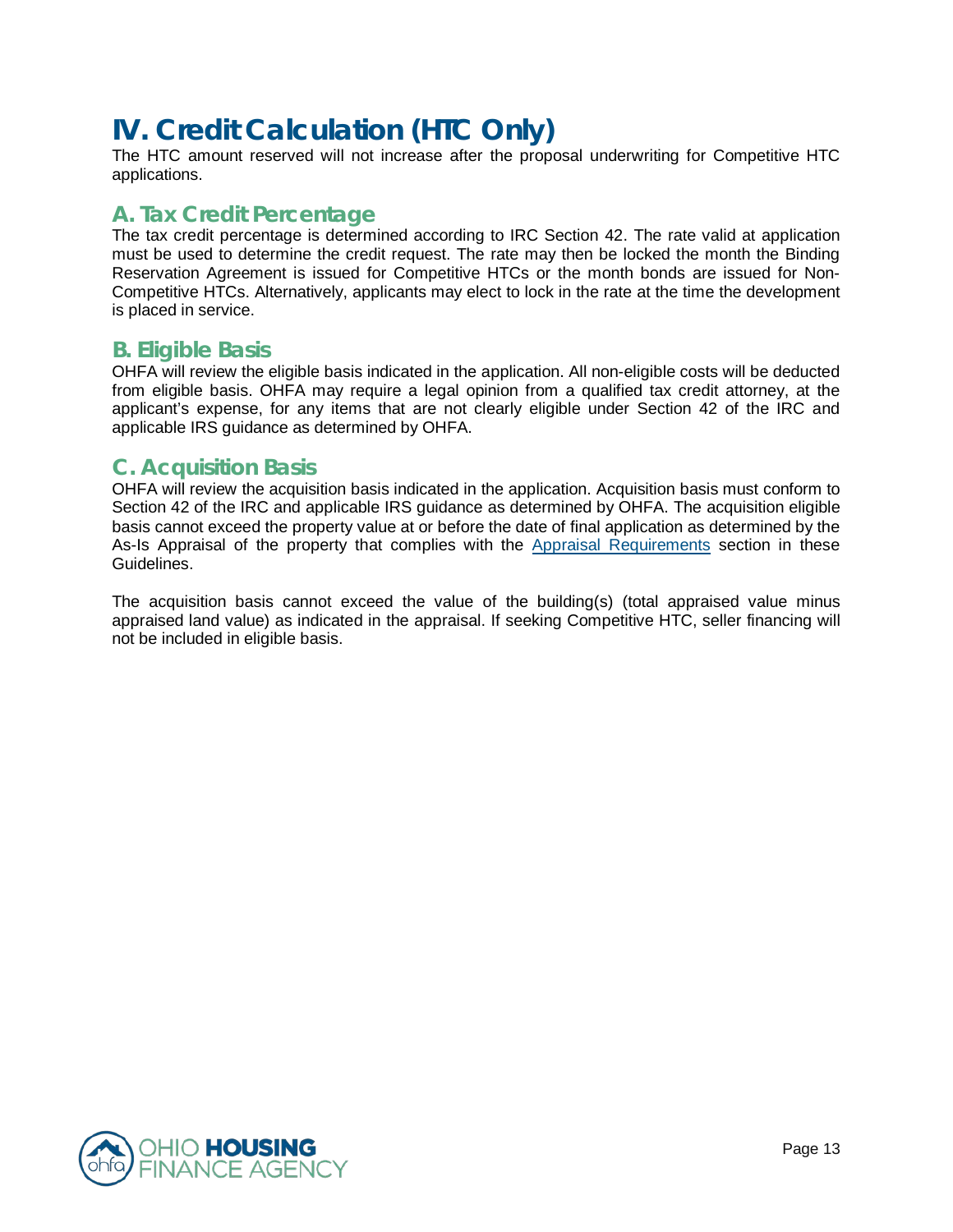# <span id="page-13-0"></span>**V. Exceptions**

Developments must meet these standards unless an exception is clearly warranted and granted by OHFA.

# **A. Underwriting Exceptions**

Underwriting exceptions must be submitted with the first application. The following underwriting exceptions to these Guidelines are permitted:

#### **1. Development Budget: Construction Related Costs**

- a. *Standard:* Maximum estimated Construction Loan Interest amount allowed in eligible basis is equal to one year of Construction Loan Interest.
- b. *Exception eligibility:* Developments that can justify a potentially longer construction period.

#### **2. Development Budget: Construction Related Costs**

- a. *Standard:* Maximum Hard Construction cost contingency is 5 percent for new construction, 10 percent for rehabilitation, and 15 percent for adaptive reuse developments.
- b. *Exception eligibility:* If the applicant can demonstrate that another funding source requires a higher contingency.

#### **3. Development Budget: Reserves**

- a. *Standard*: OHFA-defined minimum replacement reserve amounts by product type.
- b. *Exception eligibility*: If different amount required by another funding source.

#### **4. Income and Expense Analysis: Vacancy Rate**

- a. *Standard:* For all future operating years, OHFA will assume a 7 percent vacancy rate to calculate the effective gross income
- b. *Exception Eligibility:* Preservation developments with project-based rental subsidy may request to use a 5 percent rate if they can document a strong occupancy/low vacancy history.

#### **5. Income and Expense Analysis: Income/Expense Escalations**

- a. *Standard*: OHFA will assume a 2 percent annual income increase and a 3 percent annual expense increase.
- b. *Exception eligibility*: Properties in which operating subsidy is provided by HUD, RD, or the local public housing authority to achieve break-even operations at the property.

#### **6. Income and Expense Analysis: Expenses**

- a. *Standard*: Service coordination expenses and fees will be limited to \$250 per unit per year.
- b. *Exception eligibility*: Service Enriched developments, senior developments, or developments that must have a higher service coordination fee based on a federal program requirement.

#### **7. Income and Expense Analysis: Debt Coverage Ratio**

- a. *Standard*: The minimum acceptable DCR is 1.20 for the first year of stabilized operations.
- b. *Exception eligibility*: Where improved and upward trends in DCR are sustained over 15 years.

#### **8. Income and Expense Analysis: Debt Coverage Ratio**

- a. *Standard*: OHFA-defined annual and average DCRs.
- b. *Exception eligibility*: Rural Development properties and developments that contain small hard debt amounts. Developments seeking an exception must demonstrate a legitimate need.

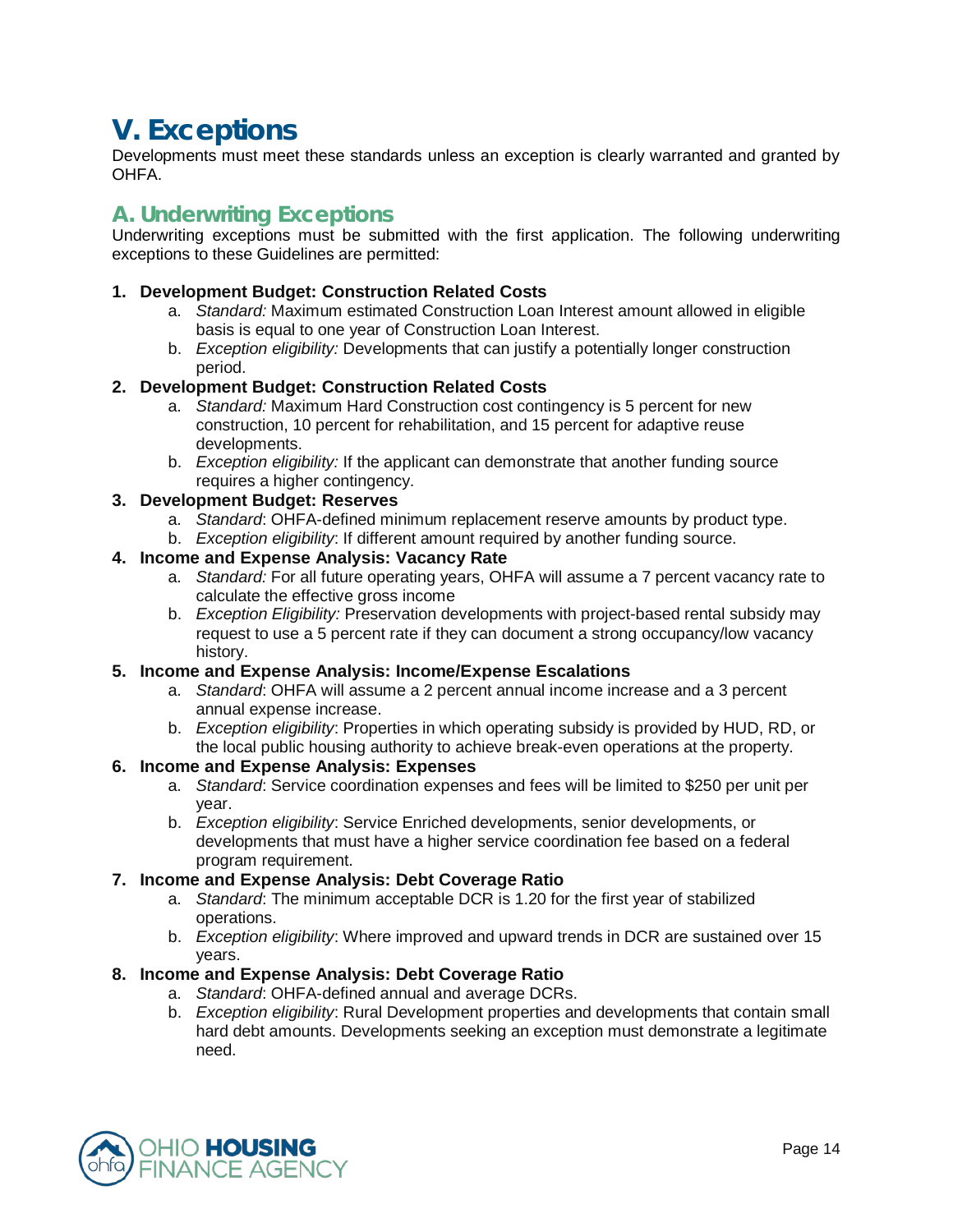# **B. Programmatic Exceptions**

Programmatic exceptions must be submitted prior to application submission, by deadlines stated in the respective program guidelines or QAP. The following programmatic exceptions to these Guidelines are permitted:

#### **1. Development Budget: Acquisition and Land Costs**

- a. *Standard:* OHFA reserves the right to limit the property valuation to the as-is restricted valuation.
- b. *Exception eligibility:* Properties that are currently rent-restricted and will remain rentrestricted may seek an exception request to use to the as-is market valuation *(only developments with project-based rental assistance requesting 4% HTC).*

#### **2. Development Budget: Related Party Acquisitions**

- a. *Standard:* If the transaction includes a cash settlement or other consideration to the owner/seller of the property, the development will not be considered for other gap financing offered by OHFA including HDAP.
- b. *Exception eligibility:* If the applicant recently purchased the property with the expectation of seeking OHFA resources to conduct rehabilitation.

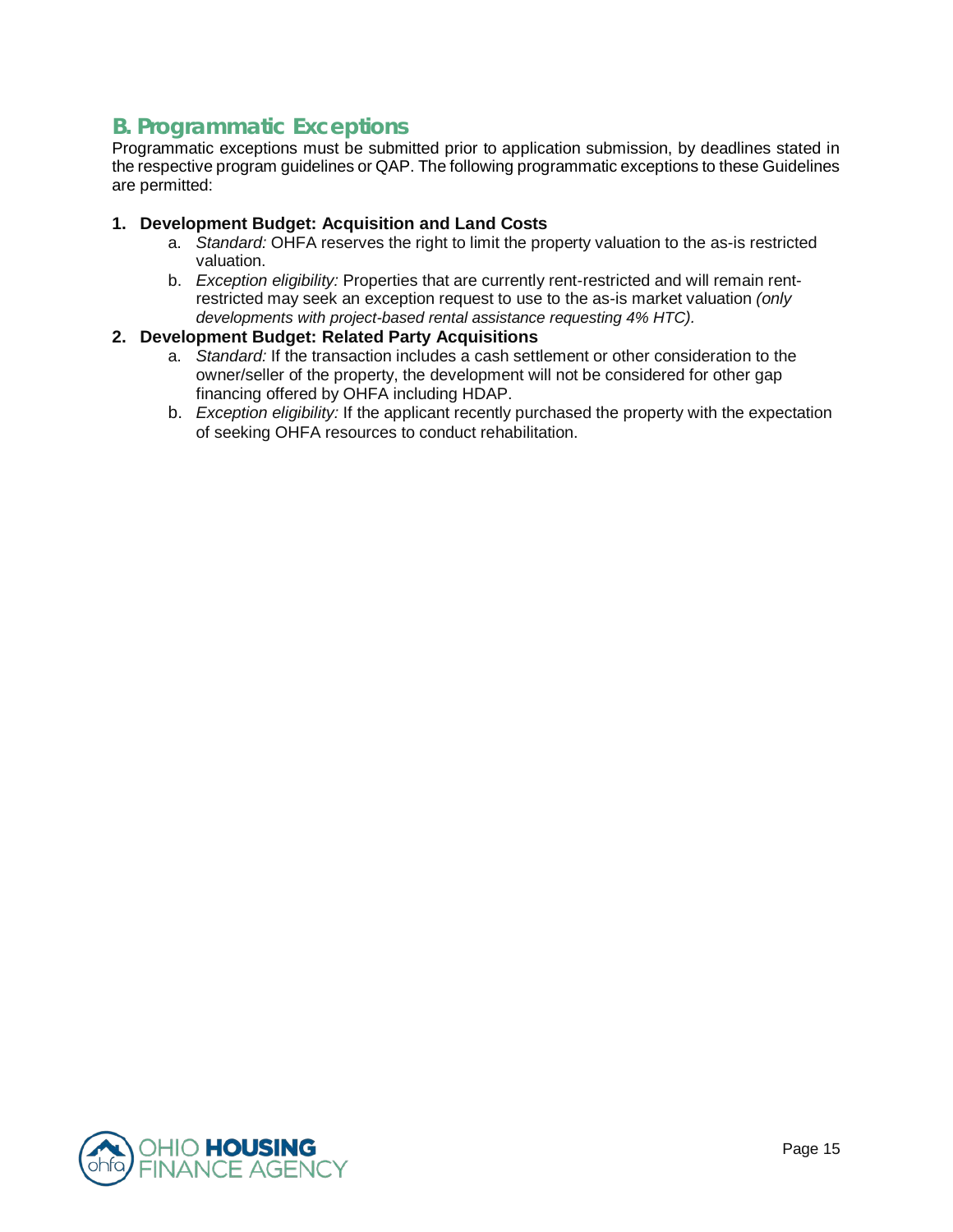# <span id="page-15-0"></span>**VI. Definition of Cash Flow**

In determining any loan payments due to OHFA that may be calculated based on a percent of the project's cash flow, subject to the start date within any loan or mortgage documents, cash flow will be defined as all Gross Cash Receipts to the property minus:

- 1. Debt service on loans with a superior mortgage position (excluding General Partner and/or partner/partnership notes/mortgages);
- 2. Replenishment of the Operating Reserve Account up to the maximum of its original established amount through year 10;
- 3. Payment of any deferred developer fee through year 10 after obligations to Operating Reserve Account are met;
- 4. Any required payments deposited to or in the established Partnership Replacement Reserve accounts;
- 5. Asset Management fees required by the Syndicator, if not capitalized; and
- 6. Supported payments made for the following Project Operating Expenses:
	- Advertising
	- Legal
	- Accounting/auditing
	- Elevator maintenance/operation
	- Heating, lighting and hot water for common areas
	- Water/Sewer common areas
	- Trash/snow removal
	- Security requires OHFA approval to be included
	- Decorating
	- Repairs not funded through Replacement Reserve
	- Exterminating
	- Grounds maintenance
	- Maintenance salaries & Payroll Taxes
	- Maintenance supplies
	- Office Supplies
	- Service Coordinator/Supportive Services requires OHFA approval to be included
	- Property manager salary, payroll taxes
	- Property Insurance
	- Property Taxes
	- Management Fees not to exceed 6% of Effective Gross Income (excluding Management Incentives, bookkeeping fees, compliance fees, bonuses, administrative service fees, incentive fees of any kind, etc.)
	- Owner-Paid Utilities Units if applicable and common space

"Gross Cash Receipts" means all cash received in any fiscal year from the operations of the Partnership including all government subsidies received by the Partnership, construction contingency, but excluding Capital Contributions, loan proceeds, repayment of rent, security deposits, insurance proceeds, condemnation awards, proceeds from Net Cash from Sales and Refinancing, and any other funds not generated from current Project Operating Expenses. The Partnership definition of "Net Cash from Sales and Refinancing" (or other applicable related term or activity) must be provided to OHFA for review and approval.

Year 10 is calculated from the date / year a project starts construction.

The Cash Flow Loan Repayment Calculation Form can be downloaded from the OHFA [website.](http://ohiohome.org/ppd/resources.aspx)

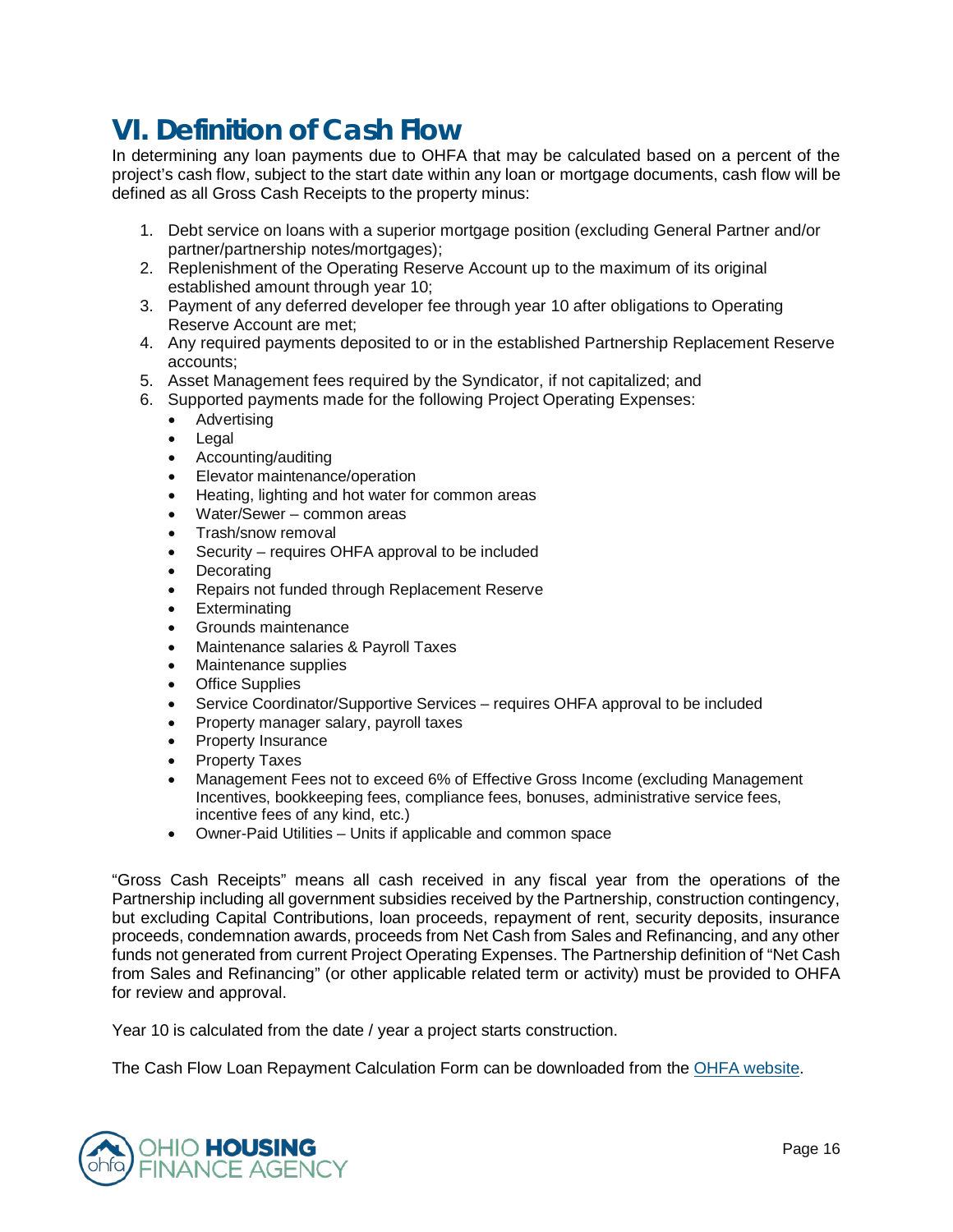# <span id="page-16-0"></span>**VII. Appraisal Requirements**

OHFA requires As-Is Appraisals meeting all requirements outlined in these Guidelines. These requirements are applicable to all OHFA multifamily programs including HTC, HDAP, and the HDL program. The intent is for OHFA to develop a consistent approach to measuring and evaluating the as-is value of unimproved, vacant land, and existing properties in order to efficiently allocate OHFA resources.

An appraisal is not required if both of the following conditions are met: (1) applicant is not seeking HDAP funds, and (2) applicant is not including any acquisition costs in eligible basis or the funding request.

An acceptable As-Is Appraisal is either a Summary Appraisal Report or a Self-Contained Appraisal Report (the Report) that meets the most current edition of The Appraisal Foundation's Uniform Standards of Professional Appraisal Practice (USPAP) and must be completed by a Certified General Real Estate Appraiser licensed in the State of Ohio. OHFA must be listed as an intended user. The licensed appraiser is required to conduct a site inspection for the subject property.

# **A. As-Is Value Definitions**

OHFA requires the appraiser to provide the as-is value as defined below in (a), (b), and (c). When a value is determined by the appraiser for existing properties, the appraiser is requested to reflect a total value that can be broken down into a value of the improvements and a value for the land.

All appraisals submitted to OHFA shall at a minimum include the following values, as applicable:

- As-Is market value with restricted rents for existing properties;
- As-Is market value with market rents for existing properties; and
- As-Is land value (unimproved, vacant land value).

OHFA requires the Income Approach for existing properties, and the Sales Comparison Approach for unimproved, vacant land. When using the Income Approach, appraisers shall use actual operating expenses to determine value; appraisers may choose to create two appraisals, one using actual operating expenses and a separate one using adjusted operating expenses.

Favorable financing terms and HTCs must not be considered in determining either a cap rate or an as-is value.

The identification of comparable properties in some markets may be difficult. OHFA encourages the appraiser to identify property that has physical and locational (nearest location) characteristics similar to those of the subject property. Using sales of comparable vacant land or existing developments from other regions of Ohio is discouraged without a detailed explanation and rationale from the appraiser to support this methodology and approach.

OHFA reserves the right to limit the amount of OHFA resources allocated to a development predicated on the appraised as-is value.

# **B. Updates**

OHFA may require the appraiser to update its existing appraisal to match these Guidelines or may order an additional appraisal. The cost of the additional appraisal will be paid for by the applicant.

OHFA will accept appraisals, including those from RD and HUD, dated no later than 12 months prior to the funding application deadline. For appraisals dated more than 12 months prior to the funding application deadline, the appraiser may provide an updated letter if there are no material changes to

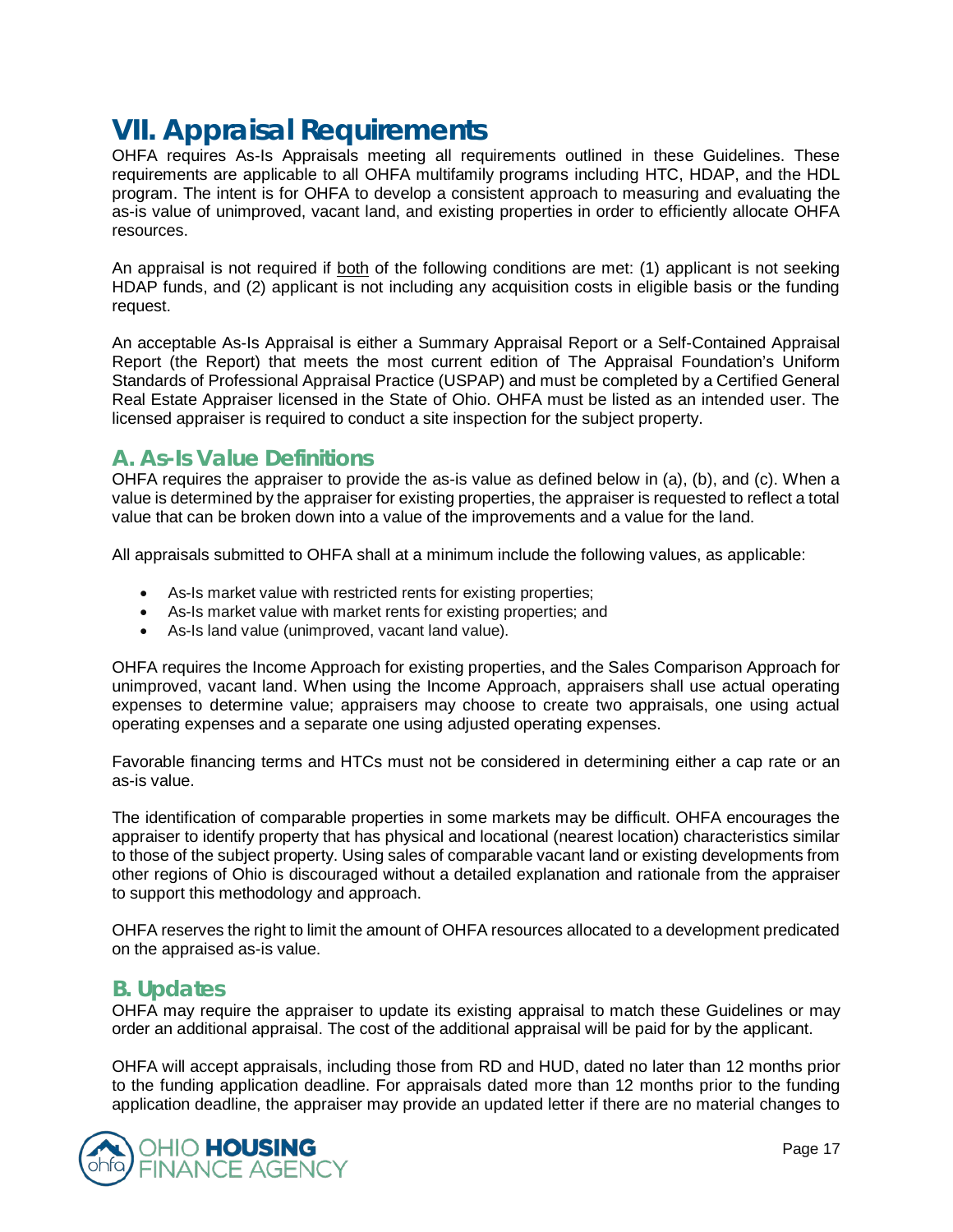the development, market, and the update meets USPAP and other appraisal industry rules or guidelines.

# **C. Ownership of Appraisal**

Any appraisal submitted to OHFA in connection with an application will become property of OHFA and may be relied upon for the purposes of determining as-is value and feasibility of the proposed development, regardless of any unresolved concerns between the Applicant and appraisal's provider.

# **D. Special Conditions**

The following special conditions are recognized to be outside of appraisal standards but will be incorporated into the allocation process:

#### **1. Excess Land Acquisition**

Where more land is being acquired than proposed, and the remaining acreage is not being utilized as permanent green space per deed restrictions or covenants, the as-is value will be prorated. Excess land should not attribute value to the proposed property. A development that has excess land must show a separate value for the excess land and it cannot be purchased as part of the primary development cost.

#### **2. Incorporation of HUD and/or RD Standards**

OHFA will accept appraisals from HUD and RD that include multiple valuation methodologies, so long as the primary valuation required by OHFA is clearly noted within the appraisal.

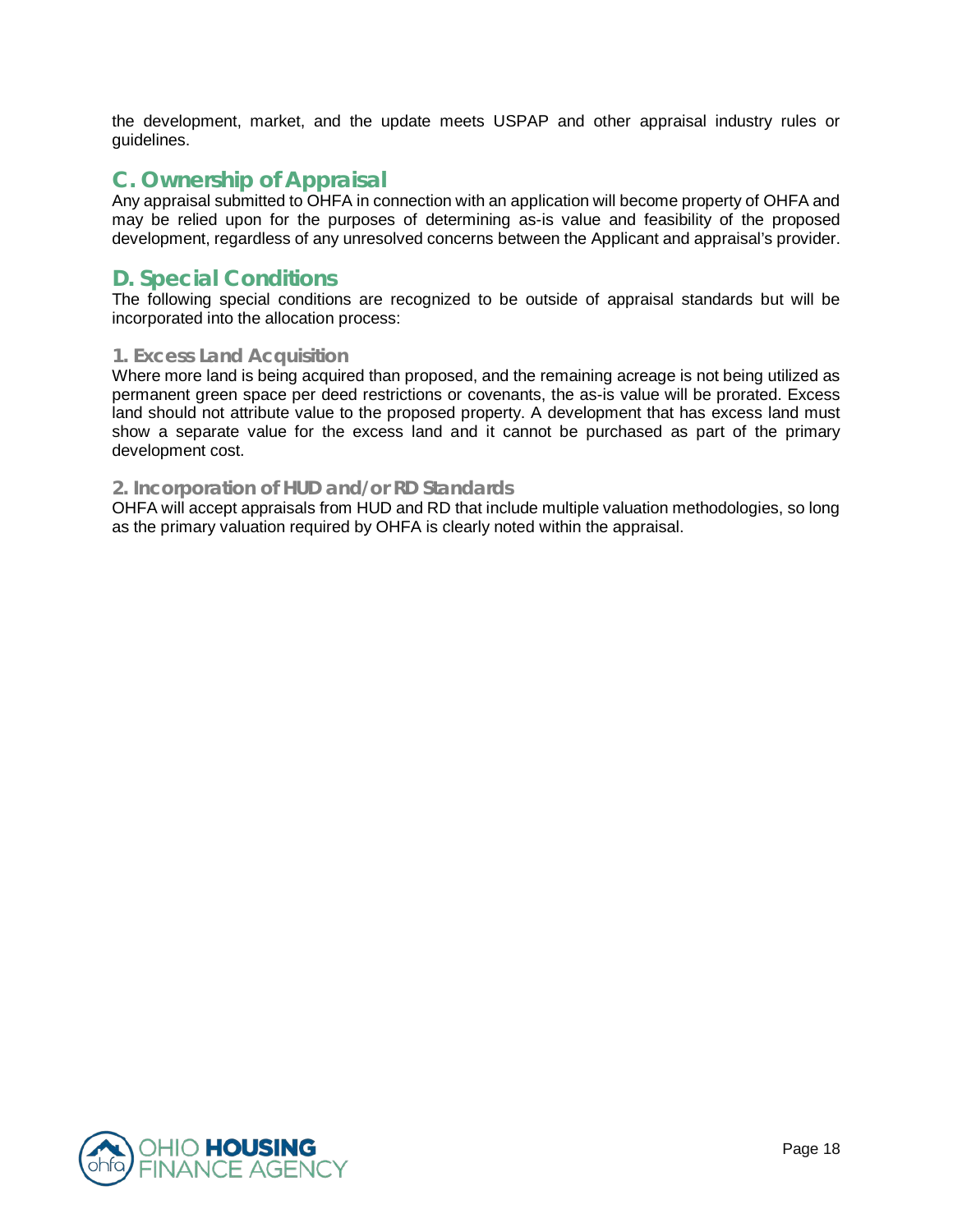# <span id="page-18-0"></span>**VIII. Physical Capital Needs Assessment Standards**

### **A. Purpose**

A Physical Capital Needs Assessment (PCNA) represents a third party qualified professional's opinion of a property's current overall physical condition and identifies significant deferred maintenance, existing deficiencies, and material building code violations that affect the property's use and its structural and mechanical integrity.

The PCNA is not, and shall not be used as the project's scope of work. Any issues identified in the PCNA must be *addressed* in the scope of work, but the PCNA should be viewed as an addendum to the scope of work prepared by the project architect.

### **B. Qualifications:**

PCNAs must be prepared by an individual who has experience in the preparation of PCNAs and possesses a professional qualification/license in architecture or engineering. If the individual does not have a professional qualification/license in architecture or engineering, they must have at least 5 years of experience preparing PCNAs.

The third party qualified professional preparing the PCNA must not be connected in any way to the project, including serving as the design architect, project architect of record, general contractor, property manager or sponsor. An exception may be given for small projects and adaptive reuse projects on a case by case basis.

### **C. Definitions**

OHFA will use the following definitions per ASTM E2018-15.

*Physical deficiency:* a conspicuous defect or deferred maintenance of a subject property's material systems, components, or equipment as observed during completion of the PCNA. This definition specifically excludes deficiencies that may be remedied with routine maintenance, miscellaneous minor repairs, normal operating maintenance, etc., and excludes de minimis conditions that generally do not present material physical deficiencies of the subject property.

*Deferred maintenance:* physical deficiencies that could have been remedied with routine maintenance, normal operating maintenance, etc., excluding de minimis conditions that generally do not present a material physical deficiency to the subject property.

*Good condition:* in working condition and does not require immediate or short term repairs above an agreed threshold.

*Fair condition:* in working condition, but may require immediate or short term repairs above an agreed threshold.

*Poor condition:* not in working condition or requires immediate or short term repairs substantially above an agreed threshold.

*Immediate costs*: opinions of costs that require immediate action as a result of any of the following: (1) material existing or potentially unsafe conditions, (2) material building or fire code violations, or (3) physical deficiencies that if left uncorrected would be expected to result in or contribute to critical element or system failure within one year or will result most probably in a significant escalation of its remedial cost.

*Short-term costs*: opinions of costs to remedy physical deficiencies, such as deferred maintenance, which may not warrant immediate attention, but require repairs or replacements that should be undertaken on a priority basis in addition to routine preventive maintenance.

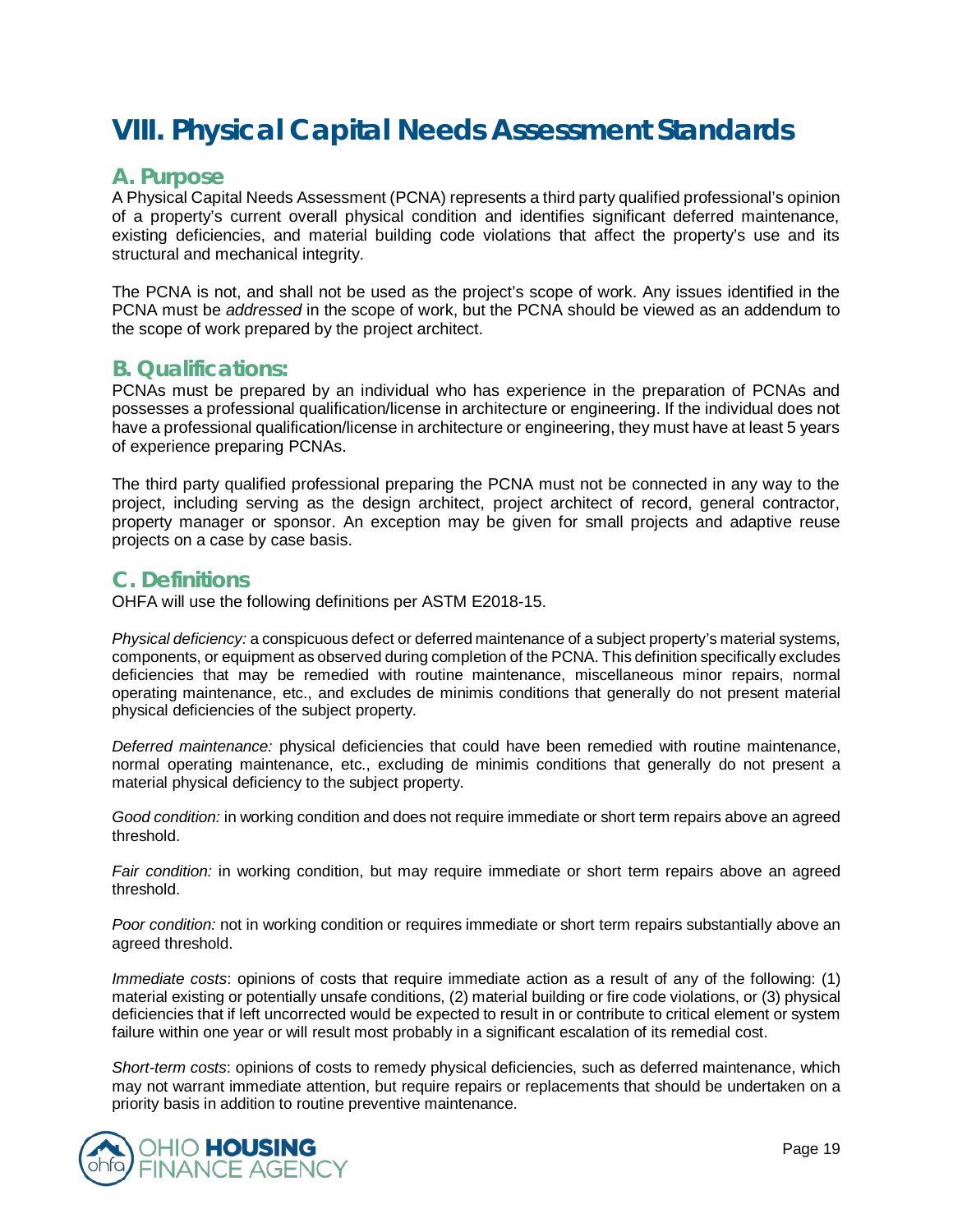# **D. Scope**

OHFA requires a PCNA for all projects involving rehabilitation, including adaptive reuse projects. The PCNA must conform to ASTM E2018-15 standards and must reflect the current condition of the building. OHFA may require the third party qualified professional update any report that is greater than one year old at the time it is submitted to OHFA. PCNAs produced for USDA or RAD projects may be used with OHFA approval of an Exception Request prior to submission.

The PCNA must identify any repair items that represent an immediate threat to health and safety, and all other significant defects, deficiencies, items of deferred maintenance, and material building code violations that would limit the expected useful life of major components or systems.

#### **PCNA Table of Contents**

The PCNA must include a completed **[PCNA Table of Contents template](https://ohiohome.org/ppd/resources.aspx)** and note page numbers as required. All items specified in [Appendix A: PCNA Table of Contents](#page-29-0) must be included in the PCNA submitted to OHFA.

### **E. Process**

The professional shall conduct a site visit and physical inspection of interior and exterior of units and structures. At a minimum, this will involve viewing:

- 25 percent of all dwelling units (if less than 50 total units)
- 20 percent of all dwelling units (if 50 to 99 total units)
- 15 percent of all dwelling units (if greater than 100 total units)
- All accessible units
- All common facilities
- All site improvements
- All building exteriors

The professional shall interview available on-site property management and maintenance personnel and inquire about past repairs/improvements, pending repairs and existing or chronic physical deficiencies.

# **F. Guidance**

The below are meant to provide helpful tips and clarification to owners and PCNA providers as they complete the PCNA.

- The PCNA should be a point-in-time observation of existing conditions at that time.
- The PCNA should not address or be catered to competitive scoring items.
- The PCNA should inform the project's scope of work and support the items being repaired or replaced as noted in the scope of work.
- For Adaptive Reuse/Historic projects, the PCNA should make a point-in-time observation of all aspects of the building but give substantial detail on structure, façade and items to remain.
- When the age of a component is unknown, it should be stated as such. However, the condition must still be evaluated even if the age is an estimate or unknown.
- The EUL/RUL of an item does not equate to need. Simply because an item is 75% or more of the OHFA EUL table in age, it does not mean the component or system needs to be replaced. Need is the second half of evaluation for replacement that must be documented by the PCNA.
- Existing accessibility items should only be addressed in the PCNA if the owner requests it and the PCNA provider is adequately qualified to provide such an evaluation.
- The PCNA should not address any green building standards or certifications that the project may plan to seek. The purpose of the PCNA is to evaluate the current overall physical condition and identify significant deferred maintenance, existing deficiencies, and material

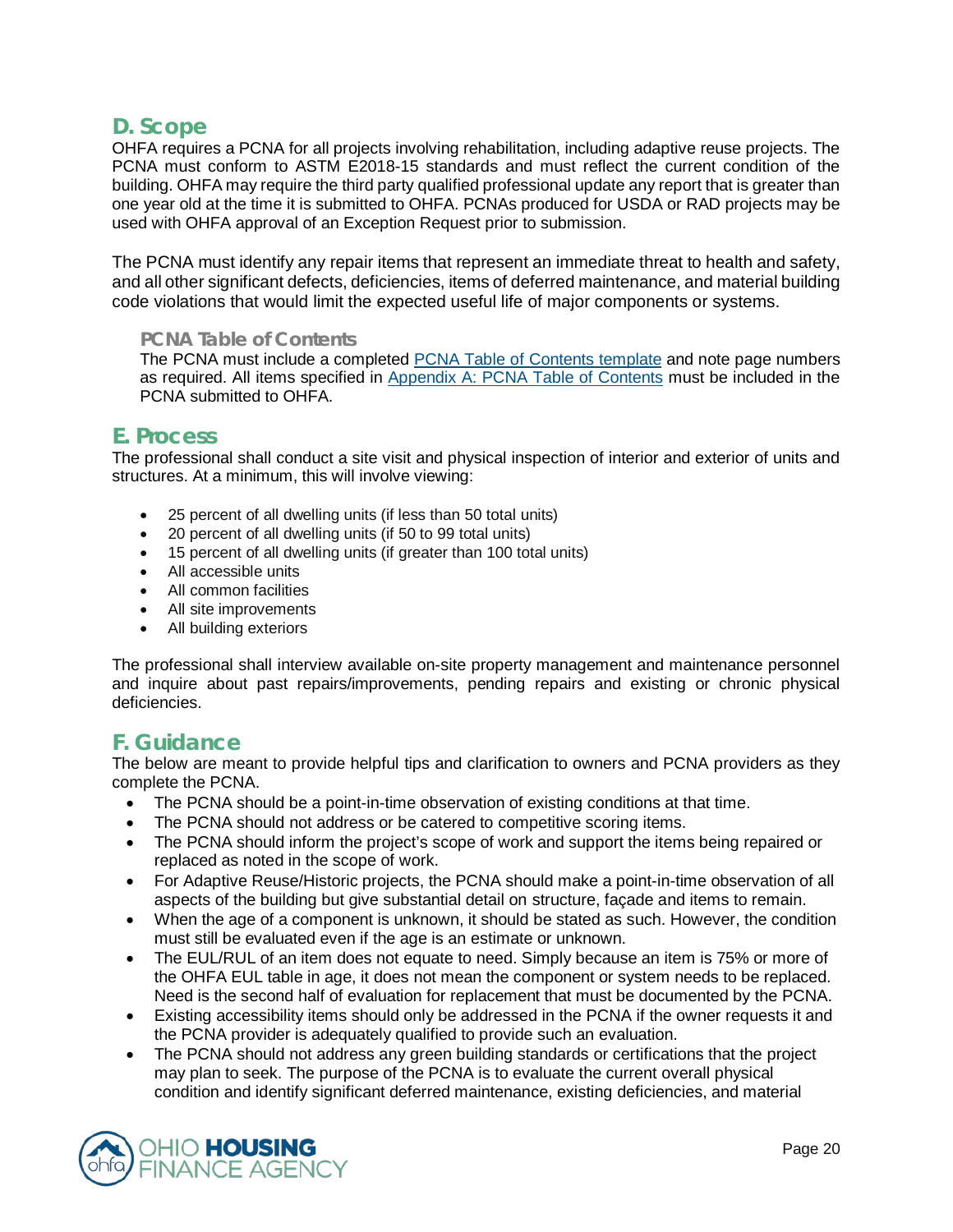building code violations that affect the property's use and its structural and mechanical integrity.

- When evaluating a system or component, the following questions must be clearly answered in the PCNA:
	- o What is the current condition?
	- o Does it need to be replaced?
	- o How much of the system needs to be replaced (as a percentage)?
- Major systems and its components should be documented through clear color photographs, specifically highlighting areas of concern. This is especially critical while the ability to perform in-person site visits is limited.
- If information from the owner is being relied upon and included in the PCNA, please state it clearly. For example, "the owner reports the new windows were installed in….".
- Make sure details within the report are consistent. This includes dates (such as first occupied date) as well as condition of components/systems and needs for replacement.
- Do not make a general statement that no critical repairs are needed but then identify major components/systems which need to be replaced immediately.

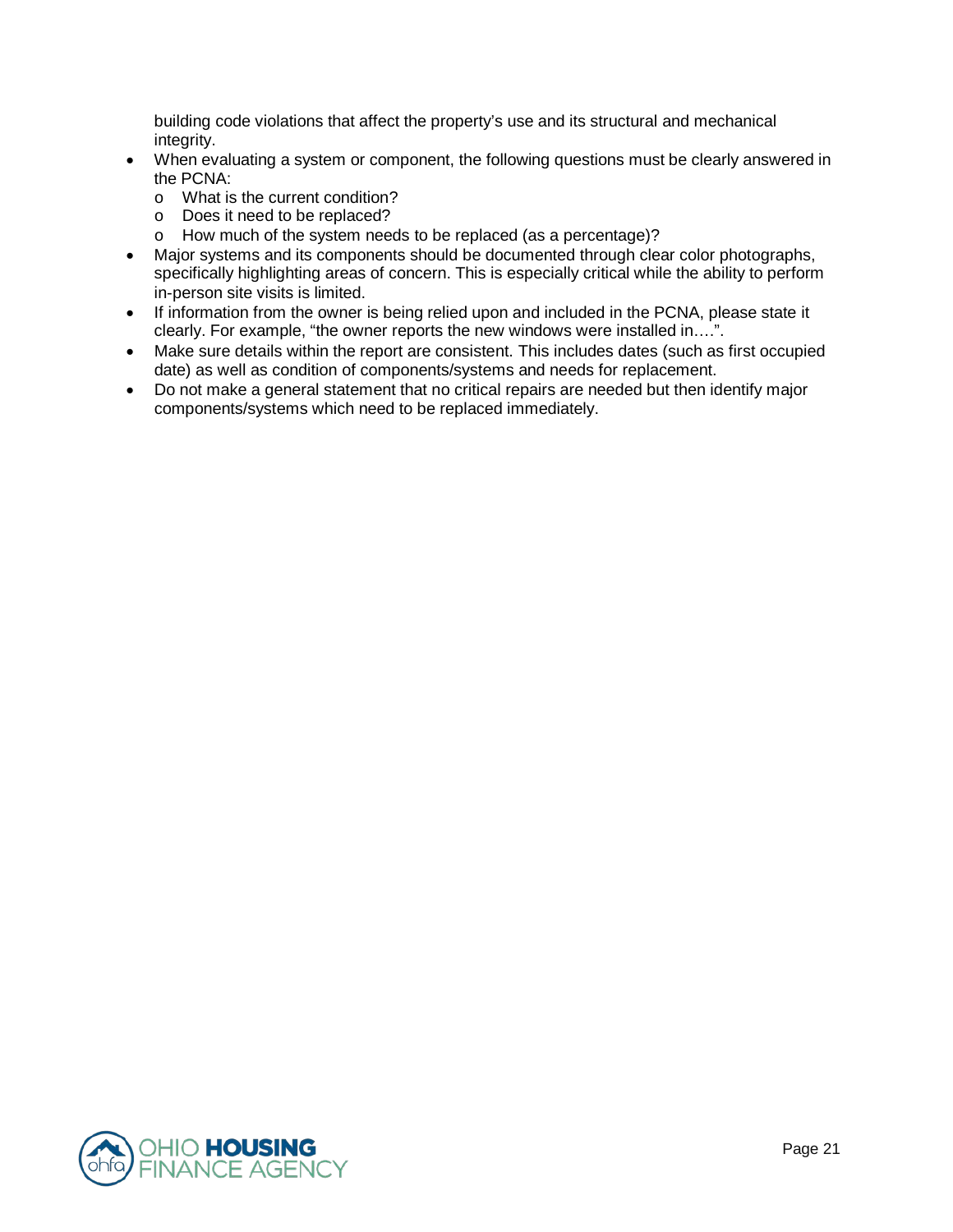# <span id="page-21-0"></span>**IX. Market Study Standards**

# **A. Introduction**

The market study determines if sufficient need for the proposed affordable development exists in the market area. Market study providers must include current demographic information and recommendations shall be based on current market conditions.

A market study must be conducted by an OHFA-approved, market study professional. To be approved, market analysts must complete the [Preferred Market Study Provider Application](https://ohiohome.org/ppd/documents/2020-MarketStudyProviderApplication.pdf) available on the OHFA website, have a membership in good standing with the National Council of Housing Market Analysts (NCHMA), undergo NCHMA's Member Designation Program, and abide by the [NCHMA](https://www.housingonline.com/councils/national-council-housing-market-analysts/model-content-standards/)  [Model Content Standards for Market Studies for Rental Housing,](https://www.housingonline.com/councils/national-council-housing-market-analysts/model-content-standards/) including use of [NCHMA's Market](https://www.housingonline.com/wp-content/uploads/2020/03/Market-Study-Terminology.pdf)  [Study Terminology.](https://www.housingonline.com/wp-content/uploads/2020/03/Market-Study-Terminology.pdf)

Any market study professional submitting inaccurate information will be removed from the list o[f OHFA](https://ohiohome.org/ppd/documents/MarketStudyProviderList.xlsx)[approved market study providers.](https://ohiohome.org/ppd/documents/MarketStudyProviderList.xlsx)

### **B. Content**

At minimum, the market study must include all of the sections as specified in the [NCHMA Model](https://www.housingonline.com/councils/national-council-housing-market-analysts/model-content-standards/)  [Content Standards for Market Studies for Rental Housing.](https://www.housingonline.com/councils/national-council-housing-market-analysts/model-content-standards/) The market study professional must complete and submit the OHFA [Market Study Checklist](https://ohiohome.org/ppd/documents/MarketStudyChecklist.pdf) indicating the location of the specified items within the market study.

OHFA reserves the right to independently determine if a market exists for the proposed project and to require additional information and/or another market study. OHFA may also contact the market analyst during the review process if any required information cannot be found in the study.

#### **1. Executive Summary**

Provide an executive summary that briefly reviews all of the essential market study requirements and recommendations or suggested modifications and key findings to the proposed project. The executive summary should be as brief as possible to convey all necessary information, if possible no more than one page in length.

#### **2. Conclusion**

Concise conclusion by the author that indicates a market exists for the proposed project. The conclusion must include the estimated stable year vacancy rate and the estimated time needed to fully lease-up the proposed project. If the estimated stable year vacancy rate exceeds seven percent and/or the estimated lease-up time exceeds one year, provide a detailed explanation.

#### **3. Description of Proposed Site**

Description of the proposed project site.

#### **4. Description of PMA**

Description and map of the PMA for the proposed project, including the methodology used to determine the boundaries. Provide a detailed explanation if the PMA include any areas outside of a five-mile radius from the proposed project. Include a discussion of the health of the overall rental housing market in the PMA. All sites included in a project must be located within one PMA. In addition, if the demographics of the immediate site area are significantly different from the PMA, please provide population and household income and housing data for the immediate area. If this is an assisted living or independent living development, state the number of units serving that population.

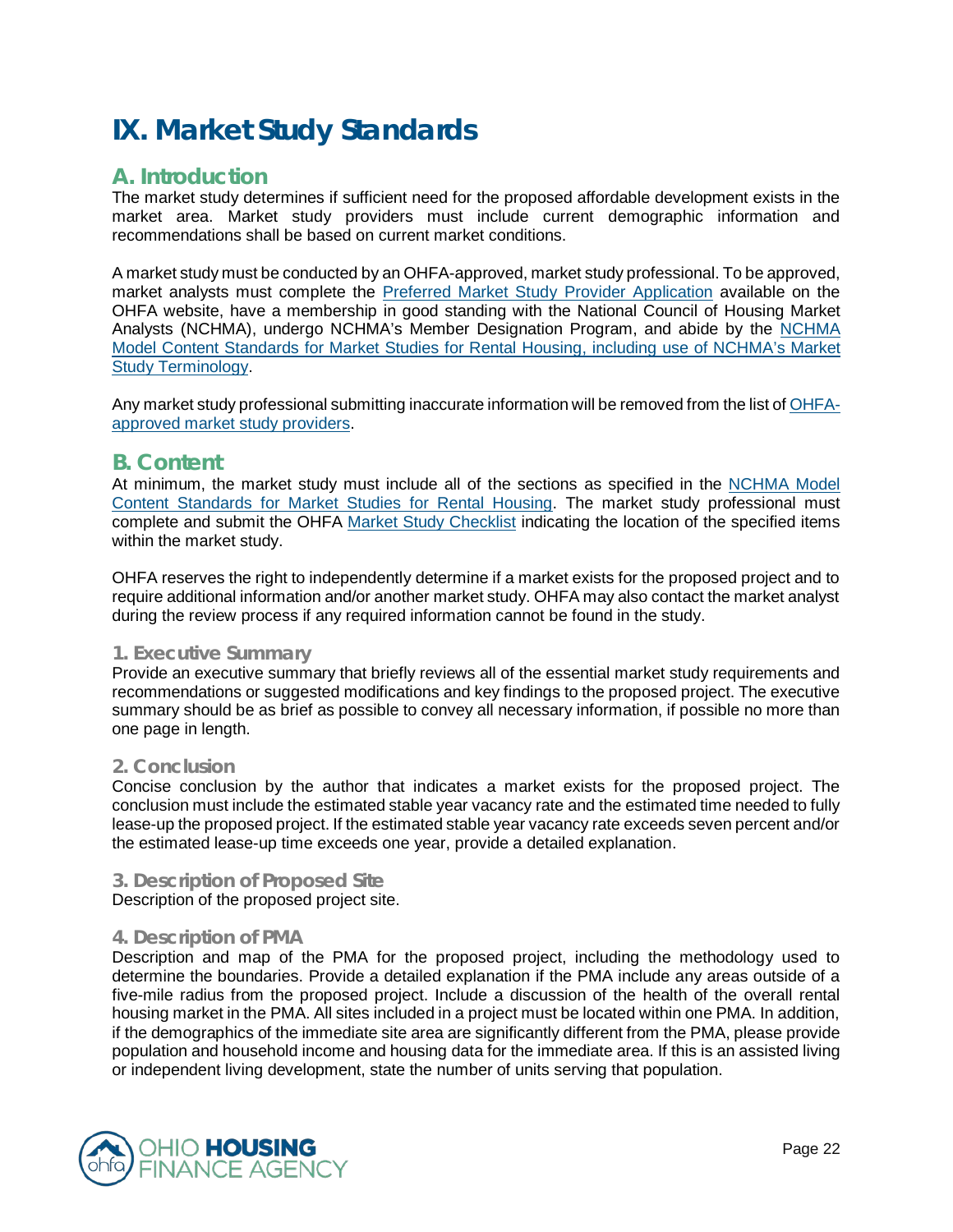#### **5. Rent Comparison Chart**

Create a Derived Rent and Programmatic Rent Comparison Chart showing pro forma and achievable rents ratio to maximum program rents, derived market rents, the current FMR rents, and 90 percent FMR rents.

#### **6. Income Qualification**

Description of the number of income qualified renter households divided by the number units in the PMA, also known as the capture rate. The maximum income for this range would assume 1.5 persons per bedroom rounded up to the next whole person. If this exceeds 10 percent, provide a detailed explanation for the higher rate.

#### **7. Description of Public Services**

Description and evaluation of the public services (including transportation, police, fire department, schools, day care, library and community center), infrastructure (including roads and traffic), community services (including shopping, restaurants, parks, recreational facilities, hospital, health care facilities, and services for special needs, if applicable), and employers in the PMA. Provide a list of the approximate distances to all the services. Include a map that clearly identifies the location of the project and all public and community services.

#### **8. Description of the Federally Subsidized Developments**

Description of the federally subsidized development projects that received Ohio Housing Trust Funds (OHTF), National Housing Trust Funds (NHTF), or HOME funds (HOME) and HTC projects, both operating and not yet placed-in-service, located in the PMA. Projects that received OHTF/NHTF/HOME or HTC projects that were not placed-in-service must be included in the analysis. Provide the current vacancy rate for each project and include the person(s) contacted for each competing project and the method of contact. Compare the rents, amenities, unit sizes, bedroom sizes, and populations served of the comparable projects to the proposed project.

The following information must also be included: name, location, population served, type of design, age and condition, number of units by bedroom type, rent levels, number of bedrooms and baths for each unit type, size (in square footage) of units, type of utilities and whether paid by tenant or owner, unit and site amenities. Comparisons to the subject rents should be based on comparable amenities, utilities, location, parking, and any rental concessions. Identify specific reasons why comparable types are faring poorly in the market, if applicable. Projects that receive a reservation may be required to amend their market study to incorporate those other projects receiving an allocation in the same round and are located in the same PMA. A listing of projects that received OHTF/NHTF/HOME or HTC that are in service or in development is located on the [OHFA website.](http://ohiohome.org/ppd/funding.aspx) Calculate the ratio of subsidized projects that received OHTF/NHTF/HOME funds and HTC units to income eligible renter households.

#### **9. Vacancy Rates**

Estimate of the current vacancy rates of the OHTF, NHTF, HOME, and HTC funded projects include only those currently operating located in the PMA during the first stabilized year of the proposed project. If the estimated vacancy rate exceeds 10 percent for any project, provide a detailed explanation for the higher rates.

#### **10. Comparable Development**

Description of comparable market rate developments located in the PMA. Provide the current vacancy rate for each project and include the person(s) contacted for each competing project and the method of contact. Compare the rents, amenities, unit sizes, bedroom sizes, and populations served of the competing projects to the proposed project. The following information must also be included: name, location, population served, type of design, age and condition, number of units by bedroom type, rent levels, number of bedrooms and baths for each unit type, size (in square footage) of units, type of

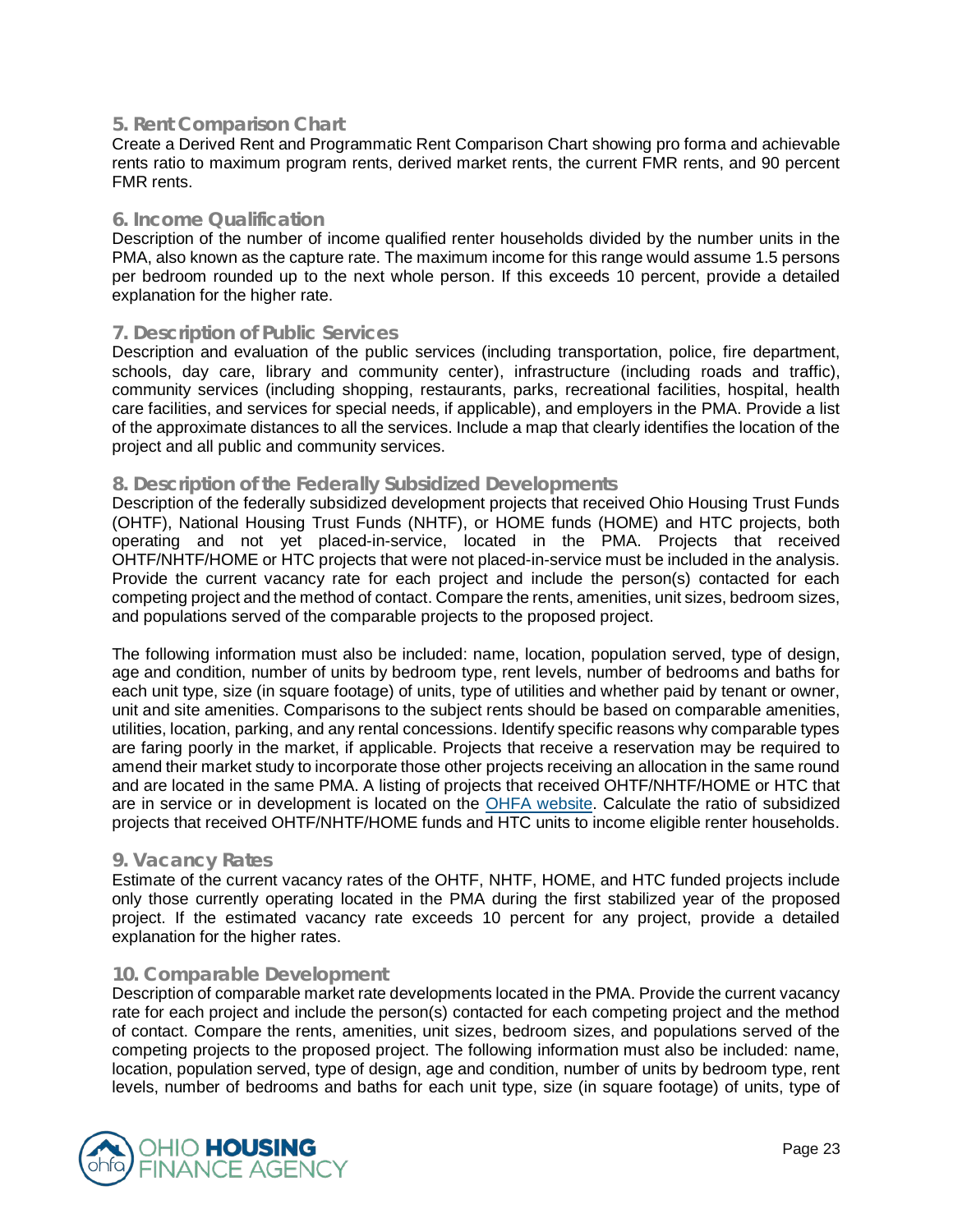utilities and whether paid by tenant or owner, unit and site amenities. Comparisons to the subject rents should be based on comparable amenities, utilities, location, parking, and any rental concessions.

#### **11. Public Housing Concerns**

Evaluation of any concerns or issues from the jurisdiction's PHA. The applicant or market study author must send a letter via certified mail to the local PHA. The letter must contain a brief description of the project and target population, instructions for the PHA to forward all comments to the market study author, and a statement that all comments must be submitted within 30 days from receipt of the letter. If the PHA does not respond to the letter or comments are submitted after the 30-day comment period, the market study author does not need to analyze the issues or concerns of the PHA. Include in the market study a copy of the letter, certified mail receipt, and copies of any letters from the PHA.

#### **12. Financial Interest**

An executed original [Market Study Certification.](https://ohiohome.org/ppd/documents/2020-MarketStudyCertification.pdf) The market analyst shall have no financial interest in the proposed project. Financial interest is deemed to be any compensation other than the fee for preparing the market study. Furthermore, the fee assessed for the study shall not be contingent upon the proposed project being approved by OHFA.

#### **13. Data Sources**

A list of all data sources used in the study.

# **C. Assisted Living Developments**

The market study must be customized to the affordable and assisted living markets and shall include an analysis of market penetration rates and competition. If the proposed development includes both assisted and independent living units, the market study must individually address both markets. The market study provider must have prior experience performing studies on assisted living properties.

The objective is to identify sites that are appropriate for the development of housing targeted toward low income to moderate income older adults age 55 and over. This portion of the market study will determine if specified assisted living housing will be compatible in the selected area and meet the needs of seniors. Market area housing for assisted living may differ from senior housing without services.

If the proposed development includes both assisted living and independent living units, the market study must individually address both markets in accordance with OHFA requirements for each.

In addition to the above, Assisted Living market studies shall also include:

- Projected resident characteristics including the following
	- o The average age at assisted living entry;
	- o AMGI level and income sources;
	- o Residents per unit;
	- o Medicaid-defined level of care
- Residents needing assistance with any of the following: Dressing, Bathing, Hygiene, Transportation, and/or Meals.
- Resident monitoring and amenities offered. Examples include meals, housekeeping, medication assistance, personal care services, medical services, transportation, 24 hour onsite management, laundry service.
- Comparable unit amenities, such as security systems, walk in closets, roll in showers, personal emergency response systems, private patio or balcony, additional storage.

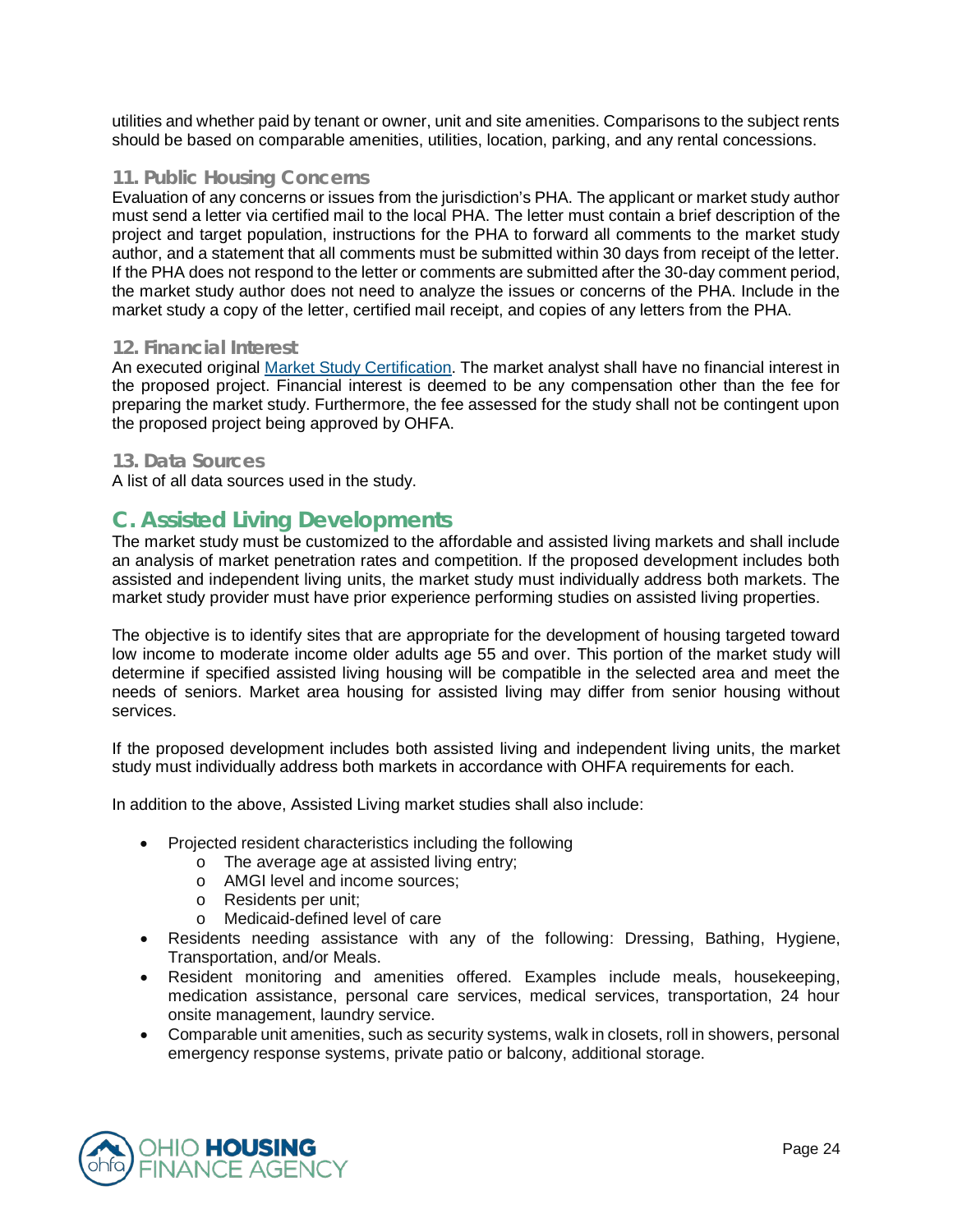- Market area demand and trends including a five-year growth forecast for the area within an 11 mile radius. If information needs to be pulled from a larger geographical area provide an explanation.
- Growth forecasts that include population increases, demand for assisted living and independent living, aging population demographics
- Neighborhood amenities such as:
	- $\circ$  Location of amenities close proximity to community activities & services
	- o Fitness center located on site or at a nearby recreation center
	- o Library located on site or nearby
	- o Computer center located on site or nearby
	- o Common outdoor areas
	- o Health care facilities and pharmacies
- Waiting list length at comparable facilities in the PMA

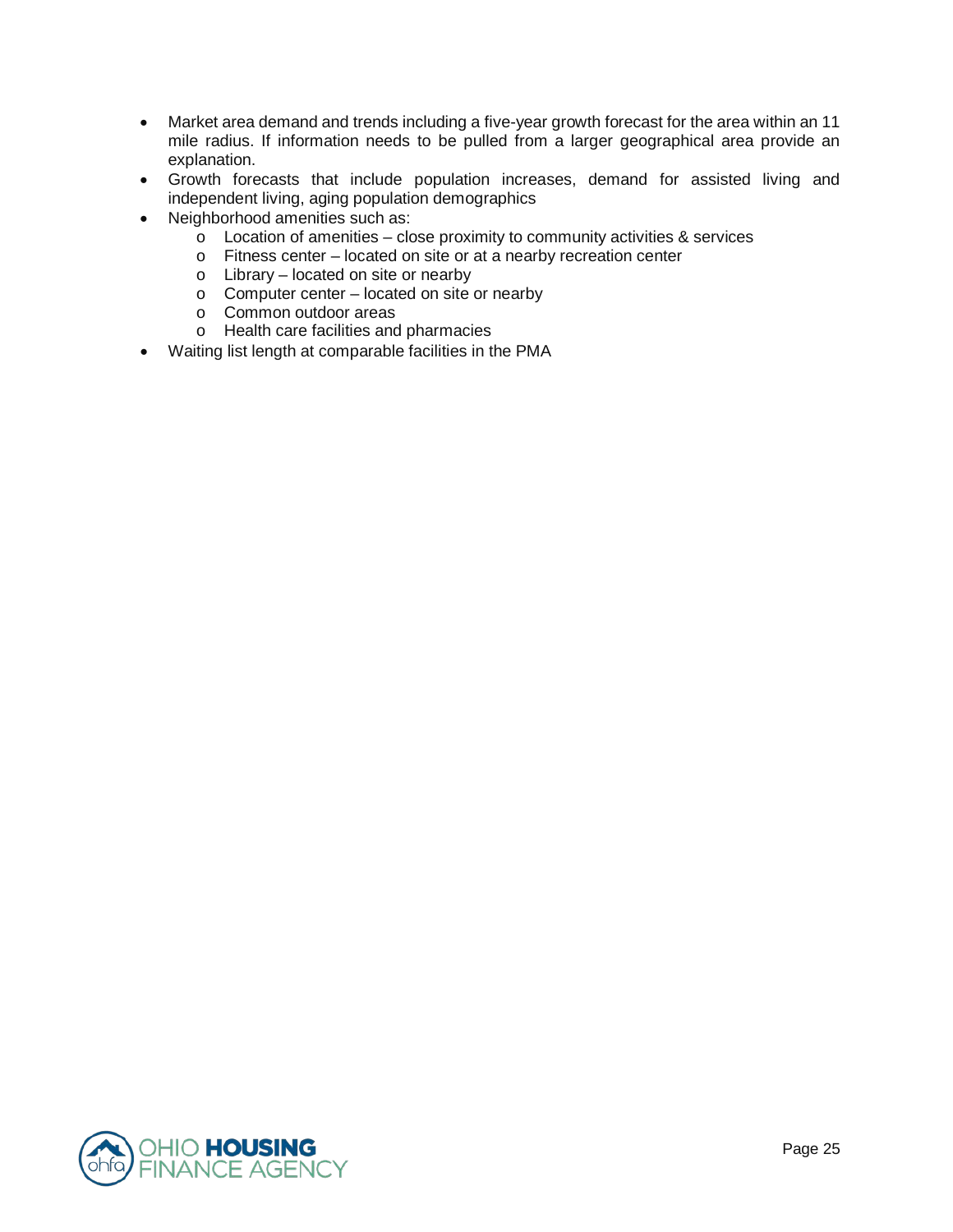# <span id="page-25-0"></span>**X. Assisted Living Policy**

The following outline identifies how OHFA will assess and underwrite housing development projects that include affordable Assisted Living (AL) services. These requirements will apply in addition to existing underwriting and eligibility requirements unless otherwise noted. This policy does not apply to bond transactions that do not utilize any other OHFA resources; however, assisted living developments may still be considered under that program.

# **Eligible Programs**

- Non-Competitive/4% HTC
- **Multifamily Lending Program (MLP)**

# **Ineligible Programs**

- **Housing Development Assistance Program**
- **Housing Development Loan**
- **Competitive/9% HTC**
- All other programs not specifically enumerated without written OHFA exception

# **Experience (gained either inside or outside Ohio)**

- **Developer**: At least one AL development licensed and certified or otherwise approved to accept Medicaid Assisted Living Waivers ("AL Waiver").
- **Operator**: At least two years operating HTC. At least two years operating AL after initial lease up, including accepting AL Waivers. HTC and AL experience may be obtained in separate developments.

All entities may partner with an existing provider to gain necessary experience.

# **Affordability & Medicaid Assisted Living Waivers**

Development must accept applicants "off the street" and cannot condition residency on ability to pay privately for any length of time (eg. cannot require "spend down" or "divesture" as a condition of tenancy). All developments must accept AL Waivers.

### **Independent Living Units**

Non-AL, Independent Living (IL) units may be funded without separate HTC application provided all AL underwriting criteria, including but not limited to the higher Debt Coverage Ratio (DCR), is met for the whole development.

# **Application Fee**

A \$5,000 application fee will be assessed in addition to all standard fees.

### **Reserves**

OHFA will require a 15 percent increase to operating and replacement reserves; this requirement will be waived where the investor imposes comparable risk mitigation requirements.

#### **Lease**

All units must have a written lease agreement with the resident that complies with the requirements in [26 U.S. Code Section 42](https://www.law.cornell.edu/uscode/text/26/42) and [OAC 5160-44-01.](http://codes.ohio.gov/oac/5160-44-01v1)

### **Design**

Design requirements, as noted below and in the OHFA Design and Architectural Standards, shall apply:

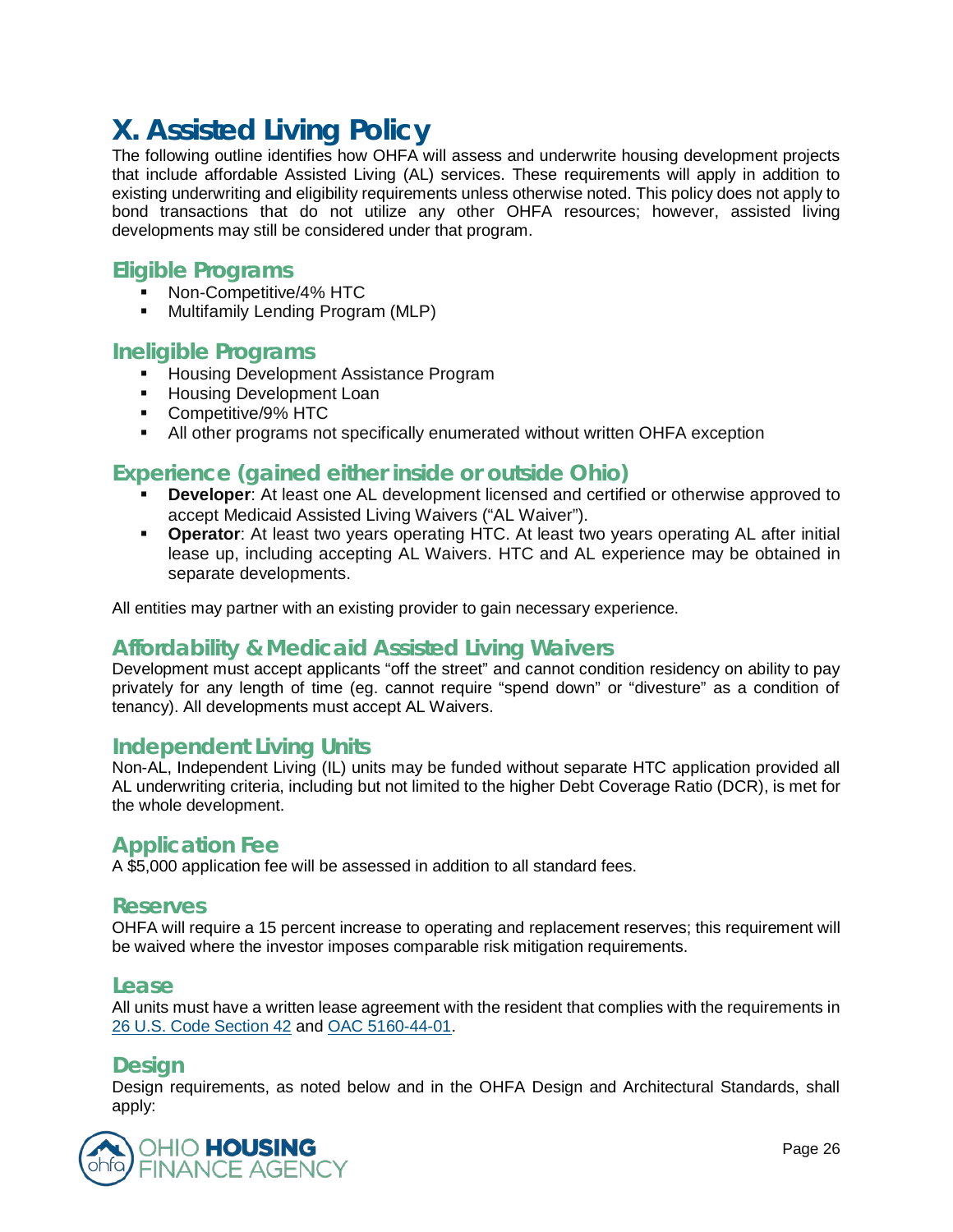- **Efficiencies:** Up to 50 percent of all units may be efficiencies. The number of efficiencies cannot be disproportionately reserved for HTC or AL Waiver residents. Efficiency units must be 350 square feet or larger.
- **One Bedroom:** One bedroom HTC units must conform to one of the two following size requirements:
	- o All HTC one bedroom units must be 450 sf; or
	- o All HTC one bedroom units combined must average 500 sf.
- **Two Bedroom:** Two bedroom HTC units are not permitted unless an exception request is submitted to and approved by OHFA.
- **Common Areas:** OHFA will consider waivers to common area limitations as specified in the Design and Architectural Standards.
- **Kitchen Requirements:** Must be hard wired for stove and stove must be made available at property owner's expense if requested by the resident and doing so would not pose a health or safety risk to the requesting resident.
- **Shared Rooming: No "Semi-Private" rooms will be permitted.**
- **Medicaid Requirements:** Must comply with the setting characteristics outlined in [OAC](http://codes.ohio.gov/oac/173-39-02.16) 173- [39-02.16](http://codes.ohio.gov/oac/173-39-02.16) and [OAC 5160-44-01.](http://codes.ohio.gov/oac/5160-44-01v1)

Facilities may be deemed a Residential Care Facility under [OAC 3701-16,](http://codes.ohio.gov/oac/3701-16) and classified as an Assisted living facility (Group I-1) under [OAC 4101:1-3,](http://codes.ohio.gov/oac/4101:1-3) Section 308 and, if so, shall meet all requirements thereof.

### **Services**

All services must be optional and residents must have freedom to choose the service provider(s). Operator must give residents a statement regarding choice of service provider with 3701-17-57E notice and comply with person-centered planning outlined in [OAC 5160-44-02.](http://codes.ohio.gov/oac/5160-44-02)

Residency cannot be denied due to a person's ineligibility for Medicaid AL services. Because a health screening and annual assessment are a condition of occupancy as required by the Ohio Department of Health's licensure, any charge for this service must be included in gross rent for purposes of section  $42(q)(2)(A)$ .

### **Nursing**

Developments shall not make available continual or frequent skilled nursing, medical, or psychiatric services. Intermittent skilled nursing care provided for 120 days or less pursuant to [OAC 3701-16-02](http://codes.ohio.gov/oac/3701-16-02) may not constitute "continual or frequent" nursing. Skilled nursing that is privately contracted for by the resident and not made available by the development is not implicated in this requirement. OHFA has not evaluated the eligibility of Memory Care facilities and is not accepting applications containing that level of care. See further information on IRS requirements below; OHFA makes no representation regarding the IRS eligibility of any nursing activity.

# **Underwriting Considerations**

The following underwriting requirements will be applied:

- **Service Income**: Service income will be underwritten at a rate of \$70 per day per AL unit. This includes an underwriting assumption of one resident per unit; however, double occupancy is permitted.
- **DCR: DCR** must average 1.3 or higher for the affordability period.
- **Reserves**: Reserves in excess of those required for AL developments that are mandated or otherwise approved by OHFA may be excluded from cost containment analysis.
- **Cost Containment**: No other waivers will be granted on cost containment criteria.

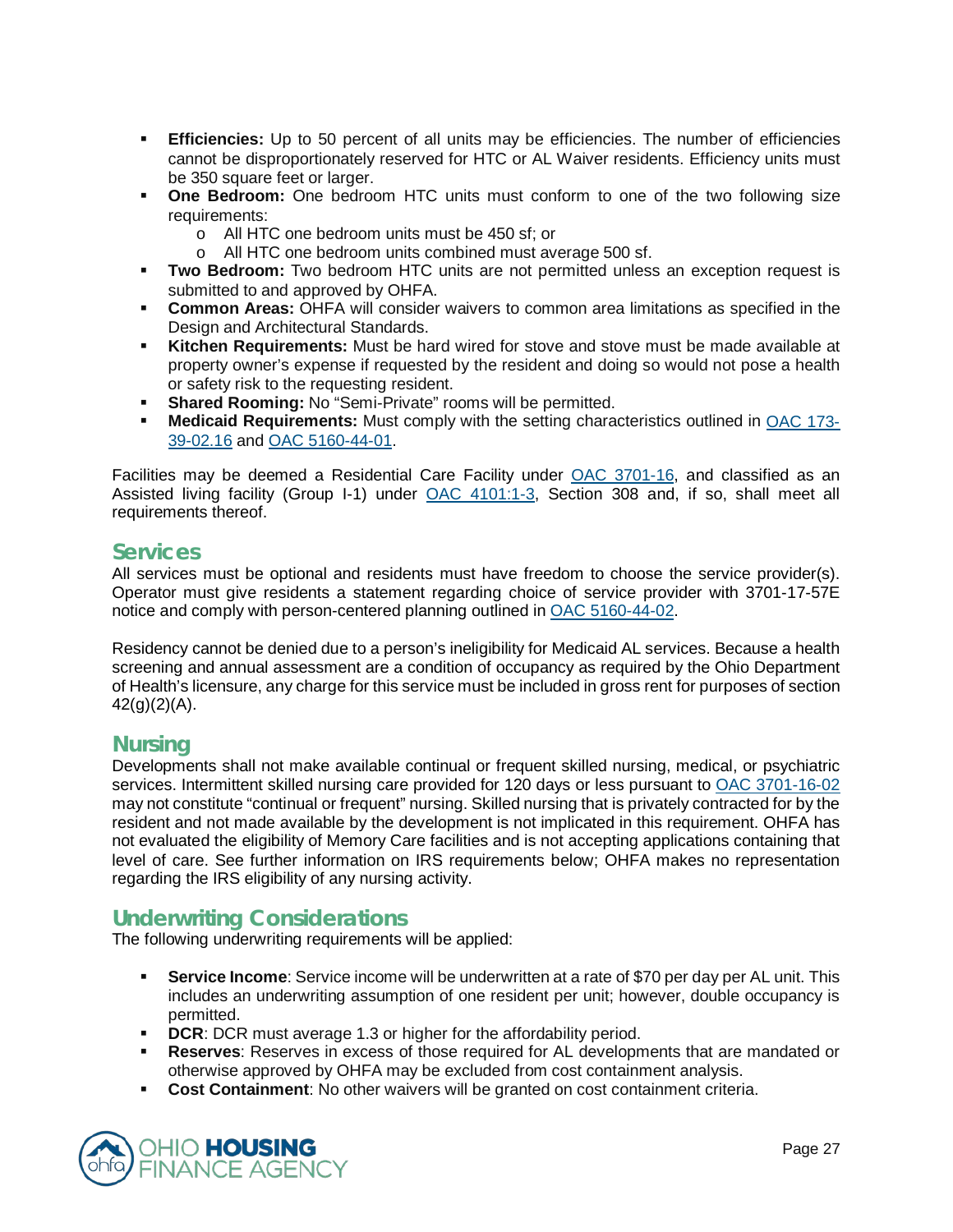# **Market Study**

See requirements for AL market studies in the Market Study section of these guidelines.

# **Other Application Requirements**

The funding application must also provide the following:

- **Owner and Operator's licensing history summary;**
- **Owner and Operator's inspection history summary;**
- Owner and Operator's most recent inspection and licensing report(s);
- Development's lease up plan including financing arrangements;
- Development's tenant selection plan, including the conditions under which a two-bedroom unit will be rented to one person, if any;
- **Development's plan to enable residents to exercise service provider choice;**
- Development's policies and procedures for operation including policies and procedures required to meet the Ohio Department of Health Residential Care Facility licensure standards (OAC 3701-16-01 [through 3701-16-18\)](http://codes.ohio.gov/oac/3701-16) and the Ohio Department of Aging assisted living waiver provider certification standards [\(OAC 173-39-02](http://codes.ohio.gov/oac/173-39-02v2) and [173-39-02.16\)](http://codes.ohio.gov/oac/173-39-02.16); and
- **•** Development's plan to fully integrate residents into the local community, including compliance with Home and Community Based Services regulations as outlined in [OAC 5160-44-01.](http://codes.ohio.gov/oac/5160-44-01v1)

# **Training**

Awardees may be required to attending a training and/or Development Next Steps Meeting upon receipt of funding award.

# **Application Notice**

Applicants that intend to submit an application for AL shall contact OHFA at least 45 days prior to the application submission date to establish a time to meet with staff and discuss the project. OHFA may publish the location of any proposed site(s) to prevent overlapping market areas for different applications.

### **Waiver**

If OHFA determines that a project is unable to meet the above requirements, OHFA reserves right to waive any requirement(s) for proposals that do not use HTCs.

### **Information Sharing**

As permitted by law, applicants must consent to the sharing of information between all government agencies OHFA deems necessary for efficient compliance and oversight.

### **Legal**

All must maintain Residential Care Facility licensure issued by the Ohio Department of Health, Ohio Department of Aging certification as an AL Medicaid provider, and conform to all applicable laws existing and/or as may be enacted at any point during the affordability period.

### **Indemnification**

Owner must provide OHFA with an unlimited indemnification in all property operations and with regard to the performance of all services provided to the residents regardless of whether or not owner provides the services to the residents or contracts with another entity to provide the services. The resident rental agreement must include preapproved hold harmless language in favor of OHFA with regard to any and all matters.

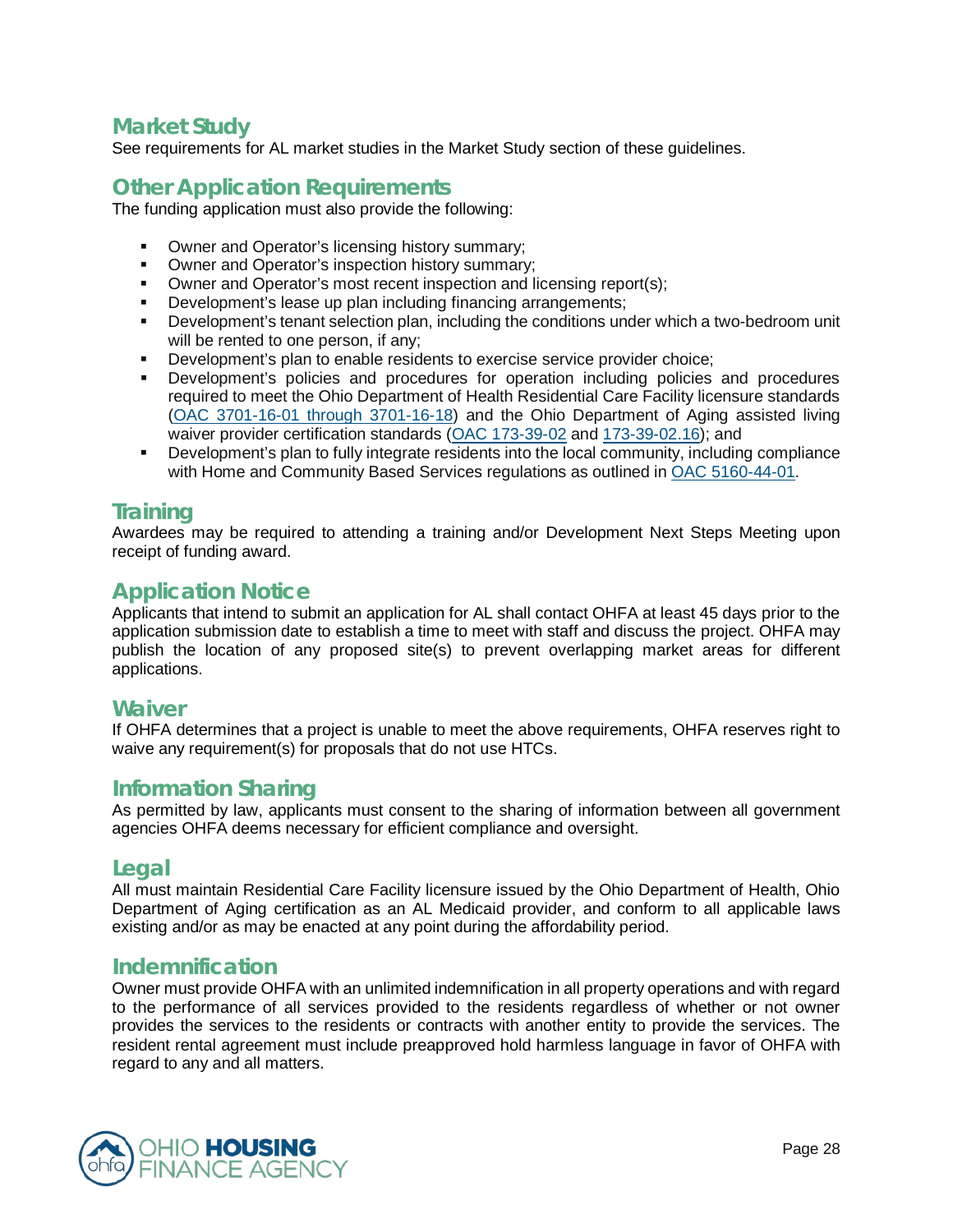### **Disclaimer**

OHFA makes no representation as to Internal Revenue Service eligibility of proposed developments and strongly recommends each applicant pursue legal verification of the development's ability to qualify for housing tax credits. Developments will be required to provide a legal opinion for each proposal. In the unlikely event that a development proposes continual or frequent skilled nursing, medical, or psychiatric services, OHFA reserves the right to require a private letter ruling at developer expense.

OHFA makes no representation as to the availability of AL Waivers or of any applicant's eligibility for that program.

To qualify for enrollment on the Medicaid AL waiver, an individual must have a "nursing facility level of care". Nursing facility level of care criteria is established in [OAC 5160-3-08.](http://codes.ohio.gov/oac/5160-3-08) The need for continuous nursing is not required for an individual to meet nursing facility level of care criteria. The Centers for Medicare & Medicaid Services require that waiver services may only be furnished to individuals who are determined to require the level of care furnished in a hospital, nursing facility, or Independent Care Facility for Individuals with Intellectual Disabilities (ICF/IDD). Individuals accepted by HTC facilities in other states who are receiving waiver services were also determined, in accordance with each state's regulations, to require the level of care furnished in a hospital, nursing facility, or ICF/IDD.

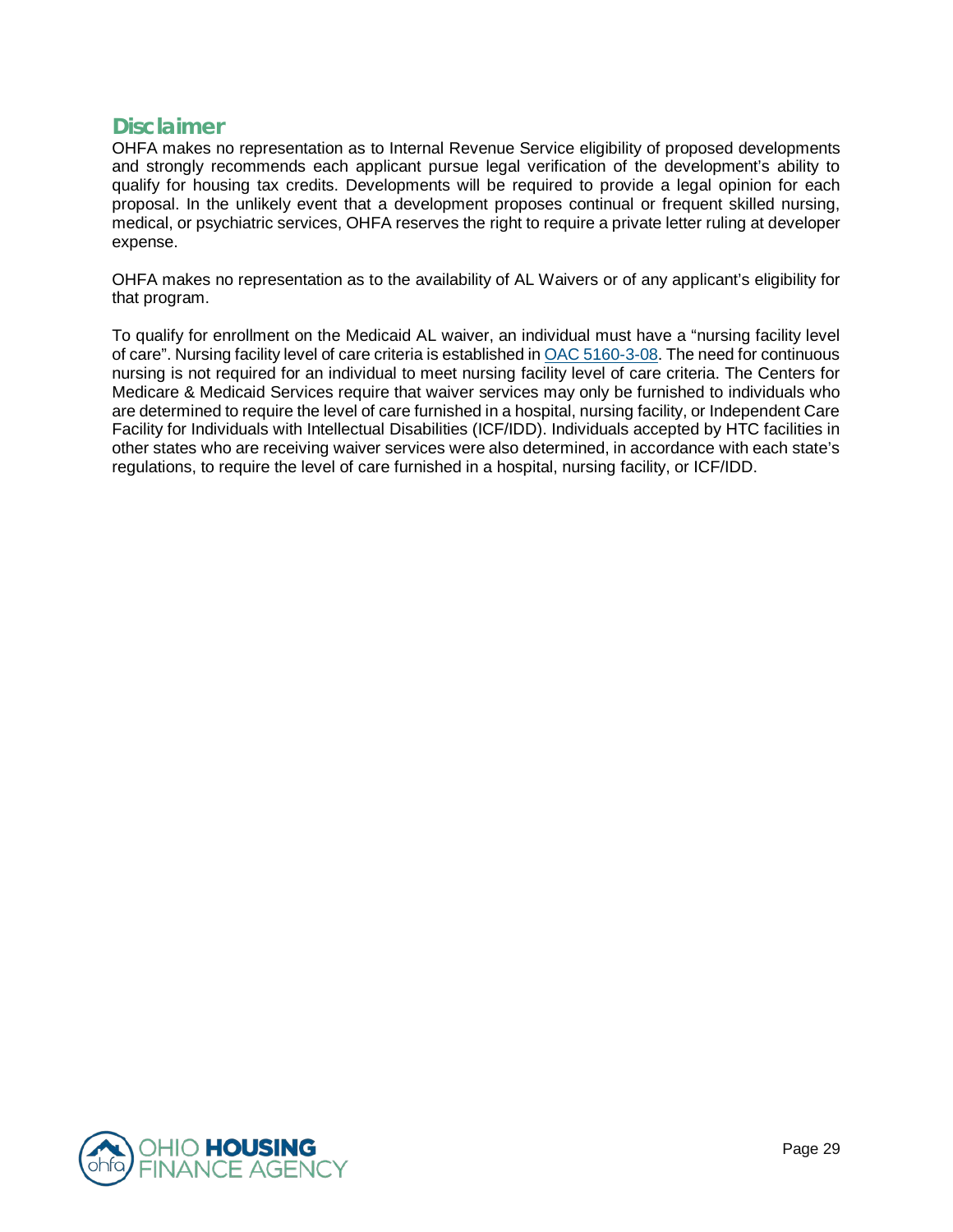# <span id="page-29-0"></span>**Appendix A: OHFA PCNA Table of Contents**

This PCNA Table of Contents template must be used in all PCNAs submitted to OHFA. All items in the TOC must be included in the PCNA. If an item is not applicable, it must be stated as such.

| <b>Section</b>                                                                                                                                                                                                                                                                   | Page # |
|----------------------------------------------------------------------------------------------------------------------------------------------------------------------------------------------------------------------------------------------------------------------------------|--------|
| <b>1. Executive Summary</b>                                                                                                                                                                                                                                                      |        |
| 1.1 General description of property (use, size, age, location, construction<br>type, design style, occupancy status)                                                                                                                                                             |        |
| 1.2 Name of consultant preparing the PCNA                                                                                                                                                                                                                                        |        |
| 1.3 Name of user of the PCNA                                                                                                                                                                                                                                                     |        |
| 1.4 User's position with respect to the subject property                                                                                                                                                                                                                         |        |
| 1.5 Date of the site visit                                                                                                                                                                                                                                                       |        |
| 1.6 General physical condition                                                                                                                                                                                                                                                   |        |
| 1.6(a) Subject property's general physical condition                                                                                                                                                                                                                             |        |
| 1.6(b) Summary of the apparent level of preventive maintenance exercised                                                                                                                                                                                                         |        |
| 1.6(c) Summary of any significant deferred maintenance<br>1.6(d) Schedule of material physical deficiencies                                                                                                                                                                      |        |
| 1.6(e) Any significant capital improvements that are pending, in-progress, or were                                                                                                                                                                                               |        |
| recently implemented                                                                                                                                                                                                                                                             |        |
| 1.6(f) Any significant findings resulting from research (This should include material<br>life-safety code and building code violations)                                                                                                                                          |        |
| 1.7 Opinions of costs                                                                                                                                                                                                                                                            |        |
| Present the aggregate sum of opinions of costs segregated between<br>immediate and short-term costs.                                                                                                                                                                             |        |
| 1.8 Deviations from ASTM E2018-15                                                                                                                                                                                                                                                |        |
| 1.9 Consultant/Field Observer relationship                                                                                                                                                                                                                                       |        |
| 1.10 Recommendations/Discussions                                                                                                                                                                                                                                                 |        |
| 1.10(a) Briefly identify those components and systems necessitating further study,<br>research, testing, intrusive survey, or exploratory probing.                                                                                                                               |        |
| 1.10(b) This section also may be used to discuss any obvious major deviations from<br>the subject property description provided by the user to the consultant, ongoing<br>repairs or improvements, or other relevant issues.                                                     |        |
| 2. Purpose and Scope                                                                                                                                                                                                                                                             |        |
| 2.1 Provide a short paragraph specifically stating the purpose the PCNA<br>should serve and the client's position with respect to the real estate<br>transaction. If the client does not disclose the PCNA's purpose or its role to<br>the consultant, the PCNA should so state. |        |
| 2.2 Identify the improvements that comprise the subject property.                                                                                                                                                                                                                |        |
| 2.3 Provide an outline of the scope of work completed for the PCNA and<br>methods utilized.                                                                                                                                                                                      |        |
| 2.4 If there were any constraints preventing the consultant from performing<br>the PCNA in accordance with this outline, these constraints should be<br>identified.                                                                                                              |        |
| 3. System Descriptions and Observations                                                                                                                                                                                                                                          |        |

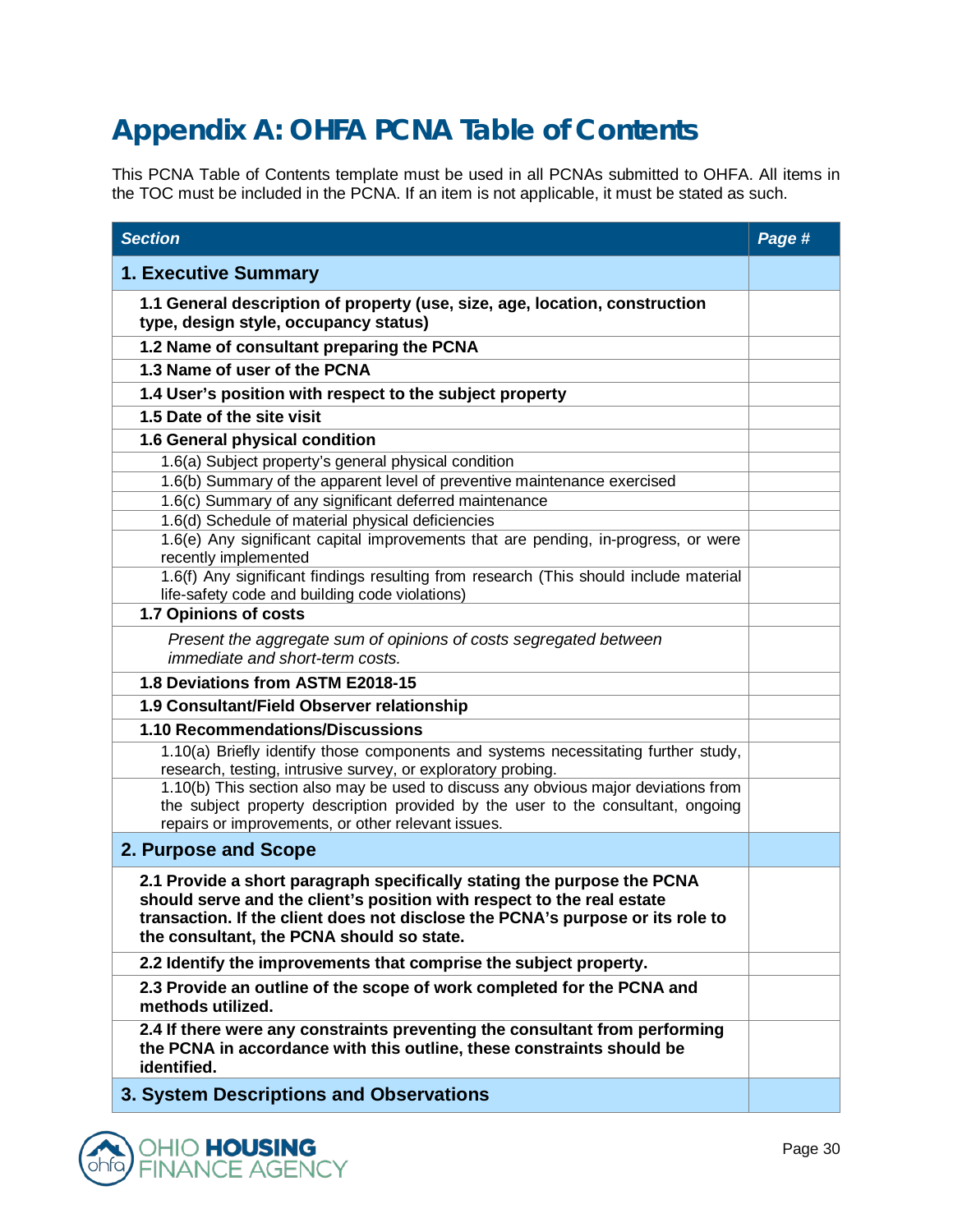| For each major building system listed below, provide a brief description of each<br>system and its components and observed physical deficiencies, if any. Include both:<br>The item's Estimated Useful Life (based on the OHFA EUL table) and<br>$\bullet$<br>Remaining Useful Life; and<br>The item's current physical condition, stated as "good", "fair", or "poor".<br>$\bullet$ |  |
|--------------------------------------------------------------------------------------------------------------------------------------------------------------------------------------------------------------------------------------------------------------------------------------------------------------------------------------------------------------------------------------|--|
| This list should not be considered all-inclusive. Conversely, some items may not be<br>applicable to the subject property and should be noted as such.                                                                                                                                                                                                                               |  |
| <b>3.1 Site</b>                                                                                                                                                                                                                                                                                                                                                                      |  |
| Storm Water Drainage                                                                                                                                                                                                                                                                                                                                                                 |  |
| Access and egress                                                                                                                                                                                                                                                                                                                                                                    |  |
| Paving, curbing, and parking                                                                                                                                                                                                                                                                                                                                                         |  |
| Flatwork (walks, plazas, terraces, patios)                                                                                                                                                                                                                                                                                                                                           |  |
| Landscaping and Appurtenances                                                                                                                                                                                                                                                                                                                                                        |  |
| <b>Recreational Facilities</b>                                                                                                                                                                                                                                                                                                                                                       |  |
| Site Utilities- Water, Electric, Gas, Sewer, Trash                                                                                                                                                                                                                                                                                                                                   |  |
| 3.2 Structural                                                                                                                                                                                                                                                                                                                                                                       |  |
| Roof framing                                                                                                                                                                                                                                                                                                                                                                         |  |
| Wall structure                                                                                                                                                                                                                                                                                                                                                                       |  |
| Foundation                                                                                                                                                                                                                                                                                                                                                                           |  |
| Lintels                                                                                                                                                                                                                                                                                                                                                                              |  |
| Posts                                                                                                                                                                                                                                                                                                                                                                                |  |
| 3.3 Thermal/Moisture Envelope                                                                                                                                                                                                                                                                                                                                                        |  |
| Siding                                                                                                                                                                                                                                                                                                                                                                               |  |
| Windows                                                                                                                                                                                                                                                                                                                                                                              |  |
| Doors                                                                                                                                                                                                                                                                                                                                                                                |  |
| Roof (shingles, membrane)                                                                                                                                                                                                                                                                                                                                                            |  |
| Gutters/Downspouts                                                                                                                                                                                                                                                                                                                                                                   |  |
| 3.4 Plumbing                                                                                                                                                                                                                                                                                                                                                                         |  |
| Fixtures (toilets, sinks, tubs/showers)                                                                                                                                                                                                                                                                                                                                              |  |
| Site sanitary                                                                                                                                                                                                                                                                                                                                                                        |  |
| Site water supply                                                                                                                                                                                                                                                                                                                                                                    |  |
| <b>Building sanitary pipes</b>                                                                                                                                                                                                                                                                                                                                                       |  |
| Building supply pipes (including shutoff valves)                                                                                                                                                                                                                                                                                                                                     |  |
| Water heaters                                                                                                                                                                                                                                                                                                                                                                        |  |
| 3.5 Heating and Cooling (HVAC)                                                                                                                                                                                                                                                                                                                                                       |  |
| Heating components (furnace, boiler, heat pump, PTAC)                                                                                                                                                                                                                                                                                                                                |  |
| Cooling components (window units, heat pump, PTAC, cooling towers, etc.)                                                                                                                                                                                                                                                                                                             |  |
| Heat exchanger/ Condensers                                                                                                                                                                                                                                                                                                                                                           |  |
| Steam systems                                                                                                                                                                                                                                                                                                                                                                        |  |
| Water heater code upgrades (pans, expansion tanks)                                                                                                                                                                                                                                                                                                                                   |  |
| 3.6 Electrical                                                                                                                                                                                                                                                                                                                                                                       |  |
| Smoke detectors not part of a life safety system                                                                                                                                                                                                                                                                                                                                     |  |
| Light fixtures                                                                                                                                                                                                                                                                                                                                                                       |  |

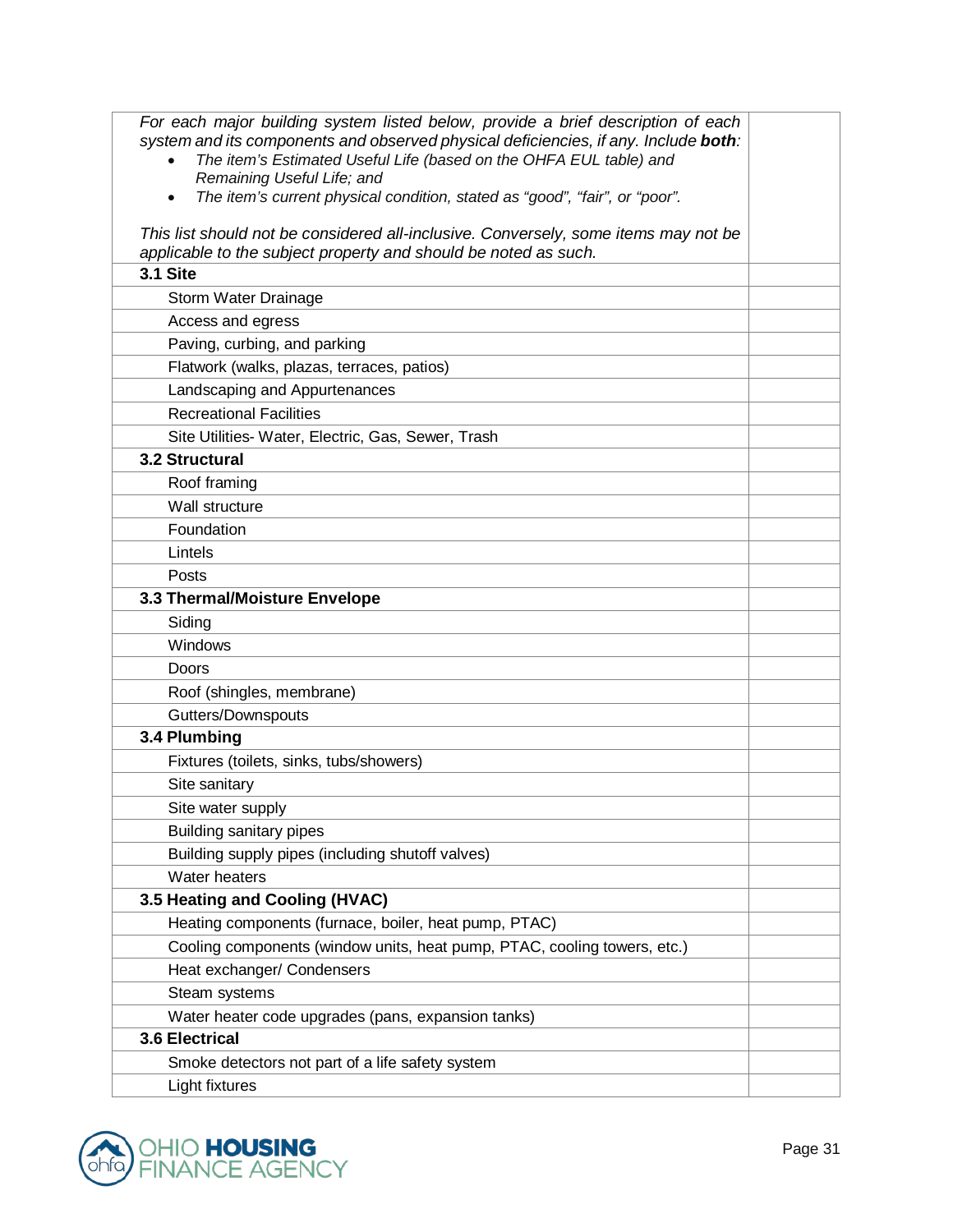| Switches, outlets                                                                                                                                               |  |
|-----------------------------------------------------------------------------------------------------------------------------------------------------------------|--|
| Unit panels                                                                                                                                                     |  |
| Sub panels                                                                                                                                                      |  |
| Main service meters/ disconnects                                                                                                                                |  |
| <b>Transformers</b>                                                                                                                                             |  |
| Solar Photovoltaic panels                                                                                                                                       |  |
| <b>3.7 Elevators</b>                                                                                                                                            |  |
| Hoist way                                                                                                                                                       |  |
| Hoist way safety equipment (pit springs and stops)                                                                                                              |  |
| Cab                                                                                                                                                             |  |
| Controls                                                                                                                                                        |  |
| Electrical safety (shunt trip)                                                                                                                                  |  |
| Motor (hydraulic or traction)                                                                                                                                   |  |
| Hydraulic cylinder/ traction cables                                                                                                                             |  |
| 3.8 Life Safety                                                                                                                                                 |  |
| Fire alarm system (addressable smoke detectors)                                                                                                                 |  |
| Sprinkler systems (flow alarms, pumps, heads, pipes)                                                                                                            |  |
| 3.9 Interiors                                                                                                                                                   |  |
| Common areas (indoor recreation, laundry, mail, offices, maintenance, storage,<br>$etc.$ )                                                                      |  |
| Finished walls, ceilings, floors                                                                                                                                |  |
| Millwork (doors, trim, cabinets, tops)                                                                                                                          |  |
| Appliances                                                                                                                                                      |  |
| <b>Dwelling units</b>                                                                                                                                           |  |
| Finished walls, ceilings, floors                                                                                                                                |  |
| Millwork (doors, trim, cabinets, tops)                                                                                                                          |  |
| Appliances                                                                                                                                                      |  |
| Bathroom fixtures and specialties                                                                                                                               |  |
| Kitchen fixtures and specialties                                                                                                                                |  |
| Window treatments                                                                                                                                               |  |
| 3.10 Accessibility <sup>1</sup>                                                                                                                                 |  |
| Parking spaces, path, common area features, units, etc.                                                                                                         |  |
| ADA requirements                                                                                                                                                |  |
| FHA requirements                                                                                                                                                |  |
| 504 requirements                                                                                                                                                |  |
| <b>4. Document Reviews and Interviews</b>                                                                                                                       |  |
| Identify any material information relating to physical deficiencies of the subject<br>property resulting from the review of documents and interviews conducted. |  |
| <b>5. Additional Considerations</b>                                                                                                                             |  |

<span id="page-31-0"></span><sup>1</sup> Existing accessibility items should only be addressed in the PCNA if the owner requests it and the PCNA provider is adequately qualified to provide such an evaluation.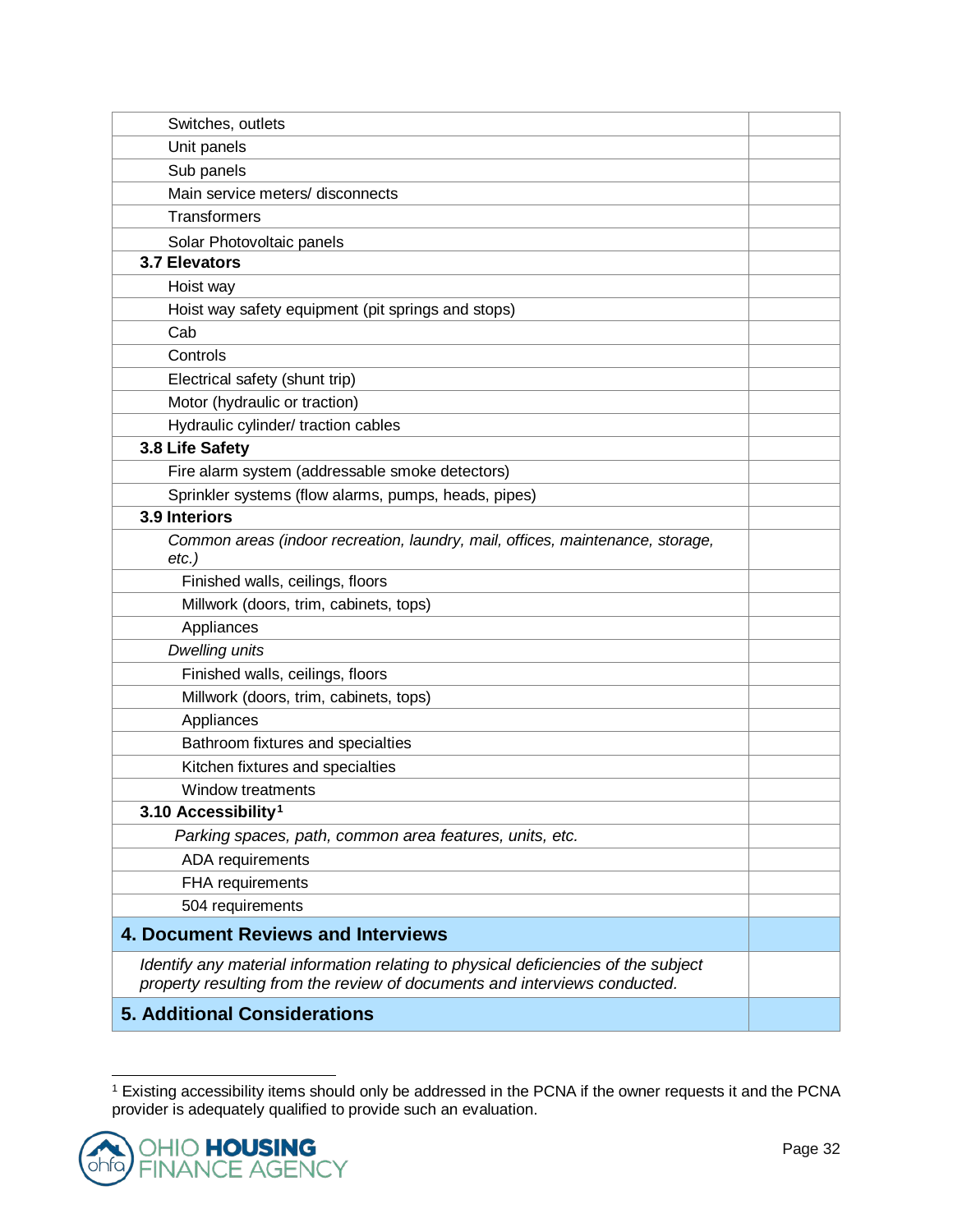| Identify any material additional considerations or out of scope considerations that<br>are included in the PCNA. This may include:<br>Capital improvements, enhancements, or upgrades to building components,<br>systems, or finishes; and/or<br>Improvements, capital expenditures, repairs, maintenance and other activities that<br>$\bullet$<br>are or may be required at a future date, except as needed in the review of short<br>term and long term needs; and/or<br>Environmental considerations, such as mold, asbestos, or lead-based paint. |  |
|--------------------------------------------------------------------------------------------------------------------------------------------------------------------------------------------------------------------------------------------------------------------------------------------------------------------------------------------------------------------------------------------------------------------------------------------------------------------------------------------------------------------------------------------------------|--|
| <b>6. Opinions of Costs</b>                                                                                                                                                                                                                                                                                                                                                                                                                                                                                                                            |  |
| 6.1 Identification of material physical deficiencies and suggested remedies,<br>including opinions of costs.                                                                                                                                                                                                                                                                                                                                                                                                                                           |  |
| For each material physical deficiency, the consultant should provide a<br>suggested remedy, which may include recommending further research or<br>testing, or both, if appropriate in the consultant's opinion.                                                                                                                                                                                                                                                                                                                                        |  |
| Opinions of costs should be provided for material physical deficiencies and not<br>for repairs or improvements that could be classified as: (1) cosmetic or<br>decorative; (2) part or parcel of a building renovation program (3) tenant<br>improvements/finishes; (4) enhancements to reposition the subject property in<br>the marketplace; (5) for warranty transfer purposes; or (6) routine or normal<br>preventive maintenance, or a combination thereof.                                                                                       |  |
| Identify all Immediate Repairs as occurring in year zero and project the<br>expected reserve requirements necessary for at least the following 20 years of<br>operations.                                                                                                                                                                                                                                                                                                                                                                              |  |
| 6.1(a) Immediate Costs (table)                                                                                                                                                                                                                                                                                                                                                                                                                                                                                                                         |  |
| Identify each material physical deficiency, suggested remedy, and opinion of<br>cost.                                                                                                                                                                                                                                                                                                                                                                                                                                                                  |  |
| 6.1(b) Short-term Costs (table)                                                                                                                                                                                                                                                                                                                                                                                                                                                                                                                        |  |
| Identify each material physical deficiency, suggested remedy, and opinion of<br>cost.                                                                                                                                                                                                                                                                                                                                                                                                                                                                  |  |
| 6.1(c) Replacement Reserves/Ongoing Physical Needs (table)                                                                                                                                                                                                                                                                                                                                                                                                                                                                                             |  |
| Provide opinion of cost for all long-term capital expenses. Long-term capital<br>expenses are typically based on the expected useful life of the building<br>systems and components.                                                                                                                                                                                                                                                                                                                                                                   |  |
| 6.1(d) Costs for Additional Study                                                                                                                                                                                                                                                                                                                                                                                                                                                                                                                      |  |
| Provide the opinions of costs for additional study for any physical deficiencies<br>that warrant further study/research or design, testing, exploratory probing, and<br>exploration of various repair schemes, or a combination thereof, in order to<br>determine the appropriate suggested remedy or scope.                                                                                                                                                                                                                                           |  |
| <b>7. Qualifications</b>                                                                                                                                                                                                                                                                                                                                                                                                                                                                                                                               |  |
| Provide the qualifications for the professionals contributing to and completing the<br>PCNA.                                                                                                                                                                                                                                                                                                                                                                                                                                                           |  |
| <b>8. Limiting Conditions</b>                                                                                                                                                                                                                                                                                                                                                                                                                                                                                                                          |  |
| Provide all limiting conditions of the PCNA.                                                                                                                                                                                                                                                                                                                                                                                                                                                                                                           |  |
| 9. Exhibits                                                                                                                                                                                                                                                                                                                                                                                                                                                                                                                                            |  |

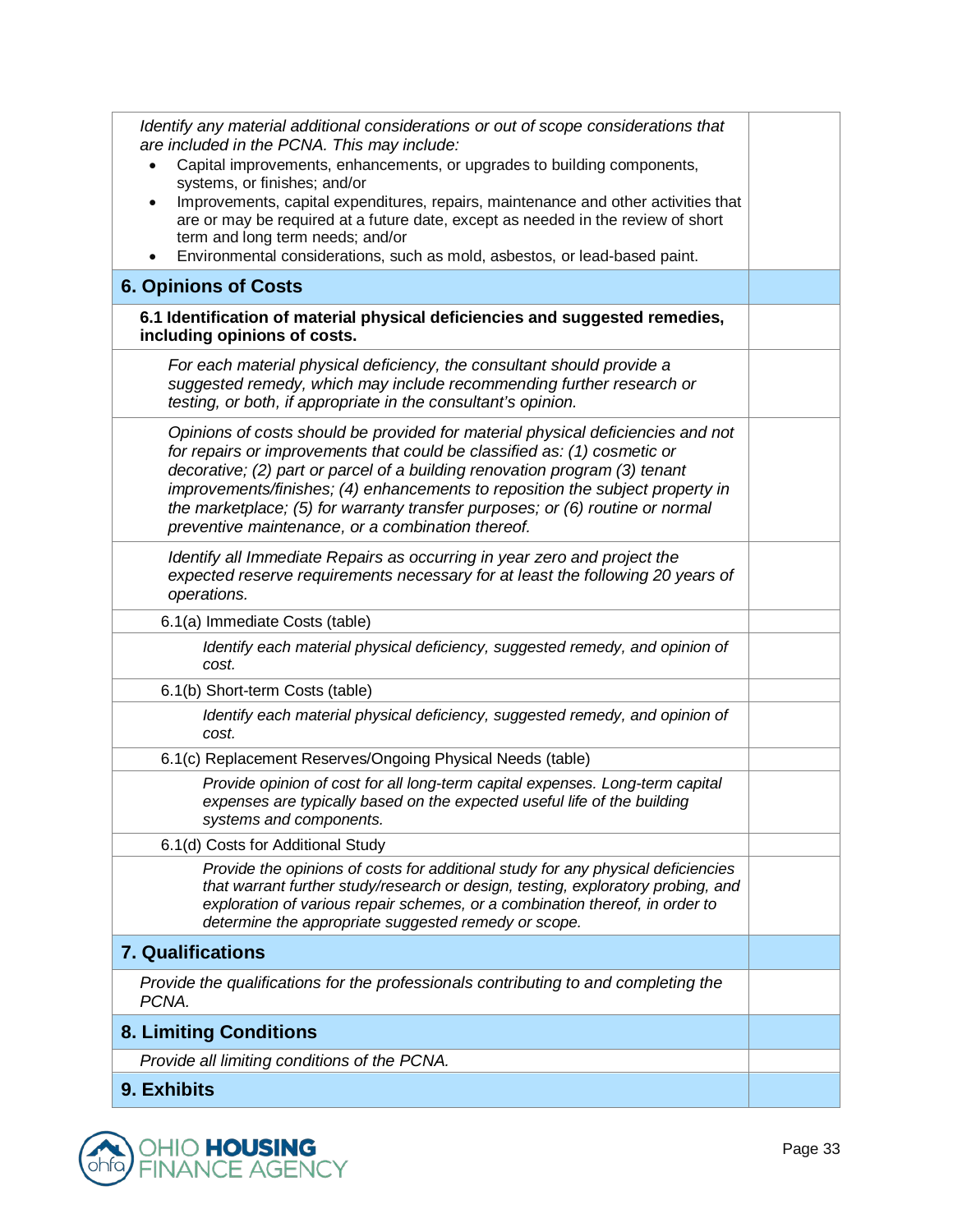| 9.1 Representative photographs                              |  |
|-------------------------------------------------------------|--|
| 9.2 Pre-survey questionnaire                                |  |
| 9.3 User/owner submitted documents                          |  |
| 9.4 Photocopied plot plans, sketches, etc.                  |  |
| 9.5 Inspected units list (unit number, size, accessibility) |  |
| 9.6 Other exhibits considered appropriate by the consultant |  |

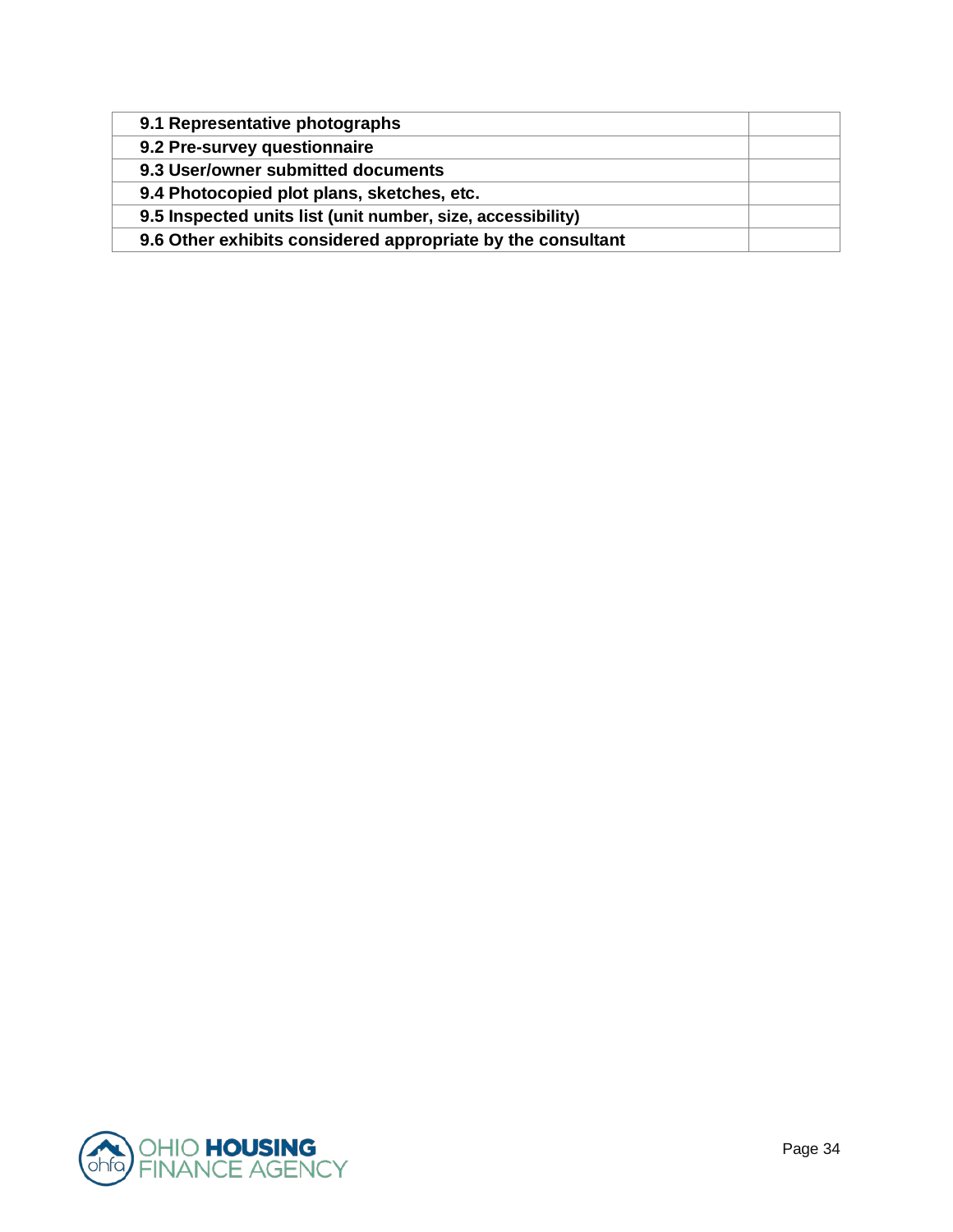# <span id="page-34-0"></span>**Appendix B: OHFA EUL Table**

| <b>SITE: Utilities/Development</b>               | <b>Type</b>           | <b>Family</b> | <b>Senior</b> | <b>Notes</b> |
|--------------------------------------------------|-----------------------|---------------|---------------|--------------|
| <b>Sanitary treatment</b>                        |                       | 40            | 40            |              |
| <b>Lift station motors</b>                       |                       | 10            | 10            |              |
| <b>Lift station enclosures</b>                   |                       | $30+$         | $30+$         |              |
| <b>Site sanitary lines</b>                       |                       | 40            | 40            |              |
| Site sewer main                                  |                       | 40            | 40            |              |
| Site water main                                  |                       | 40            | 40            |              |
| <b>Water tower</b>                               |                       | $50+$         | $50+$         |              |
| <b>Storm drain lines</b>                         |                       | 40            | 40            |              |
| <b>Catch basin</b>                               |                       | 40            | 40            |              |
| Site gas main                                    |                       | 40            | 40            |              |
| <b>Site lighting</b>                             |                       | 25            | 25            |              |
| <b>Irrigation systems</b>                        |                       | 30            | 30            |              |
| Earthwork/Grading                                |                       | $50+$         | $50+$         |              |
| <b>SITE: Amenities</b>                           | <b>Type</b>           | <b>Family</b> | <b>Senior</b> |              |
| <b>Roadways</b>                                  | Asphalt (sealing)     | 5             | 5             |              |
|                                                  | Asphalt               | 25            | 25            |              |
| <b>Parking</b>                                   | Asphalt               | 25            | 25            |              |
| <b>Pedestrian paving</b>                         | <b>Bituminous</b>     | 15            | 15            |              |
|                                                  | Concrete              | 30            | 30            |              |
| <b>Dumpster enclosures</b>                       |                       | 10            | 10            |              |
| <b>Mail facilities</b><br>(also under Interiors) |                       | 20            | 30            |              |
| Landscaping                                      |                       | 20            | 30            |              |
| <b>Fencing</b>                                   | Chain link            | 25            | 25            |              |
|                                                  | Vinyl post & panel    | 25            | 25            |              |
|                                                  | Stockade              | 15            | 15            |              |
|                                                  | Post and rail         | 15            | 15            |              |
| <b>Built improvements</b>                        |                       |               |               |              |
| (playgrounds/site furniture)                     |                       | 20            | 20            |              |
| <b>STRUCTURAL</b>                                |                       | <b>Family</b> | <b>Senior</b> |              |
| <b>Chimney</b>                                   |                       | 25            | 25            | Repair only  |
| <b>Foundations</b>                               |                       | $50+$         | $50+$         |              |
| <b>Exterior stairs</b>                           | Wood                  | 30            | 30            |              |
|                                                  | Filled metal pan      | 20            | 20            |              |
|                                                  | Concrete              | 25            | 25            |              |
| <b>Fire escape</b>                               |                       | 40            | 40            |              |
| <b>Exterior walls</b>                            | Aluminum siding       | 15            | 15            |              |
|                                                  | <b>Brick or Block</b> | 40            | 40            |              |
|                                                  | Stone veneer          | 20            | 20            |              |
|                                                  | Glass block           | 15            | 15            |              |

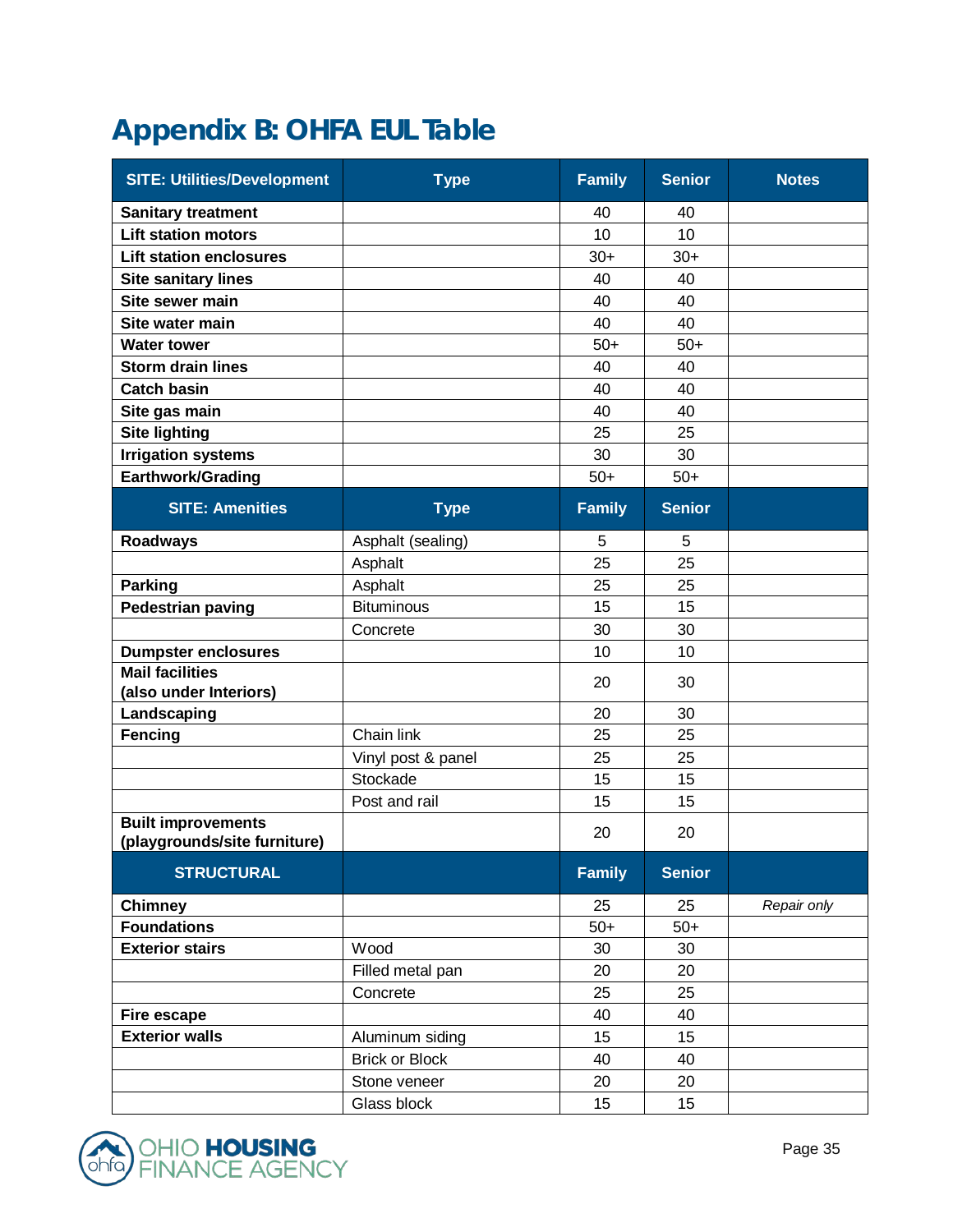|                                             | Granite block                                     | 40       | 40            |                                        |
|---------------------------------------------|---------------------------------------------------|----------|---------------|----------------------------------------|
|                                             | Metal/Glass curtain wall                          | 10       | 10            |                                        |
|                                             | Precast concrete panel                            | 15       | 15            |                                        |
|                                             | Vinyl siding 0.030 to 0.040                       | 15       | 15            |                                        |
|                                             | Vinyl siding 0.042 to 0.055                       | 30       | 30            |                                        |
|                                             | Wood siding/ shingles                             | 5        | 5             |                                        |
|                                             | Fiber cement siding                               | 30       | 30            |                                        |
|                                             | Portland cement stucco                            | 30       | 30            |                                        |
| <b>Parapet wall</b>                         |                                                   | 30       | 30            |                                        |
| <b>Basement stairs</b>                      |                                                   | $50+$    | $50+$         |                                        |
| <b>Waterproofing foundation</b>             |                                                   | $50+$    | $50+$         |                                        |
| <b>Bulkheads</b>                            |                                                   | 6        | 20            |                                        |
| <b>Retaining walls</b>                      | Concrete                                          | 20       | 20            |                                        |
|                                             | Masonry                                           | 15       | 15            |                                        |
|                                             | Wood                                              | 15       | 15            |                                        |
|                                             | Stone                                             | 15       | 15            |                                        |
| <b>Wood floor framing</b>                   |                                                   | $50+$    | $50+$         |                                        |
| <b>Stair structure</b>                      |                                                   | $50+$    | $50+$         |                                        |
| Roof structure                              |                                                   | $50+$    | $50+$         |                                        |
| <b>Porches</b>                              |                                                   | 50       | 50            |                                        |
| <b>Wood decks</b>                           |                                                   | 20       | 20            |                                        |
| <b>Storage sheds/Accessory</b><br>buildings |                                                   | 30       | 30            |                                        |
| <b>Carports</b>                             |                                                   | 40       | 40            |                                        |
| <b>Garages</b>                              |                                                   | $50+$    | $50+$         |                                        |
| <b>Canopies</b>                             | Wood/Metal                                        | 40       | 40            |                                        |
|                                             | Concrete                                          | 20       | 20            |                                        |
| <b>EXTERIOR ENVELOPE</b>                    |                                                   | Family   | <b>Senior</b> |                                        |
| Ceilings, exterior or open                  |                                                   | 5        | 5             |                                        |
| <b>Exterior doors</b>                       | Aluminum storefront                               | $20+$    | $30+$         |                                        |
|                                             | Steel commercial                                  | 20       | 20            |                                        |
|                                             | Steel residential                                 | 10       | 20            |                                        |
|                                             |                                                   |          |               |                                        |
|                                             | Wood residential                                  | $20+$    | $30+$         |                                        |
|                                             | Historic                                          | Per SHPO | Per SHPO      |                                        |
| <b>Storm/Screen doors</b>                   |                                                   | 7        | 15            |                                        |
| <b>Storm/Screen windows</b>                 |                                                   | 20       | 20            |                                        |
| <b>Windows</b>                              | Single pane and/or metal non-<br>thermally broken | 20       | 20            | Not permitted as<br>replacement unless |
|                                             | Aluminum storefront                               | $20+$    | $20+$         | SHPO recommended                       |
|                                             | Aluminum thermal broken                           | $30+$    | $30+$         |                                        |
|                                             |                                                   | $30+$    | $30+$         |                                        |
|                                             | Vinyl thermal pane<br>Historic                    | Per SHPO | Per SHPO      |                                        |
| Window frames & glazing                     |                                                   | 30       | 30            |                                        |

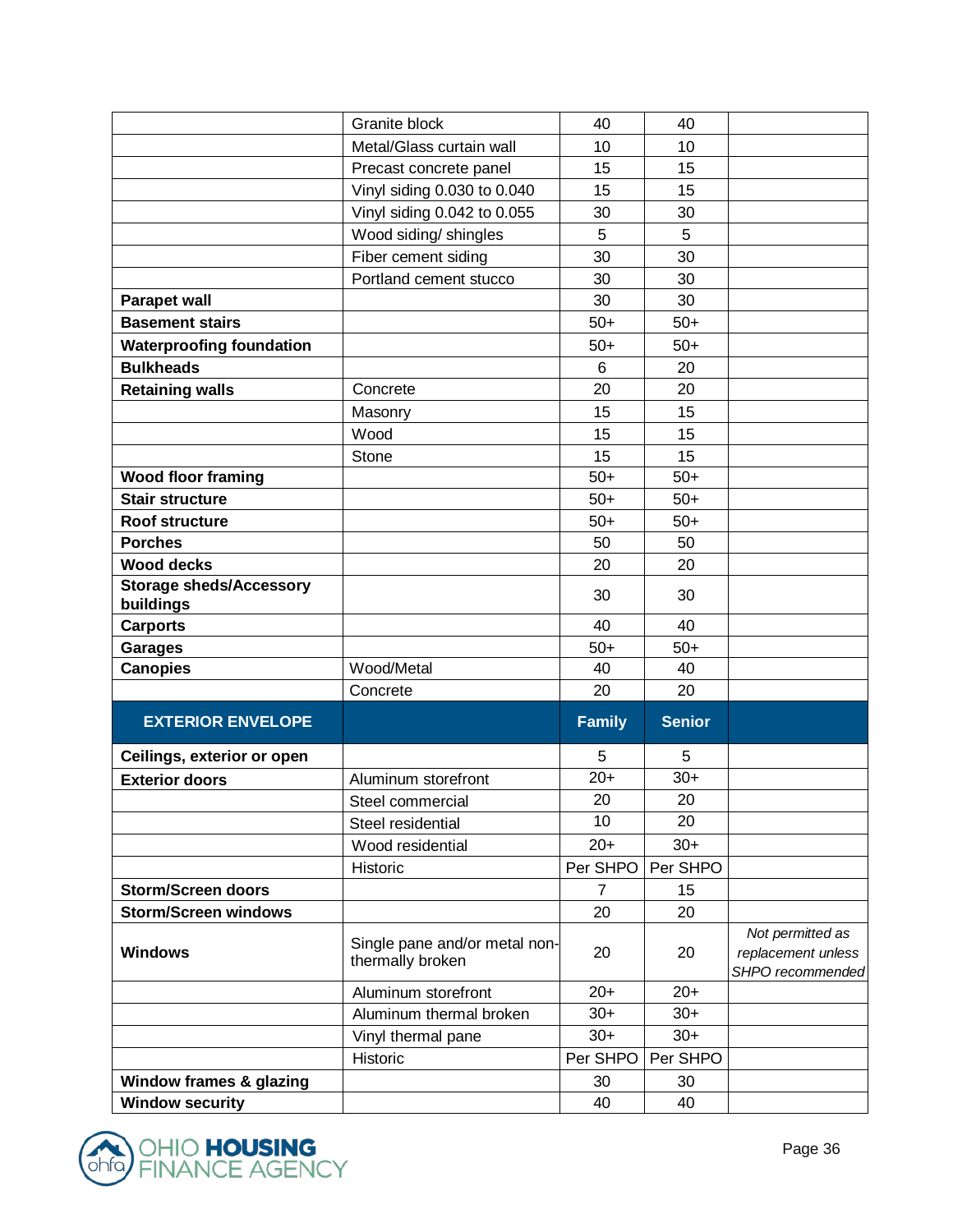| <b>Roof covering</b>                                                            | Aluminum shingles                  | 40             | 40             |                    |
|---------------------------------------------------------------------------------|------------------------------------|----------------|----------------|--------------------|
|                                                                                 | Asphalt shingles                   | 30             | 30             |                    |
|                                                                                 |                                    |                |                | Repair only, not   |
|                                                                                 | Built up (BUR)                     | 20             | 20             | permitted as       |
|                                                                                 |                                    |                |                | replacement        |
|                                                                                 | Membrane                           | 20             | 20             |                    |
|                                                                                 | Metal                              | 40             | 40             |                    |
|                                                                                 | Shingles (slate, tile, clay, etc.) | $50+$          | $50+$          |                    |
| Roof drainage, exterior<br>(gutter, downspouts,<br>splash blocks, rwc<br>boots) |                                    | 25             | 25             |                    |
| Roof drainage,<br>interior (drain covers)                                       |                                    | $50+$          | $50+$          |                    |
| Flashing, fascia, and<br>trim                                                   |                                    | $20+$          | $20+$          |                    |
| <b>Roof railings</b>                                                            |                                    | 10             | 10             |                    |
| Hatches/Skylights                                                               | Access hatch                       | 30             | 30             |                    |
|                                                                                 | Smoke hatch/skylight               | 25             | 25             |                    |
| Service doors                                                                   |                                    | 25             | 25             |                    |
|                                                                                 |                                    |                |                | Not permitted as   |
| <b>Soffits</b>                                                                  | Wood                               | 5              | 5              | replacement unless |
|                                                                                 |                                    |                |                | SHPO recommended   |
|                                                                                 | Aluminum or Vinyl                  | 25             | 25             |                    |
|                                                                                 |                                    |                |                |                    |
|                                                                                 | Concrete Board/ Fiber<br>Cement    | $50+$          | $50+$          |                    |
| <b>INTERIORS</b>                                                                |                                    | <b>Family</b>  | <b>Senior</b>  |                    |
| <b>Common Area: Doors</b>                                                       | Solid core/steel                   | $20+$          | $30+$          |                    |
| <b>Common Area: Floors</b>                                                      | Historic/Terrazzo                  | $50+$          | $50+$          |                    |
|                                                                                 | T&G hardwood                       | $30+$          | $30+$          |                    |
|                                                                                 | Resilient, vinyl plank             | $10+$          | $20+$          |                    |
|                                                                                 | Resilient, sheet vinyl             | $10+$          | $20+$          |                    |
|                                                                                 | Resilient, other (epoxy)           | $10+$          | $20+$          |                    |
|                                                                                 | <b>VCT</b>                         | $15+$          | $20+$          |                    |
|                                                                                 | Ceramic tile                       | $30+$          | $50+$          |                    |
| <b>Common Area: Railings</b>                                                    |                                    | $30+$          | $30+$          |                    |
| <b>Common Area: Ceilings</b>                                                    | Concrete/Drywall/Plaster           | $50+$          | $50+$          |                    |
|                                                                                 | <b>Acoustic Tile</b>               | 20             | 20             |                    |
| <b>Common Area:</b>                                                             |                                    |                |                |                    |
| <b>Countertop/sink</b>                                                          |                                    | 20             | 20             |                    |
| <b>Common Area: Bathroom</b>                                                    |                                    | $20+$          | $30+$          |                    |
| accessories                                                                     |                                    |                |                |                    |
| <b>Common Area: Dishwasher</b>                                                  |                                    | 10             | 15             |                    |
| <b>Common Area: Disposal</b>                                                    |                                    | 5              | 8              |                    |
| <b>Common Area: Walls</b><br><b>Common Area: Kitchen</b>                        | HUD spec/plywood/solid             | $50+$<br>$20+$ | $50+$<br>$30+$ |                    |

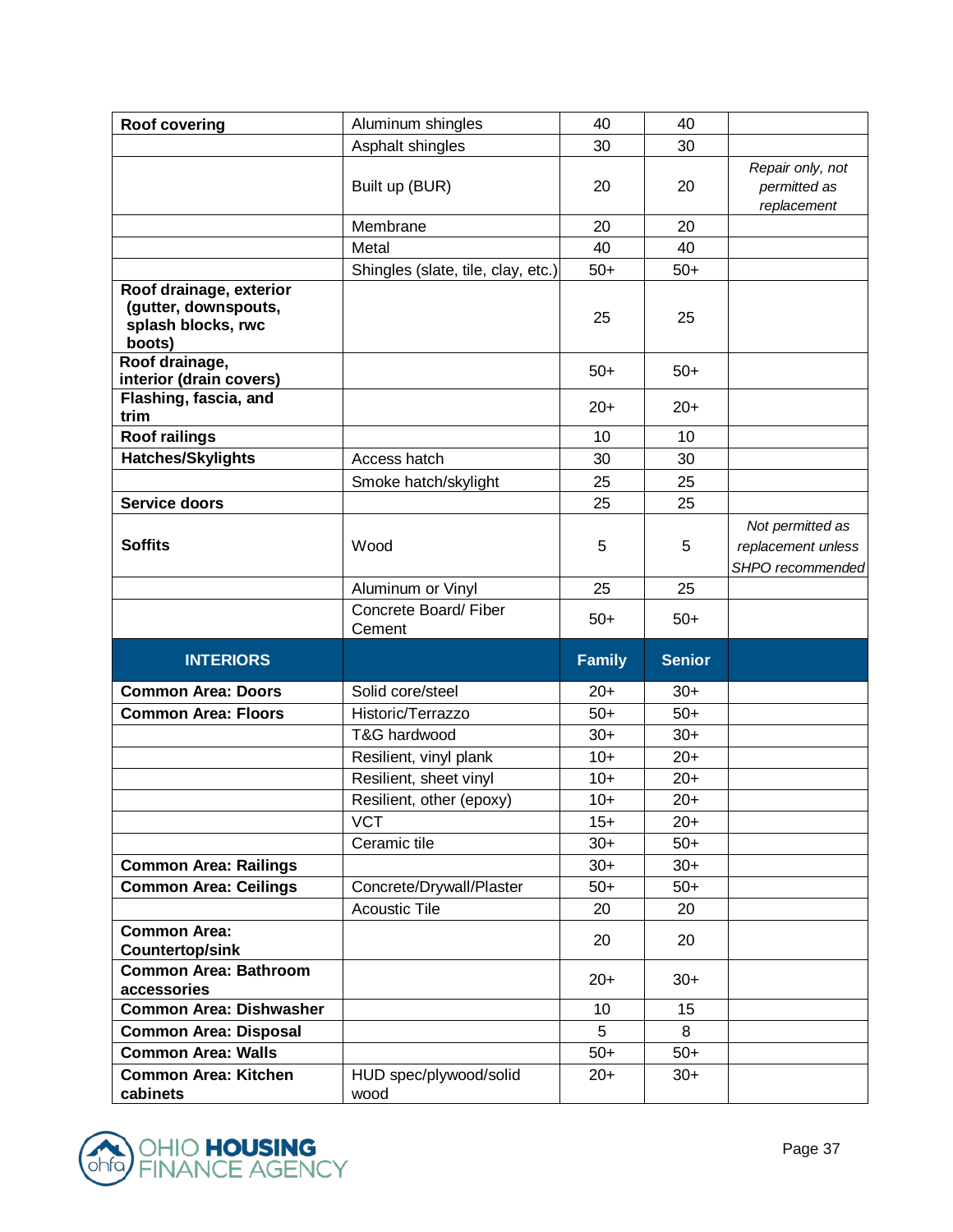|                                                        | Wood construction              | 20             | 25            |                                                     |
|--------------------------------------------------------|--------------------------------|----------------|---------------|-----------------------------------------------------|
| <b>Common Area: Refrigerator</b>                       |                                | 15             | 15            |                                                     |
| <b>Insulation/Wall</b>                                 |                                | $50+$          | $50+$         |                                                     |
| <b>Mail facilities</b>                                 |                                | 20             | 30            |                                                     |
| <b>Dwelling Unit: Slab</b>                             |                                | $50+$          | $50+$         |                                                     |
| <b>Dwelling Unit: Floors</b>                           | Carpet - solution-dyed nylon   | 10             | 20            |                                                     |
|                                                        | Carpet - olefin                | $\overline{7}$ | 10            | Must be replaced with<br>OHFA-permitted<br>material |
|                                                        | T&G hardwood                   | $20+$          | $35+$         |                                                     |
|                                                        | Resilient, vinyl plank         | $15+$          | $20+$         |                                                     |
|                                                        | Resilient, sheet vinyl         | $15+$          | $20+$         |                                                     |
|                                                        | Resilient, other (epoxy)       | $15+$          | $25+$         |                                                     |
|                                                        | VCT (no wax)                   | $10+$          | $25+$         |                                                     |
|                                                        | Ceramic tile                   | $30+$          | $30+$         |                                                     |
|                                                        | Concrete/ Stained              | $50+$          | $50+$         |                                                     |
| <b>Dwelling Unit: Stair finishes</b>                   | Resilient/rubber               | $20+$          | $30+$         |                                                     |
| <b>Dwelling Unit: Bathroom</b><br>accessories/vanities |                                | 10             | 15            |                                                     |
| <b>Dwelling Unit: Interior doors</b>                   | Solid core doors               | 30             | $35+$         |                                                     |
|                                                        | Hollow core doors              | 10             | 20            |                                                     |
|                                                        | Glass doors                    | 25             | 30            |                                                     |
| <b>Dwelling Unit: Kitchen</b><br>cabinets              | HUD spec/plywood/solid<br>wood | $20+$          | $30+$         |                                                     |
|                                                        | Wood construction              | 20             | 25            |                                                     |
| <b>Dwelling Unit:</b><br><b>Countertop/sink</b>        |                                | $15+$          | $20+$         |                                                     |
| <b>Dwelling Unit: Dishwasher</b>                       |                                | 10             | 15            |                                                     |
| <b>Dwelling Unit: Disposal</b>                         |                                | 5              | 8             |                                                     |
| <b>Dwelling Unit: Ceilings</b>                         | Concrete/Drywall/Plaster       | $50+$          | $50+$         |                                                     |
|                                                        | <b>Acoustic Tile</b>           | 20             | 20            |                                                     |
| <b>Dwelling Unit: Walls</b>                            |                                | $50+$          | $50+$         |                                                     |
| <b>Dwelling Unit: Range</b>                            |                                | 15             | 20            |                                                     |
| <b>Dwelling Unit: Range hood</b>                       |                                | 15             | 15            |                                                     |
| <b>Dwelling Unit: Refrigerator</b>                     |                                | 15             | 15            |                                                     |
| <b>ACCESSIBILITY</b>                                   |                                | <b>Family</b>  | <b>Senior</b> |                                                     |
| Sidewalk detectable warning<br><b>strips</b>           |                                | $5+$           | $10+$         |                                                     |
| <b>Parking lot markings</b>                            |                                | $2+$           | $2+$          |                                                     |
| <b>Parking signs</b>                                   |                                | $5+$           | $7+$          |                                                     |
| <b>Curb ramps</b>                                      | Concrete                       | $10+$          | $10+$         |                                                     |
| <b>Accessibility ramps</b>                             | Concrete                       | $20+$          | $30+$         |                                                     |
|                                                        | Metal                          | 15             | $15+$         |                                                     |
|                                                        |                                |                |               |                                                     |
|                                                        | Wood                           | 10             | 10            |                                                     |

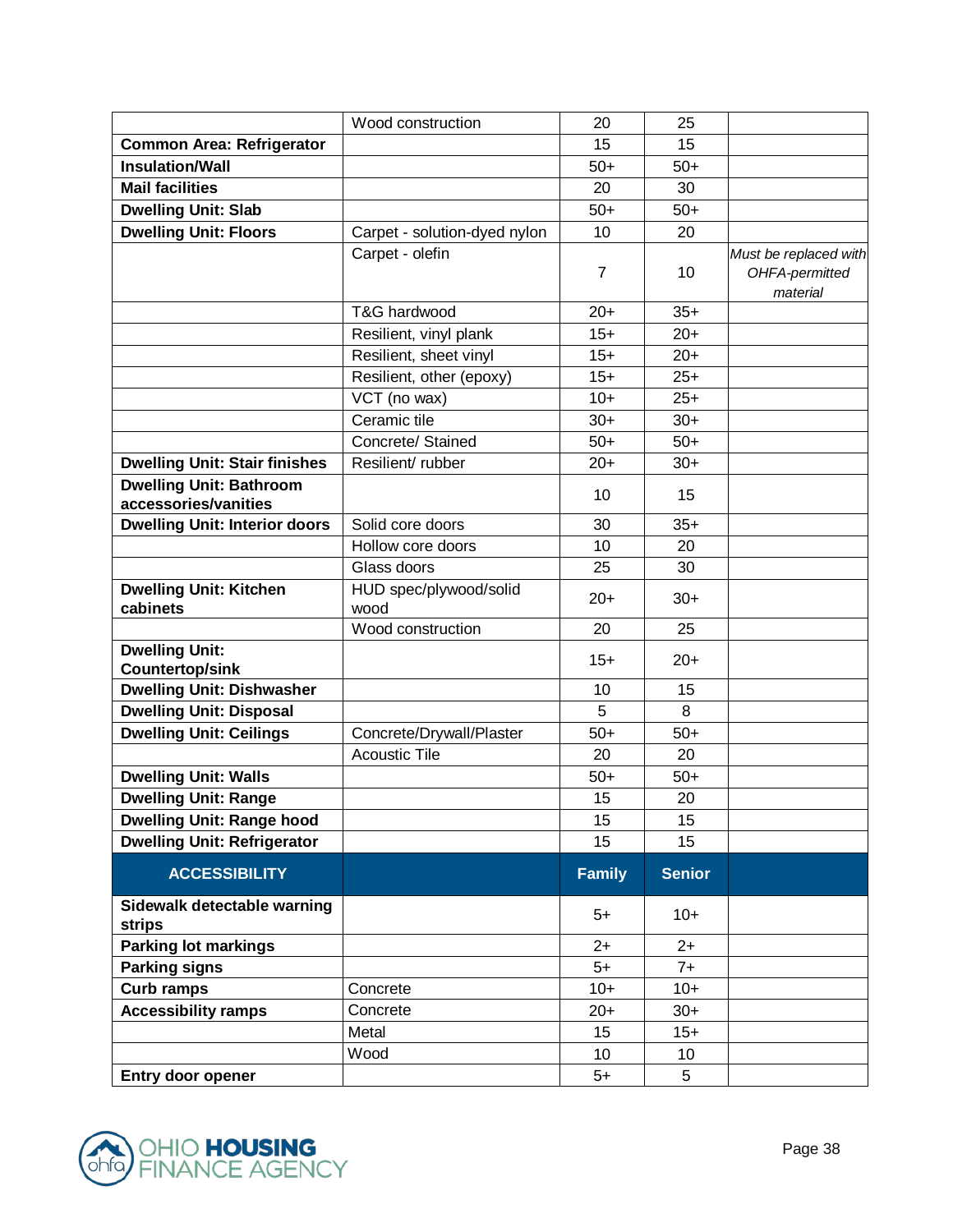| <b>Common area doors</b>                                      | With kick plate protection                      | See solid               | See solid               |  |
|---------------------------------------------------------------|-------------------------------------------------|-------------------------|-------------------------|--|
|                                                               |                                                 | core Doors              | core Doors              |  |
| Common area wall guards                                       |                                                 | 5<br>5                  | 10                      |  |
| Common area corner guards                                     |                                                 |                         | 10                      |  |
| Common area bathroom<br>fixtures                              | Toilet and sink                                 | 15                      | 20                      |  |
| <b>Common area accessories</b>                                | Grab bars, towel and toilet<br>paper dispensers | 5                       | 5                       |  |
| <b>Accessible unit doors</b>                                  | With kick plate protection                      | See solid<br>core doors | See solid<br>core doors |  |
| <b>Accessible unit walls</b>                                  | With 10" toe kick                               | $20+$                   | $20+$                   |  |
|                                                               | No 10" toe kick protection                      | $5+$                    | $10+$                   |  |
| <b>Accessible unit kitchens</b>                               |                                                 | $10+$                   | $20+$                   |  |
| <b>Accessible unit bathrooms</b>                              |                                                 | $10+$                   | $20+$                   |  |
| <b>PLUMBING SYSTEM</b>                                        |                                                 | <b>Family</b>           | <b>Senior</b>           |  |
| <b>Gas distribution</b>                                       |                                                 | $50+$                   | $50+$                   |  |
| <b>Tank water heater</b>                                      | Electric                                        | $20+$                   | $20+$                   |  |
|                                                               | Gas                                             | 15-20                   | 15-20                   |  |
| Tankless water heater,<br>individual units                    | Electric                                        | $20+$                   | $30+$                   |  |
|                                                               | Gas                                             | 20                      | 25                      |  |
| <b>Common Area plumbing</b><br>fixtures (sink, toilet, tub)   |                                                 | 15                      | 15                      |  |
| <b>Dwelling Unit plumbing</b><br>fixtures (sink, toilet, tub) |                                                 | 20                      | 20                      |  |
| <b>Radiant heating</b>                                        | Hydronic (baseboard or<br>freestanding)         | 50                      | 50                      |  |
| <b>Unit-level DHW</b>                                         |                                                 | 10                      | 10                      |  |
| Hot & cold water distribution                                 |                                                 | 50                      | 50                      |  |
| Sanitary waste & vent system                                  |                                                 | 25                      | 25                      |  |
| Sewage ejectors                                               |                                                 | 25                      | 25                      |  |
| Sump pump                                                     | Residential                                     | $\overline{7}$          | $\overline{7}$          |  |
|                                                               | Commercial                                      | 15                      | 15                      |  |
| <b>HVAC SYSTEM</b>                                            |                                                 | <b>Family</b>           | <b>Senior</b>           |  |
| <b>Unit HVAC</b>                                              | Electric fan coil                               | 20                      | 20                      |  |
|                                                               | Electric heat/AC                                | 15                      | 15                      |  |
|                                                               | Evap. condenser (swamp<br>cooler)               | 20                      | 20                      |  |
|                                                               | Gas furnace, split DX AC                        | 20                      | 20                      |  |
|                                                               | Heat pump w/suppl. electric                     | 15                      | 15                      |  |
|                                                               | Heat pump, water source                         | 20                      | 20                      |  |
|                                                               | Hydronic fan coil                               | 30                      | 30                      |  |
|                                                               | Hydronic heat/electric AC                       | 20                      | 20                      |  |
|                                                               | Radiant steam heat                              | 50                      | 50                      |  |

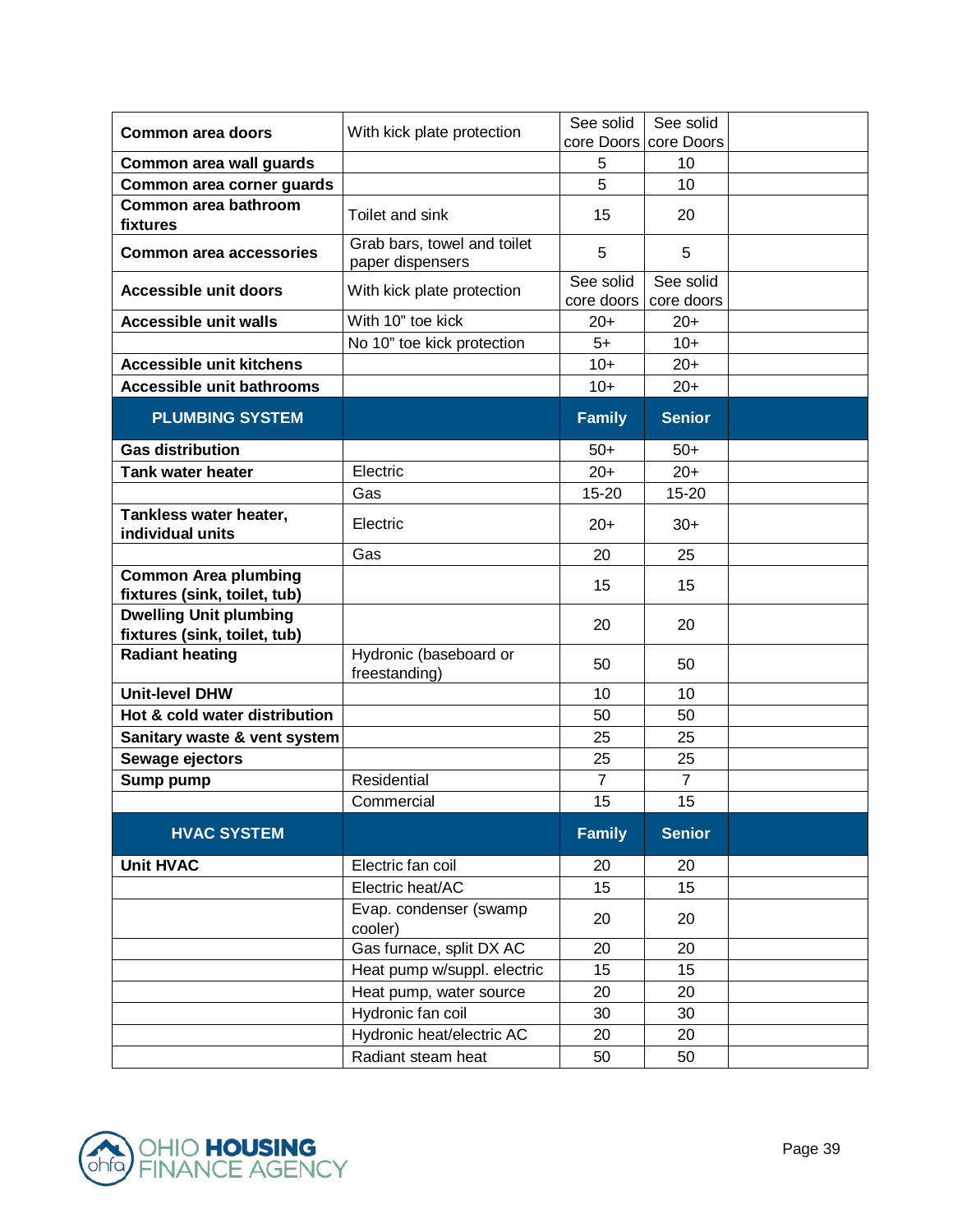|                                              | Electric base board heat     |                |                | Must be replaced with |
|----------------------------------------------|------------------------------|----------------|----------------|-----------------------|
|                                              |                              | 15             | 15             | OHFA-permitted        |
|                                              |                              |                |                | option                |
| Unit vent/exhaust                            |                              | 15             | 15             |                       |
| Central unit exhaust, roof<br>mounted        |                              | 20             | 20             |                       |
| <b>Chilled water distribution</b>            |                              | 25             | 25             |                       |
| <b>Cooling tower</b>                         |                              | 40             | 40             |                       |
| <b>HVAC</b>                                  | Cooling only                 | 15             | 15             |                       |
|                                              | Heat only                    | 15             | 15             |                       |
|                                              | Heating & Cooling            | 15             | 15             |                       |
| Boiler room equipment/vents                  |                              | 25             | 25             |                       |
| <b>Boilers</b>                               | Oil-fired, sectional         | 22             | 22             |                       |
|                                              | Gas/dual fuel, sectional     | 25             | 25             |                       |
|                                              | Oil/gas/dual fired, low MBH  | 30             | 30             |                       |
|                                              | Oil/gas/dual fired, high MBH | 40             | 40             |                       |
|                                              | Gas fired atmospheric        | 25             | 25             |                       |
|                                              | Electric                     | 20             | 20             |                       |
| <b>DHW</b> generation                        | Tank only, dedicated fuel    | 10             | 10             |                       |
|                                              | <b>Boiler</b>                | 15             | 15             |                       |
|                                              | <b>External tankless</b>     | 15             | 15             |                       |
|                                              | Instantaneous                | 20             | 20             |                       |
| <b>DHW storage tanks</b>                     | Small (up to 150gals)        | 12             | 12             |                       |
|                                              | Large (over 150gals)         | $\overline{7}$ | $\overline{7}$ |                       |
| Domestic cold water booster<br>pumps         |                              | 15             | 15             |                       |
| <b>Flue exhaust</b>                          |                              | w/boiler       | w/boiler       |                       |
| Heat exchanger (HRV and/or                   |                              | 35             | 35             |                       |
| condenser exchangers)                        |                              |                |                |                       |
| Solar hot water                              |                              | 20             | 20             |                       |
| <b>Chillers</b>                              | Swamp                        | $15+$          | $15+$          |                       |
|                                              | Geothermal                   | $25+$          | $25+$          |                       |
|                                              | Air exchangers               | 20             | 20             |                       |
| <b>ELECTRICAL SYSTEM</b>                     |                              | <b>Family</b>  | <b>Senior</b>  |                       |
| <b>Unit wiring</b>                           |                              | 99             | 99             |                       |
| <b>Emergency</b>                             |                              | 35             | 35             |                       |
| generator/transfer gear                      |                              |                |                |                       |
| <b>Emergency lights, battery</b><br>operated |                              | 10             | 10             |                       |
| <b>Emergency generator</b>                   |                              | 15             | 15             |                       |
| Lighting, dwelling unit                      |                              | 20             | 20             |                       |
| Residential stand-alone or                   |                              |                |                |                       |
| linked smoke/fire detectors                  |                              | 10             | 10             |                       |
| <b>Building-mounted exterior</b>             |                              | 6              | 10             |                       |
| lighting                                     |                              |                |                |                       |
| <b>Building-mounted HID</b>                  |                              | 6              | 20             |                       |
| lighting                                     |                              |                |                |                       |